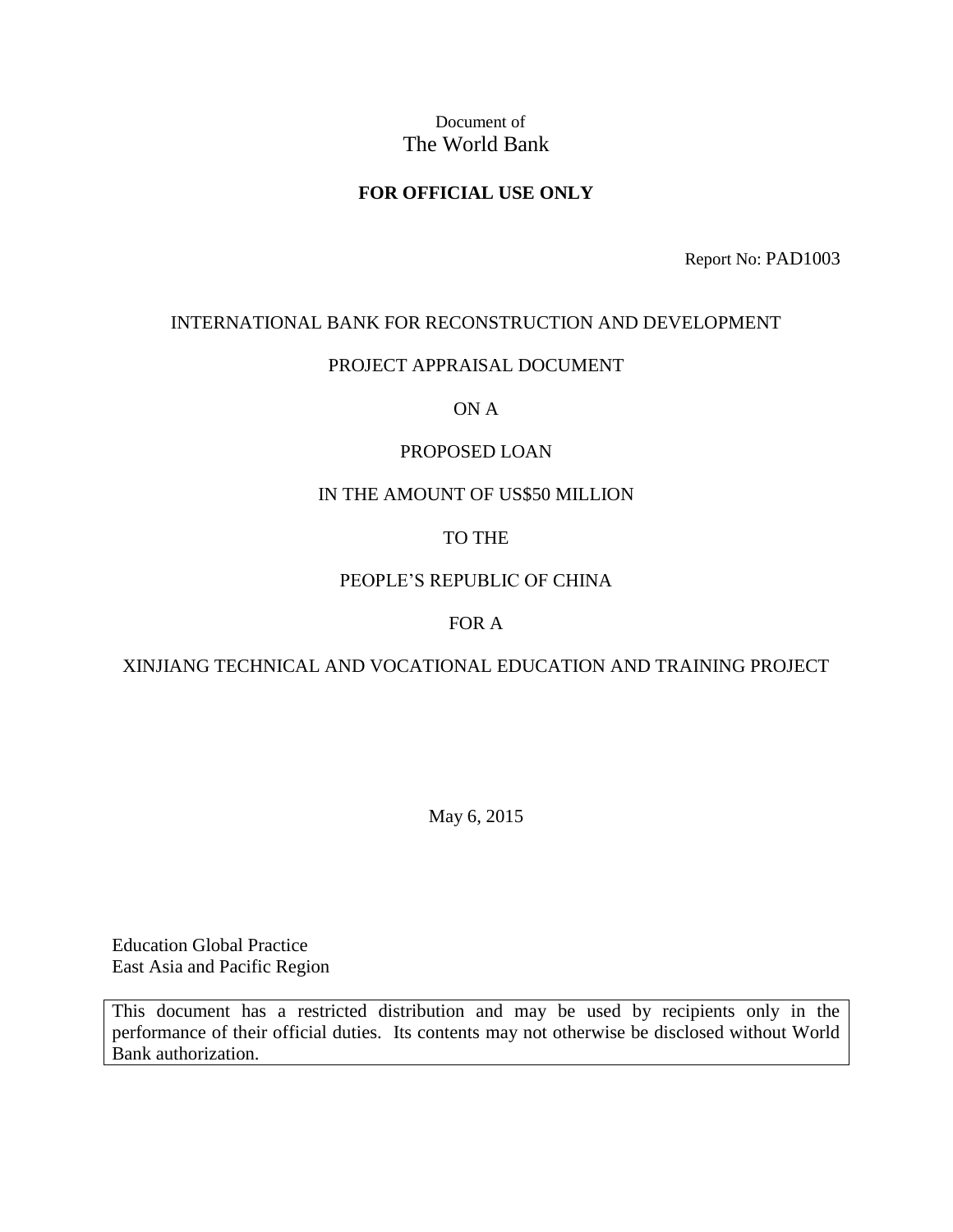## CURRENCY EQUIVALENTS

## (Exchange Rate Effective: March 16, 2015)

Currency Unit = Chinese Yuan (CYN)  $USS1 = CNY 6.20$ 

#### FISCAL YEAR

January 1 – December 31

#### ABBREVIATIONS AND ACRONYMS

| <b>BD</b>   | <b>Bidding Document</b>                                               | <b>MIS</b><br><b>Management Information System</b>                       |                                                                          |  |  |
|-------------|-----------------------------------------------------------------------|--------------------------------------------------------------------------|--------------------------------------------------------------------------|--|--|
| <b>BER</b>  | <b>Bid Evaluation Report</b>                                          | Ministry of Education<br><b>MOE</b>                                      |                                                                          |  |  |
| CAD/CAM     | Computer Aided Design /                                               | <b>MOF</b>                                                               | Ministry of Finance                                                      |  |  |
|             | <b>Computer Aided Manufacturing</b>                                   |                                                                          |                                                                          |  |  |
| <b>CBT</b>  | Competency-Based Training<br><b>MTR</b>                               |                                                                          | Mid-Term Review                                                          |  |  |
| <b>CNAO</b> | China National Audit Office                                           | <b>NCB</b>                                                               | <b>National Competitive Bidding</b>                                      |  |  |
| CQ          | <b>Consultant Qualification</b>                                       | OP/BP                                                                    | <b>Operation Policy / Bank Policy</b>                                    |  |  |
| <b>CNY</b>  | Ren Ming Bi (Chinese currency)                                        | <b>PDO</b>                                                               | Project Development Objective                                            |  |  |
| DA          | Designated Account                                                    | <b>PET</b>                                                               | Project Expert Team                                                      |  |  |
| <b>EMP</b>  | <b>Environmental Management Plan</b>                                  | PIU                                                                      | Project Implementation Unit                                              |  |  |
| <b>EMDP</b> | <b>Ethnic Minority Development Plan</b>                               | <b>PMO</b>                                                               | <b>Project Management Office</b>                                         |  |  |
| <b>FM</b>   | <b>Financial Management</b>                                           | <b>PV</b>                                                                | <b>Present Value</b>                                                     |  |  |
| <b>FMM</b>  | <b>Financial Management Manual</b>                                    | QBS                                                                      | <b>Quality Based Selection</b>                                           |  |  |
| <b>GDP</b>  | <b>Gross Domestic Product</b>                                         | <b>QCBS</b>                                                              | <b>Quality and Cost Based Selection</b>                                  |  |  |
| <b>HRSS</b> | Human Resource and Social<br>Security                                 | <b>SA</b>                                                                | <b>Social Assessment</b>                                                 |  |  |
| <b>IBRD</b> | <b>International Bank of</b><br><b>Reconstruction and Development</b> | <b>SORT</b>                                                              | <b>Systemic Operations Risk-rating</b><br>Tool                           |  |  |
| IC          | <b>Individual Consultant</b>                                          | SSS                                                                      | <b>Single Source Selection</b>                                           |  |  |
| <b>ICB</b>  | <b>International Competitive Bidding</b>                              | <b>TVET</b><br><b>Technical and Vocational Education</b><br>and Training |                                                                          |  |  |
| <b>IDA</b>  | <b>International Development</b><br>Association                       | <b>XUARFD</b>                                                            | Xinjiang Uygur Autonomous Region<br><b>Finance Department</b>            |  |  |
| IE          | <b>Impact Evaluation</b>                                              | <b>XUARDRC</b>                                                           | Xinjiang Uygur Autonomous Region<br>Development and Reform<br>Commission |  |  |
| <b>IRR</b>  | <b>Internal Rate of Return</b>                                        | <b>XUARED</b>                                                            | Xinjiang Uygur Autonomous Region<br><b>Education Department</b>          |  |  |
| M&E         | Monitoring and Evaluation                                             | <b>XUARAO</b>                                                            | Xinjiang Uygur Autonomous Region<br><b>Audit Office</b>                  |  |  |
|             | Regional Vice President:                                              |                                                                          | Axel van Trotsenburg, EAPVP                                              |  |  |
|             | Country Director:                                                     | Bert Hofman, EACCF                                                       |                                                                          |  |  |
|             | Senior Global Practice Director:                                      |                                                                          | Claudia Maria Costin, GEDDR                                              |  |  |
|             | Practice Manager:                                                     |                                                                          | Harry Anthony Patrinos, GEDDR                                            |  |  |
|             | Task Team Leader:                                                     | Liping Xiao, GEDDR                                                       |                                                                          |  |  |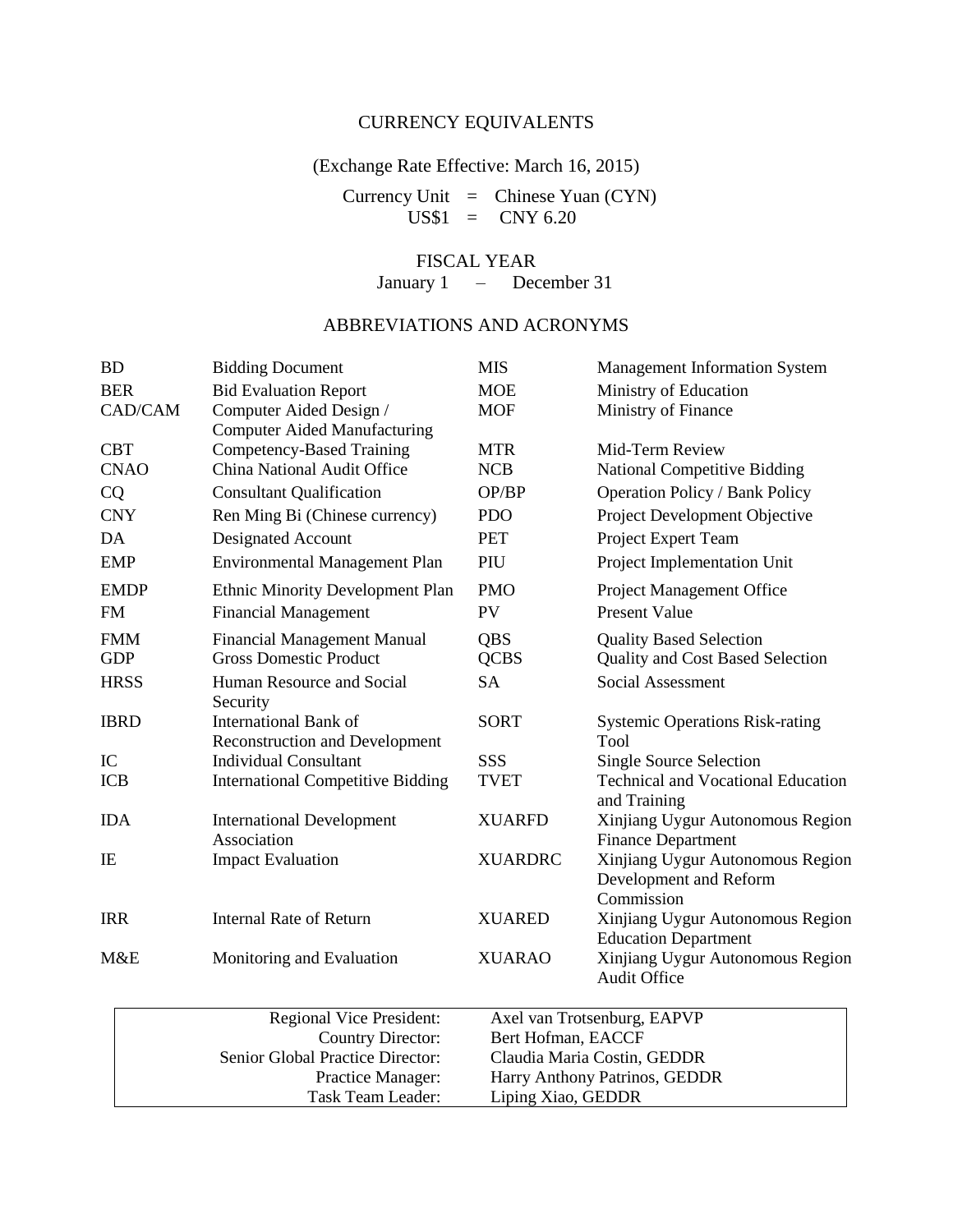## **CHINA**

## XINJIANG TECHNICAL AND VOCATIONAL EDUCATION AND TRAINING **PROJECT**

# **TABLE OF CONTENTS**

| I.            |    |  |
|---------------|----|--|
|               |    |  |
|               |    |  |
|               |    |  |
| II.           |    |  |
|               |    |  |
|               |    |  |
| III.          |    |  |
|               |    |  |
|               |    |  |
|               |    |  |
| IV.           |    |  |
|               |    |  |
|               |    |  |
|               |    |  |
| $V_{\bullet}$ |    |  |
|               |    |  |
|               |    |  |
| VI.           |    |  |
|               |    |  |
|               |    |  |
|               |    |  |
|               |    |  |
|               | Е. |  |
|               | F. |  |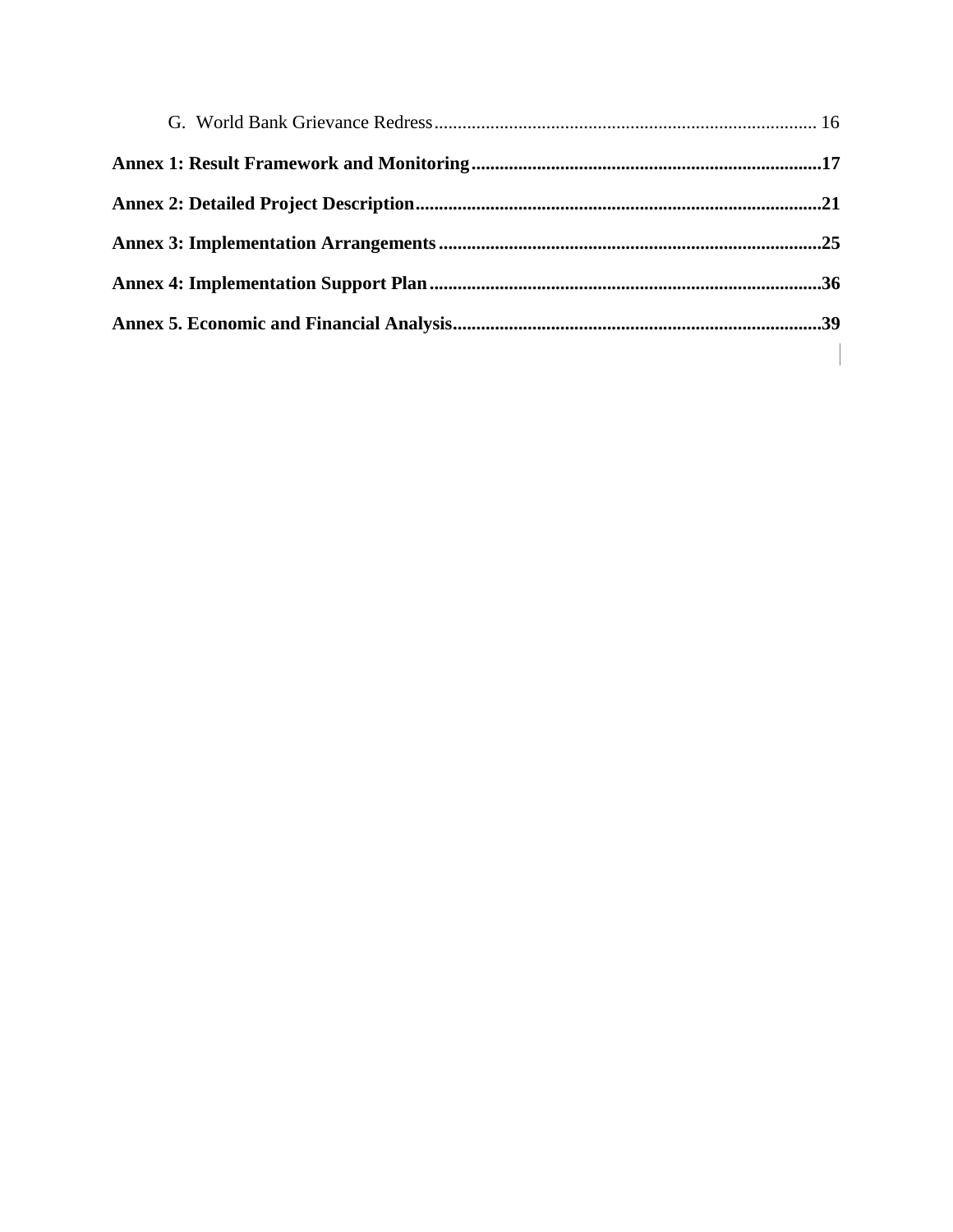## **PAD DATA SHEET**

## *China*

## *Xinjiang Technical and Vocational Education and Training Project (P147367)* **PROJECT APPRAISAL DOCUMENT**

*EAST ASIA AND PACIFIC GEDDR*

## Report No.: PAD1003

| <b>Basic Information</b>                                                                                       |                                    |                                      |                              |                                 |                                         |                   |                                   |
|----------------------------------------------------------------------------------------------------------------|------------------------------------|--------------------------------------|------------------------------|---------------------------------|-----------------------------------------|-------------------|-----------------------------------|
| Project ID<br><b>EA</b> Category<br><b>Team Leader</b>                                                         |                                    |                                      |                              |                                 |                                         |                   |                                   |
| P147367                                                                                                        |                                    |                                      |                              | <b>B</b> - Partial Assessment   | Liping Xiao                             |                   |                                   |
| Lending Instrument                                                                                             |                                    |                                      |                              |                                 | Fragile and/or Capacity Constraints [ ] |                   |                                   |
| <b>Investment Project Financing</b>                                                                            |                                    |                                      |                              | Financial Intermediaries [ ]    |                                         |                   |                                   |
|                                                                                                                |                                    | Series of Projects [ ]               |                              |                                 |                                         |                   |                                   |
| Project Implementation Start Date                                                                              |                                    |                                      |                              | Project Implementation End Date |                                         |                   |                                   |
| 01-Sep-2015                                                                                                    |                                    | 31-Dec-2020                          |                              |                                 |                                         |                   |                                   |
| <b>Expected Effectiveness Date</b><br><b>Expected Closing Date</b>                                             |                                    |                                      |                              |                                 |                                         |                   |                                   |
| 01-Sep-2015<br>31-Dec-2020                                                                                     |                                    |                                      |                              |                                 |                                         |                   |                                   |
| Joint IFC                                                                                                      |                                    |                                      |                              |                                 |                                         |                   |                                   |
| N <sub>o</sub>                                                                                                 |                                    |                                      |                              |                                 |                                         |                   |                                   |
| Practice<br>Manager/Manager                                                                                    | Senior Global Practice<br>Director |                                      |                              | <b>Country Director</b>         |                                         |                   | <b>Regional Vice</b><br>President |
| <b>Harry Anthony Patrinos</b>                                                                                  |                                    | Claudia Maria Costin                 |                              | Bert Hofman                     |                                         |                   | Axel van<br>Trotsenburg           |
| Borrower: People's Republic of China                                                                           |                                    |                                      |                              |                                 |                                         |                   |                                   |
| Responsible Agency: Foreign Loan Management Office of Xinjiang Uygur Autonomous Region Education<br>Department |                                    |                                      |                              |                                 |                                         |                   |                                   |
| Jin Zhihui<br>Contact:                                                                                         |                                    |                                      |                              | Title:                          | Director                                |                   |                                   |
| Telephone No.: 86-991-7606098                                                                                  |                                    |                                      | Email:                       |                                 |                                         | wjj821109@126.com |                                   |
| <b>Project Financing Data(in USD Million)</b>                                                                  |                                    |                                      |                              |                                 |                                         |                   |                                   |
| $\lceil \rceil$<br>[X]<br>Loan                                                                                 | <b>IDA</b> Grant                   | $\sqrt{ }$                           | Guarantee                    |                                 |                                         |                   |                                   |
| $\overline{\phantom{a}}$<br>Credit<br>$\lceil$ $\rceil$                                                        | Grant                              | $\lceil$<br>$\overline{\phantom{a}}$ | Other                        |                                 |                                         |                   |                                   |
| <b>Total Project Cost:</b><br>102.68                                                                           |                                    |                                      | <b>Total Bank Financing:</b> |                                 |                                         | 50.00             |                                   |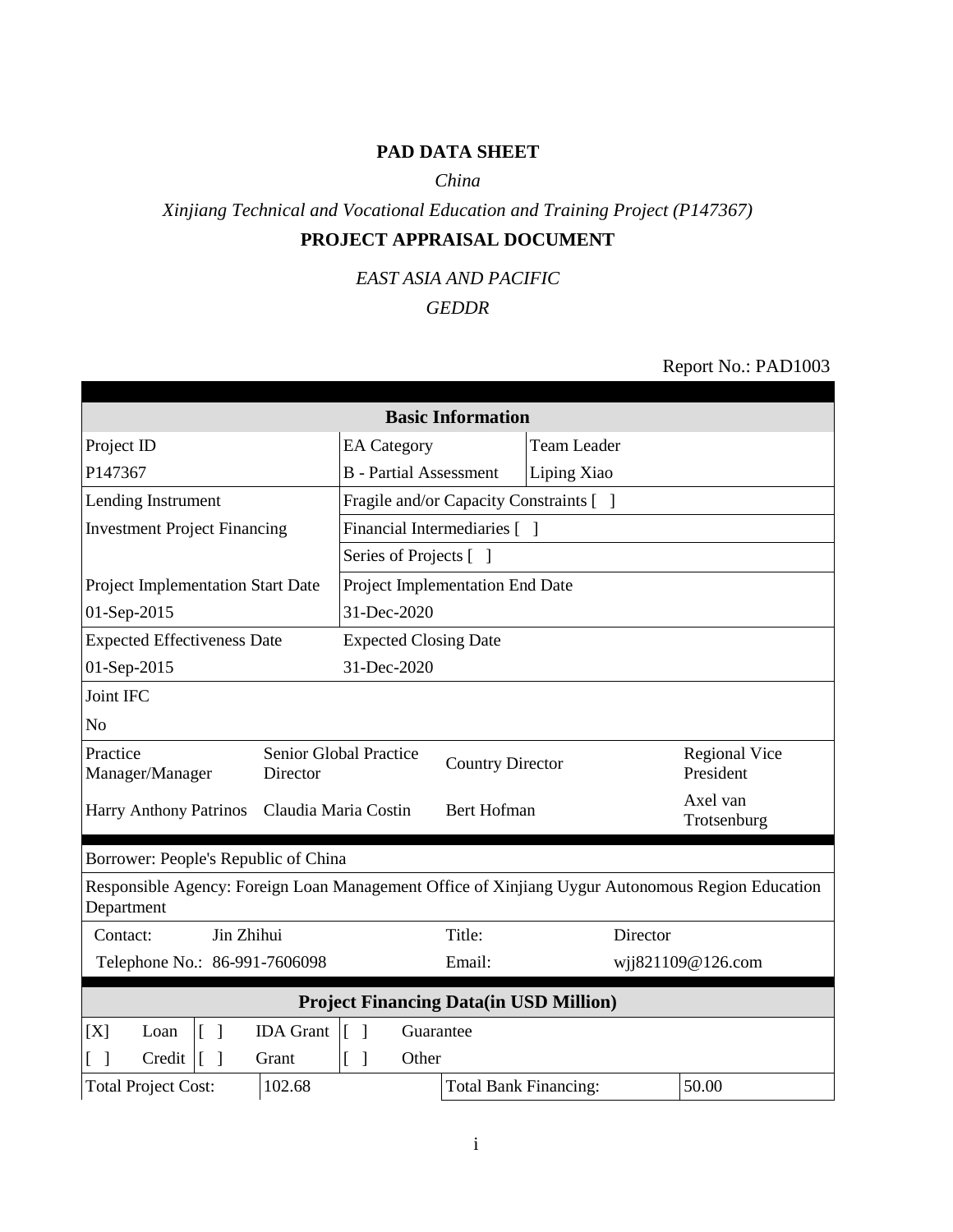| Financing Gap:                                                                          |                              | 0.00                                         |                          |                                     |            |                                 |                                                                                                    |
|-----------------------------------------------------------------------------------------|------------------------------|----------------------------------------------|--------------------------|-------------------------------------|------------|---------------------------------|----------------------------------------------------------------------------------------------------|
| <b>Financing Source</b><br><b>Borrower</b><br>International Bank for Reconstruction and |                              |                                              |                          |                                     |            | <b>Amount</b><br>52.68<br>50.00 |                                                                                                    |
| Development<br>Total                                                                    |                              |                                              |                          |                                     |            |                                 | 102.68                                                                                             |
|                                                                                         |                              |                                              |                          |                                     |            |                                 |                                                                                                    |
| <b>Expected Disbursements (in USD Million)</b>                                          |                              |                                              |                          |                                     |            |                                 |                                                                                                    |
| <b>Fiscal Year</b>                                                                      | 2016                         | 2017                                         | 2018                     |                                     | 2019       | 2020                            | 2021                                                                                               |
| Annual                                                                                  | 5.00                         | 10.00                                        | 15.00                    |                                     | 10.00      | 5.00                            | 5.00                                                                                               |
| Cumulative                                                                              | 5.00                         | 15.00                                        | 30.00                    |                                     | 40.00      | 45.00                           | 50.00                                                                                              |
| <b>Institutional Data</b>                                                               |                              |                                              |                          |                                     |            |                                 |                                                                                                    |
| <b>Practice Area / Cross Cutting Solution Area</b>                                      |                              |                                              |                          |                                     |            |                                 |                                                                                                    |
| Education                                                                               |                              |                                              |                          |                                     |            |                                 |                                                                                                    |
|                                                                                         | <b>Cross Cutting Areas</b>   |                                              |                          |                                     |            |                                 |                                                                                                    |
| $\begin{bmatrix} 1 \end{bmatrix}$                                                       | Climate Change               |                                              |                          |                                     |            |                                 |                                                                                                    |
| $\lceil \; \rceil$                                                                      | Fragile, Conflict & Violence |                                              |                          |                                     |            |                                 |                                                                                                    |
| [X]<br>Gender                                                                           |                              |                                              |                          |                                     |            |                                 |                                                                                                    |
| [X]<br>Jobs                                                                             |                              |                                              |                          |                                     |            |                                 |                                                                                                    |
| $[\ ]$                                                                                  | Public Private Partnership   |                                              |                          |                                     |            |                                 |                                                                                                    |
| <b>Sectors / Climate Change</b>                                                         |                              |                                              |                          |                                     |            |                                 |                                                                                                    |
| Sector (Maximum 5 and total % must equal 100)                                           |                              |                                              |                          |                                     |            |                                 |                                                                                                    |
| Major Sector                                                                            |                              | Sector                                       |                          | $\%$                                | benefits % | Adaptation Co-                  | Mitigation Co-<br>benefits %                                                                       |
| Education                                                                               |                              |                                              | Vocational training      | 80                                  |            |                                 |                                                                                                    |
| Education                                                                               |                              |                                              | General education sector | 20                                  |            |                                 |                                                                                                    |
| Total                                                                                   |                              |                                              |                          | 100                                 |            |                                 |                                                                                                    |
|                                                                                         |                              |                                              |                          |                                     |            |                                 | $\Box$ I certify that there is no Adaptation and Mitigation Climate Change Co-benefits information |
| applicable to this project.                                                             |                              |                                              |                          |                                     |            |                                 |                                                                                                    |
| <b>Themes</b>                                                                           |                              |                                              |                          |                                     |            |                                 |                                                                                                    |
|                                                                                         |                              | Theme (Maximum 5 and total % must equal 100) |                          |                                     |            |                                 |                                                                                                    |
| Major theme                                                                             |                              |                                              | Theme                    |                                     |            |                                 | $\%$                                                                                               |
| Human development                                                                       |                              |                                              |                          | Education for the knowledge economy |            |                                 | 80                                                                                                 |
| Education for all<br>Human development<br>20                                            |                              |                                              |                          |                                     |            |                                 |                                                                                                    |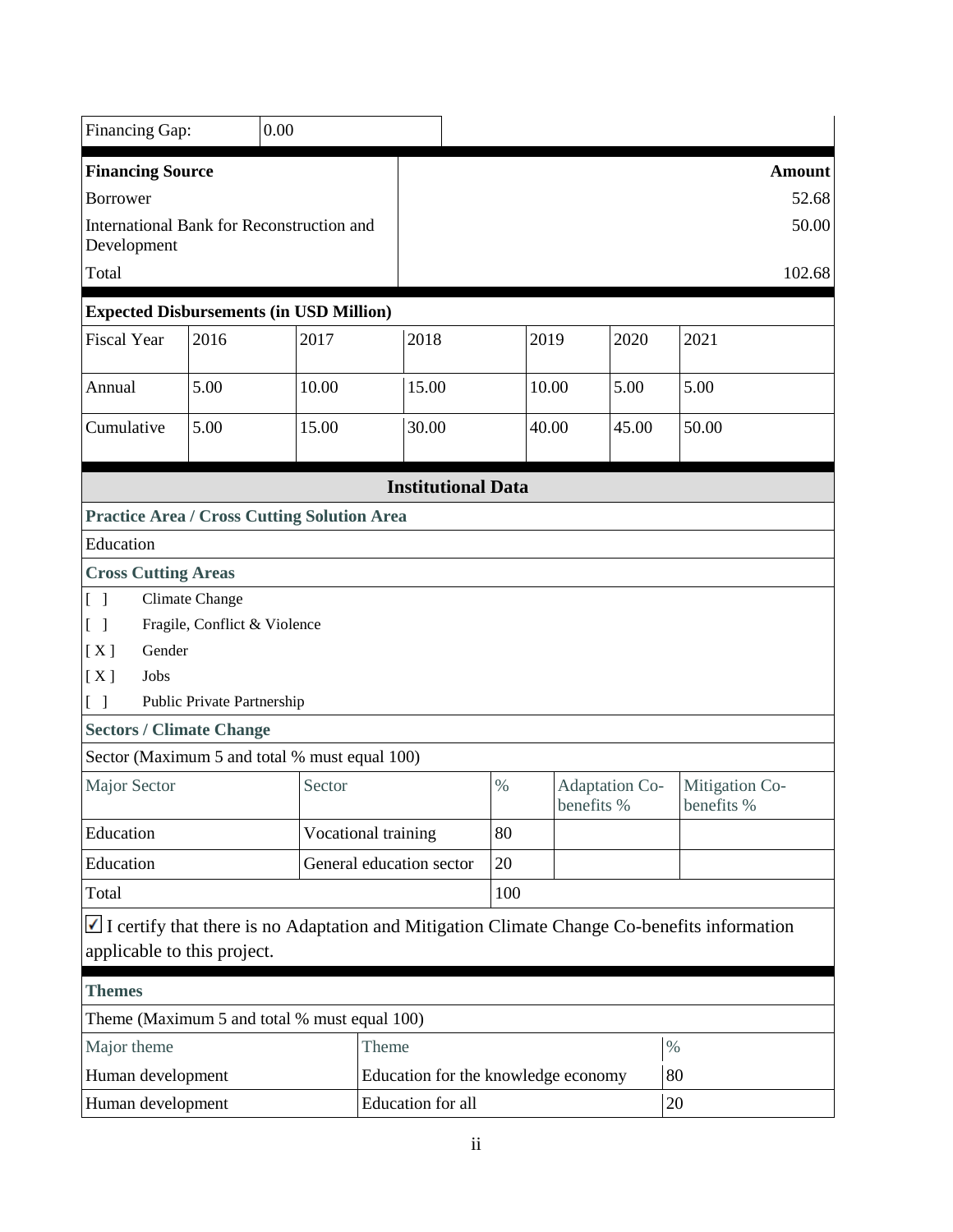| Total                                                                                                                                    |            |                          | 100                            |  |  |  |
|------------------------------------------------------------------------------------------------------------------------------------------|------------|--------------------------|--------------------------------|--|--|--|
| <b>Proposed Development Objective(s)</b>                                                                                                 |            |                          |                                |  |  |  |
| Improve the quality and relevance of project schools to produce students' skills that respond to the labor<br>market demand in Xinjiang. |            |                          |                                |  |  |  |
| <b>Components</b>                                                                                                                        |            |                          |                                |  |  |  |
| <b>Component Name</b>                                                                                                                    |            |                          | <b>Cost (USD Millions)</b>     |  |  |  |
| School-based Reform and Innovations                                                                                                      |            |                          | 93.12                          |  |  |  |
| Provincial Policy Development, School Twinning<br>Partnership, Monitoring and Evaluation and<br>Project Management                       |            |                          | 0.50                           |  |  |  |
| <b>Systematic Operations Risk- Rating Tool (SORT)</b>                                                                                    |            |                          |                                |  |  |  |
| <b>Risk Category</b>                                                                                                                     |            |                          | Rating                         |  |  |  |
| 1. Political and Governance                                                                                                              |            |                          | Moderate                       |  |  |  |
| 2. Macroeconomic                                                                                                                         |            |                          | Low                            |  |  |  |
| 3. Sector Strategies and Policies                                                                                                        |            | Low                      |                                |  |  |  |
| 4. Technical Design of Project or Program                                                                                                |            | Low                      |                                |  |  |  |
| 5. Institutional Capacity for Implementation and Sustainability                                                                          |            | Moderate                 |                                |  |  |  |
| 6. Fiduciary                                                                                                                             |            | Moderate                 |                                |  |  |  |
| 7. Environment and Social                                                                                                                |            | Moderate                 |                                |  |  |  |
| 8. Stakeholders<br>Low                                                                                                                   |            |                          |                                |  |  |  |
| 9. Other                                                                                                                                 |            |                          |                                |  |  |  |
| <b>OVERALL</b>                                                                                                                           |            |                          | Moderate                       |  |  |  |
|                                                                                                                                          | Compliance |                          |                                |  |  |  |
| <b>Policy</b>                                                                                                                            |            |                          |                                |  |  |  |
| Does the project depart from the CAS in content or in other significant respects?                                                        |            |                          | Yes [<br>No<br>[X]             |  |  |  |
| Does the project require any waivers of Bank policies?                                                                                   |            | Yes $[ \ ]$<br>No<br>[X] |                                |  |  |  |
| Have these been approved by Bank management?                                                                                             |            |                          | Yes $[ \ ]$<br>No <sub>[</sub> |  |  |  |
| Is approval for any policy waiver sought from the Board?                                                                                 |            | Yes $[ \ ]$<br>No [      |                                |  |  |  |
| Does the project meet the Regional criteria for readiness for implementation?                                                            |            |                          | Yes $[X]$<br>No <sub>[</sub> ] |  |  |  |
| <b>Safeguard Policies Triggered by the Project</b>                                                                                       |            | Yes                      | N <sub>0</sub>                 |  |  |  |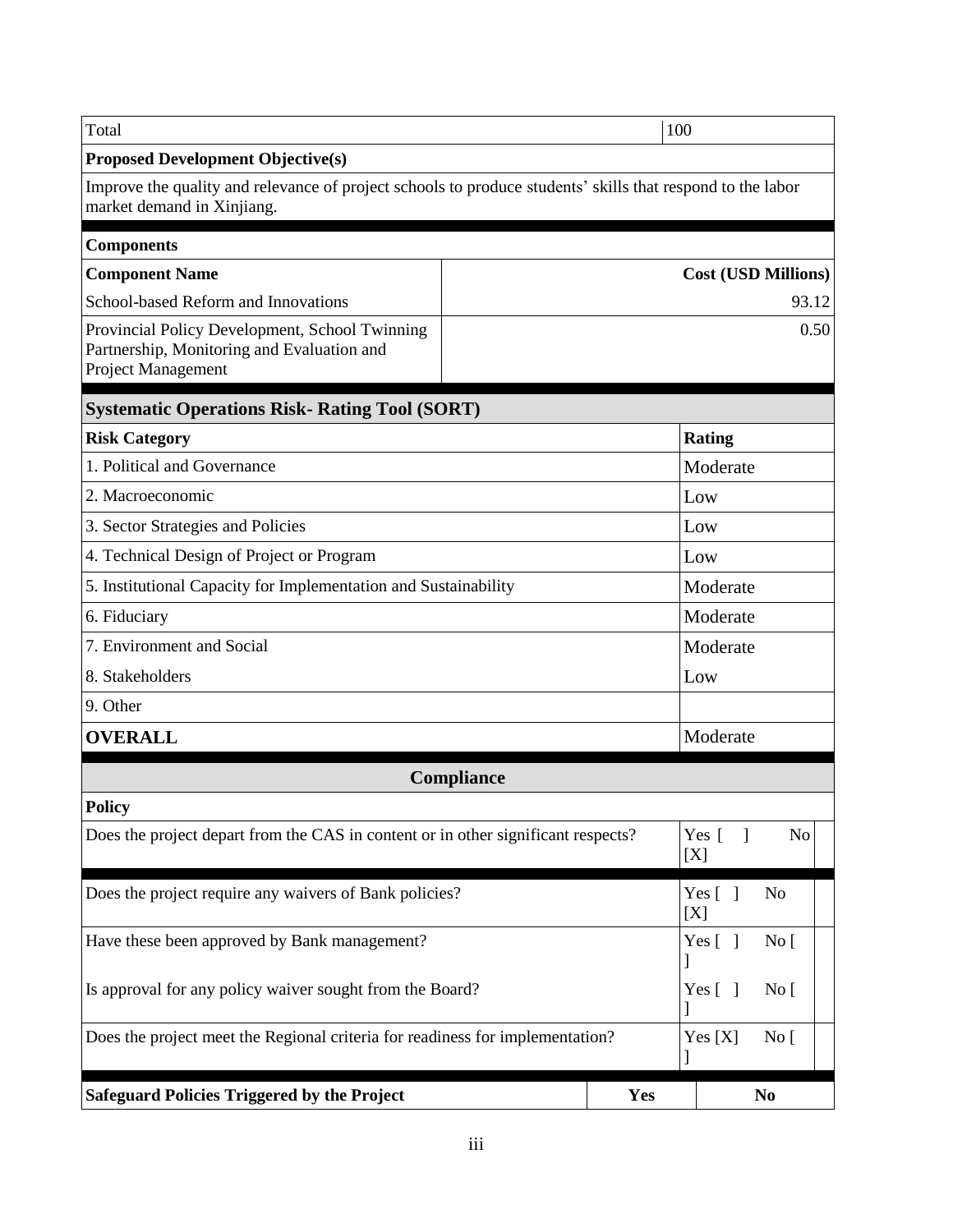| Environmental Assessment OP/BP 4.01                                                                                                                                    |                           | $\mathbf X$   |                  |
|------------------------------------------------------------------------------------------------------------------------------------------------------------------------|---------------------------|---------------|------------------|
| Natural Habitats OP/BP 4.04                                                                                                                                            |                           |               | X                |
| Forests OP/BP 4.36                                                                                                                                                     |                           |               | X                |
| Pest Management OP 4.09                                                                                                                                                |                           |               | X                |
| Physical Cultural Resources OP/BP 4.11                                                                                                                                 |                           |               | X                |
| Indigenous Peoples OP/BP 4.10                                                                                                                                          |                           | X             |                  |
| Involuntary Resettlement OP/BP 4.12                                                                                                                                    |                           |               | $\mathbf X$      |
| Safety of Dams OP/BP 4.37                                                                                                                                              |                           |               | $\mathbf X$      |
| Projects on International Waterways OP/BP 7.50                                                                                                                         |                           |               | X                |
| Projects in Disputed Areas OP/BP 7.60                                                                                                                                  |                           |               | X                |
| <b>Legal Covenants</b>                                                                                                                                                 |                           |               |                  |
| <b>Name</b>                                                                                                                                                            | <b>Recurrent Due Date</b> |               | Frequency        |
| Project Expert Team (PET)                                                                                                                                              | X                         |               | Continuous       |
| <b>Description of Covenant</b>                                                                                                                                         |                           |               |                  |
| Project Agreement, Section I, B 2(b): Obligation of the PMO to maintain a Project Expert Team responsible<br>for providing technical support to the PMO.               |                           |               |                  |
| <b>Legal Covenants</b>                                                                                                                                                 |                           |               |                  |
| <b>Name</b>                                                                                                                                                            | <b>Recurrent Due Date</b> |               | <b>Frequency</b> |
| Project Implementation Plan (PIP)                                                                                                                                      | X                         |               | Continuous       |
| Project Agreement, Section I, B.1: Obligation of the PMO to carry out the project in accordance with the<br>PIP.                                                       |                           |               |                  |
| <b>Legal Covenants</b>                                                                                                                                                 |                           |               |                  |
| <b>Name</b>                                                                                                                                                            | <b>Recurrent Due Date</b> |               | <b>Frequency</b> |
| Mid-Term Review                                                                                                                                                        |                           | July 30, 2018 |                  |
| <b>Description of Covenant</b><br>Project Agreement, Section II, A. 2: To Prepare and submit to the World Bank an MTR report no later than<br>July 30, 2018.           |                           |               |                  |
| <b>Legal Covenants</b>                                                                                                                                                 |                           |               |                  |
| <b>Name</b>                                                                                                                                                            | <b>Recurrent Due Date</b> |               | <b>Frequency</b> |
| <b>Subsidiary Agreements</b>                                                                                                                                           | $\boldsymbol{\mathrm{X}}$ |               | Continuous       |
| <b>Description of Covenant</b><br>Project Agreement, Schedule, Section I, A.1: XUARED to make loan available to each project school<br>through a subsidiary agreement. |                           |               |                  |
|                                                                                                                                                                        |                           |               |                  |
| <b>Legal Covenants</b>                                                                                                                                                 |                           |               |                  |
| <b>Name</b>                                                                                                                                                            | <b>Recurrent Due Date</b> |               | <b>Frequency</b> |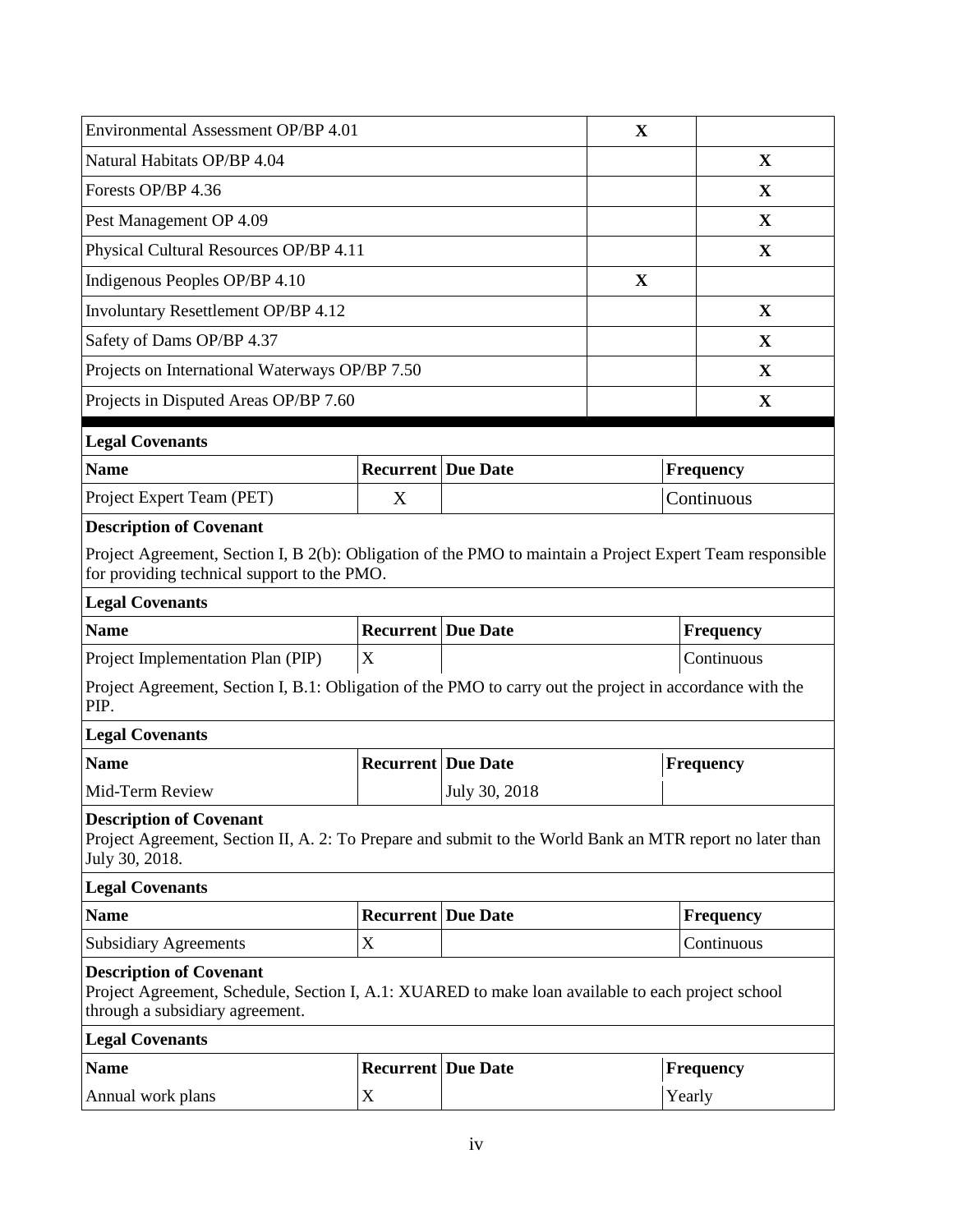#### **Description of Covenant**

Project Agreement, Section I, B. 3: Project Implementing Entity shall prepare a draft consolidated annual work plan for the following fiscal year by January 30.

#### **Legal Covenants**

| <b>Name</b>           | Recurrent   Due Date | <b>Frequency</b> |
|-----------------------|----------------------|------------------|
| Safeguards monitoring |                      | <b>Semester</b>  |

#### **Description of Covenant**

Project Implementing Entity shall cause the Project Schools to, take all measures necessary on their part to regularly collect, compile, and submit to the World Bank, as part of the Project Reports, information on the status of compliance with the Safeguards Instruments.

| <b>Team Composition</b> |                                                         |                                                   |             |              |  |  |
|-------------------------|---------------------------------------------------------|---------------------------------------------------|-------------|--------------|--|--|
| <b>Bank Staff</b>       |                                                         |                                                   |             |              |  |  |
| <b>Name</b>             | <b>Title</b>                                            | Specialization                                    |             | Unit         |  |  |
| Liping Xiao             | <b>Senior Education</b><br>Specialist                   | <b>Team Lead</b>                                  |             | <b>GEDDR</b> |  |  |
| Alejandro Alcala Gerez  | Senior Counsel                                          | <b>Senior Counsel</b>                             |             | <b>LEGES</b> |  |  |
| <b>Yiren Feng</b>       | Senior Environmental<br>Specialist                      | Senior Environmental Specialist                   |             | <b>GENDR</b> |  |  |
| Xiaowei Guo             | <b>Senior Procurement</b><br>Specialist                 | Senior Procurement Specialist                     |             | <b>GGODR</b> |  |  |
| Bingjie Hu              | Economist                                               | Economist                                         |             | <b>GMFDR</b> |  |  |
| Haixia Li               | <b>Senior Financial</b><br><b>Management Specialist</b> | <b>Senior Financial Management</b><br>Specialist  |             | <b>GGODR</b> |  |  |
| Zhefu Liu               | <b>Senior Social</b><br>Development Specialist          | Senior Social Development<br>Specialist           |             | <b>GSURR</b> |  |  |
| Tao Su                  | Program Assistant                                       | <b>Program Assistant</b>                          |             | <b>EACCF</b> |  |  |
| Haiyan Wang             | <b>Senior Finance Officer</b>                           | <b>Senior Finance Officer</b>                     |             | <b>WFALN</b> |  |  |
| Eduardo Velez Bustillo  | Consultant                                              | <b>Education Specialist</b>                       |             | <b>GEDDR</b> |  |  |
| Wenjin Wang             | Consultant                                              | <b>Vocational Education Specialist</b>            |             | <b>GEDDR</b> |  |  |
| Jin Song                | Consultant                                              | <b>Research Analyst</b>                           |             | <b>GSPDR</b> |  |  |
| Jun Yang                | Consultant                                              | Civil Works Specialist                            |             | <b>GEDDR</b> |  |  |
| Youxuan Zhu             | Consultant                                              | Social Development Specialist                     |             | <b>GENDR</b> |  |  |
| Xiaoyan Wang            | Consultant                                              | <b>Vocational Education Program</b><br>Management |             | <b>GEDDR</b> |  |  |
| <b>Non Bank Staff</b>   |                                                         |                                                   |             |              |  |  |
| <b>Name</b>             | <b>Title</b>                                            |                                                   | <b>City</b> |              |  |  |
|                         |                                                         |                                                   |             |              |  |  |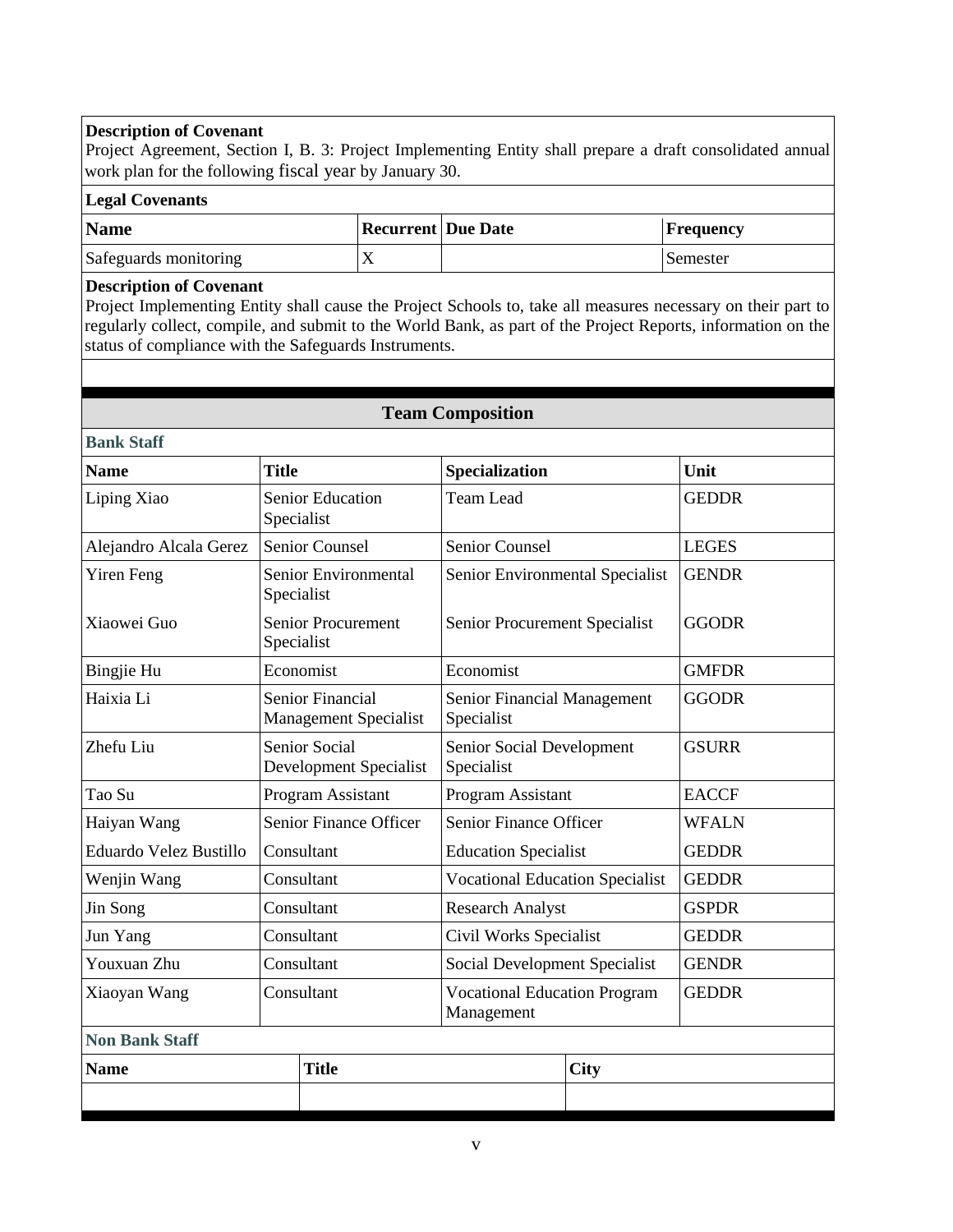| <b>Locations</b> |                                      |          |                |               |                 |
|------------------|--------------------------------------|----------|----------------|---------------|-----------------|
| <b>Country</b>   | <b>First Administrative Division</b> | Location | <b>Planned</b> | <b>Actual</b> | <b>Comments</b> |
| China            | Xinjiang Uygur Autonomous<br>Region  | Xinjiang |                | X             |                 |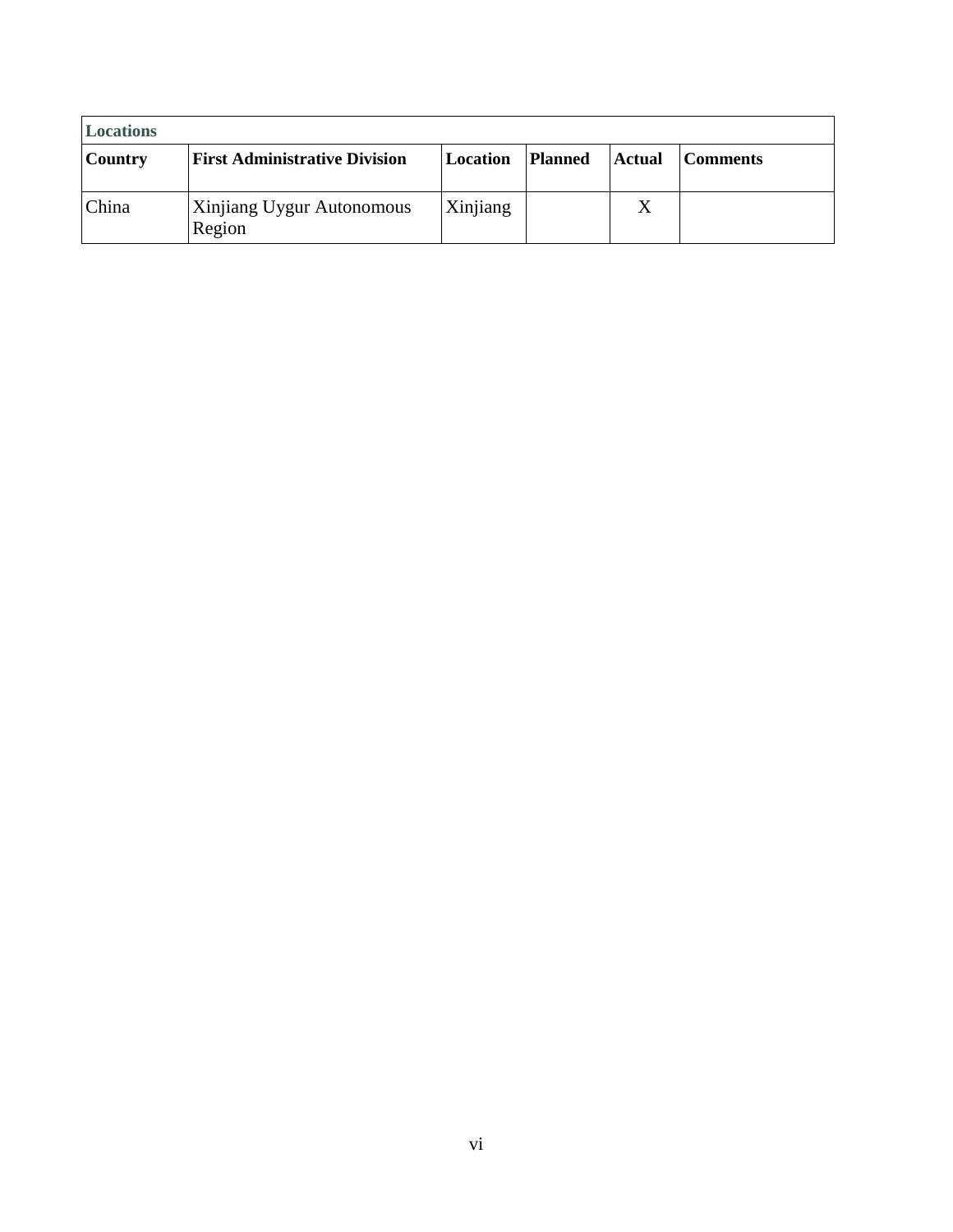### **I. STRATEGIC CONTEXT**

### **A. Country Context**

1. China has sustained high growth over the past three decades with an average annual growth rate of 10 percent, lifting 500 million people out of poverty and shifting 260 million migrants from agriculture into manufacturing and service industries. The growth has accelerated industrialization and urbanization. The Government's Urbanization Development Plan (2014- 2020) calls for a people-centered development which ensures sustained economic growth and social development. This is to be achieved by shifting growth patterns from low- to highervalue-added industries, promoting inclusive growth and environmental protection. Improving quality and productivity of its labor force through public service is explicitly put forth as an enabling factor of the success of the plan.

2. Xinjiang Uygur Autonomous Region (Xinjiang) is the province with the largest geographical area in China with a sparse population of 21.8 million and abundant natural resources. More than 10 percent or 2.29 million of its population is poor.<sup>1</sup> It has 47 ethnic groups with a population of 13 million. It is an important province in China's Northwest region bordering Mongolia, Russia, Kazakhstan, Kyrgyzstan, Tajikistan, Afghanistan, Pakistan, and India. In the past 10 years, Xinjiang has achieved rapid economic development**,** but it is still behind the national average. For example, in the year 2010, Xinjiang's per capita Gross Domestic Product (GDP) reached US\$3,698 while the national average was US\$4,431. During the period 2001-2010, the average per capita GDP growth rate in Xinjiang was only 8.6 percent, whereas the national average was 9.8 percent.

3. The Xinjiang government prioritized its leap-frog development in the Second Xinjiang Conference on May 2014 and formulated a Big Construction, Big Opening up, and Big Development Strategy to boost the provincial social and economic development. The Government stated that the objectives of urbanization and industrialization in Xinjiang will make it: (i) the bridgehead for opening up to central Asia (as part of the proposed Silk Road Economic Zone); (ii) the regional hub for economic growth in western China, focusing on transportation, logistics, finances, science, technology and culture, health, and energy; and (iii) a prosperous, harmonious and stable province.

4. Compared with the national production sector structure, the ratio of the primary sector in Xinjiang GDP is greater than that of the national average, while the ratio of the secondary sector is almost the same as the national average, and the share of the tertiary sector is comparatively small. Production of cash crops makes up 61 percent of the total production of major agricultural products in Xinjiang. For years the share of agriculture has remained at 20 percent of Xinjiang's total GDP, which is far above the national average of 10 percent. The proportion of the secondary sector in Xinjiang's GDP has been growing from 42.4 percent in 2001 to 47.7 percent in 2012, which is the same level of growth as the national average. Compared with the primary and secondary sectors, the tertiary sector development in Xinjiang is lagging behind the national average. It decreased from 38.2 percent of GDP in 2001 to 32.5 percent in 2012, which was 10.6

 $\overline{a}$ <sup>1</sup> The data is from the National Statistics Bureau with the low-income standard of 1,500 RMB per capita income for rural household (see the details in http://www.xjfp.gov.cn/zwgk/fpnj/2013-12-03-756.html).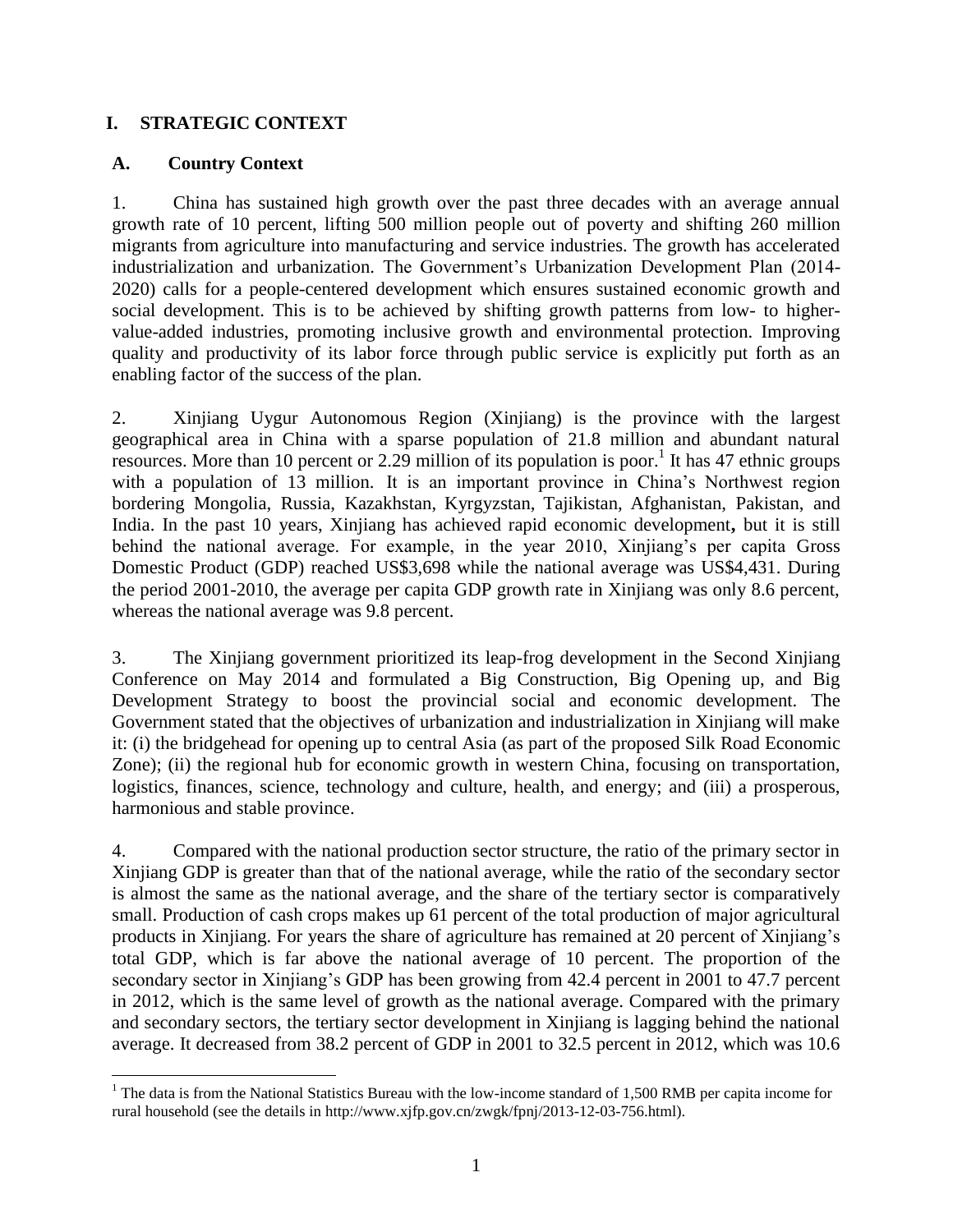percentage points lower than that of the national average. This is in sharp contrast with the national trend of steady growth of the tertiary sector during the same period.

5. The Xinjiang government recognizes the unfulfilled economic potential of the agriculture, mining, energy, and service sectors. The Government has emphasized the need to develop these sectors as dynamic contributors to Xinjiang's economic growth, and to the equalization of opportunities to close the urban-rural gap. More investment in public services and more employment are the key measures for achieving Xinjiang's development strategy.

## **B. Sectoral and Institutional Context**

6. China's rapid economic growth has accelerated industrialization and urbanization, increasing the demand for new skills. At a national level, China has responded with increased investment in technical and vocational education under the  $12<sup>th</sup>$  Five Year Plan for 2011-2015 and the Medium to Long-term Education and Talent Development Plans for 2010-2020. These plans call for the expansion of enrollment in vocational education both at secondary and tertiary levels, with improvements in quality and relevance. Furthermore, the Development of Modern Vocational Education Plan for 2014-2020, released in June 2014, targets quality and relevance improvements through closer school industry linkage, better articulation of curricula among various levels and programs, and flexible transmission from secondary to post-secondary vocational education.

7. Technical and vocational education and training (TVET) is available after the nine-year compulsory education at senior secondary and tertiary levels. The TVET system provides skills development through a combination of 2-5 year programs as well as short-term training programs. It is administered by the Department of Education and the Department of Human Resources and Social Security in China's provinces. Based on international trends and analysis of the context in China and Xinjiang, the current system faces a number of challenges at the system and institutional levels. In particular, challenges remain in improving quality and relevance of TVET to expand the future pool of skilled labor and to upgrade the skills of the existing labor force.

### **Xinjiang TVET Sector Development and Challenges**

8. The formal TVET system needs to be expanded to meet the growing demand for a skilled and productive labor force in Xinjiang. The system expanded rapidly in the past 10 years. Total enrollment in secondary vocational schools increased from 160,000 in 2001 to 281,800 in 2013, and enrollment in the tertiary vocational schools increased to 111,800. However, TVET enrollment in secondary and tertiary levels is 39 percent and 40 percent respectively. So TVET still enrolls fewer students than general education in Xinjiang.

9. The quality of Xinjiang TVET is lower than that of general education. At the school level, TVET teachers' qualifications have lower standards than those in general education, and they have a heavier teaching load. Curricula are outdated and disconnected from industry requirements. Both vocational high schools and vocational colleges have lower expenditures per student than general senior schools and universities.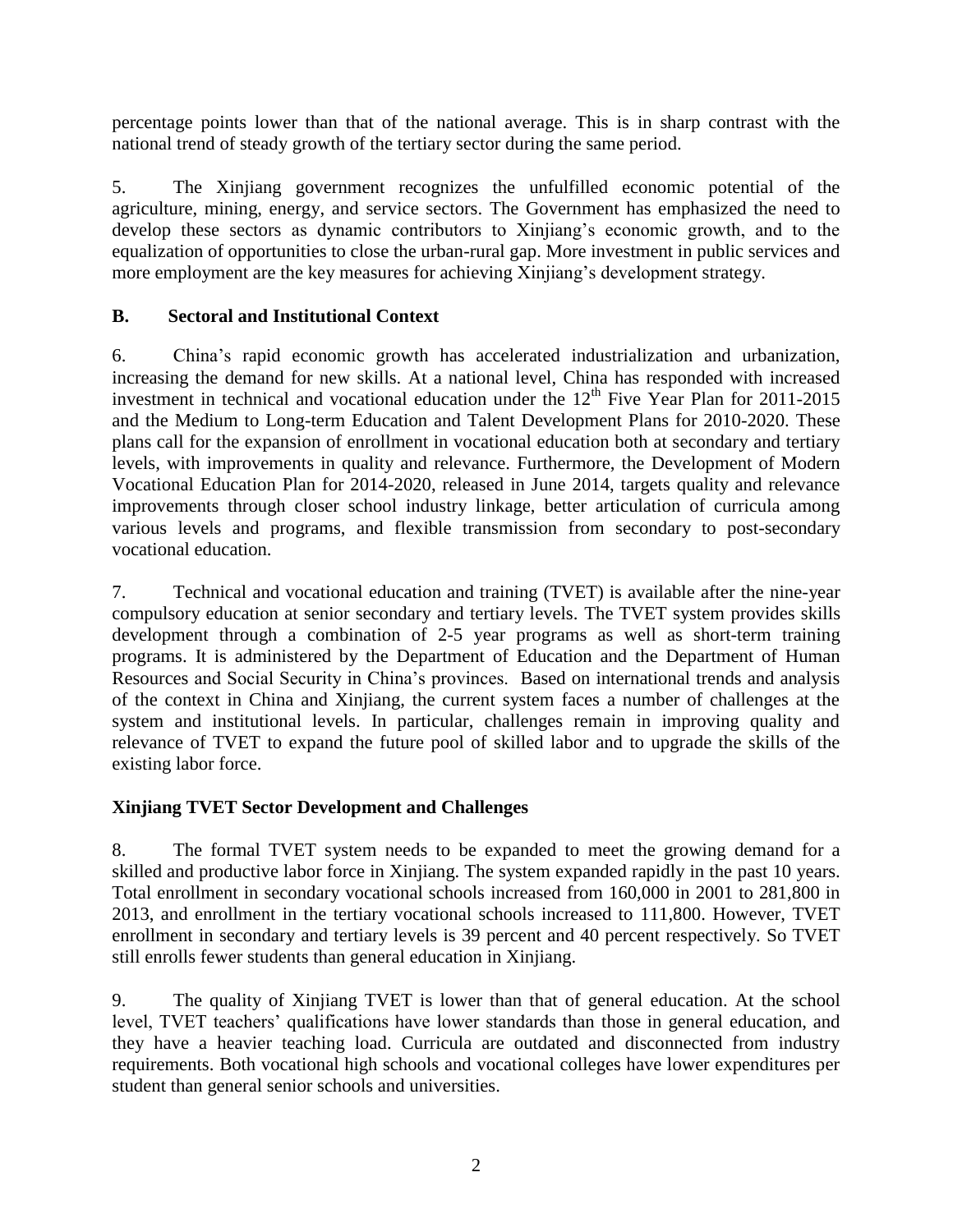10. At the request of the Xinjiang government, a study of the Xinjiang TVET system was conducted using a diagnostic tool developed under the World Bank's initiative on Systems Approach for Better Education Results  $(SABER)^2$ , which provides a diagnosis of the strengths and weaknesses of the sector. By comparing the Xinjiang TVET system against global best practice, the study concluded that the key areas for improvement include: (a) promoting diversity in training provision; (b) fostering articulation across levels of instruction and types of programs; (c) facilitating communication and interaction among all workforce development stakeholders; (d) fostering partnership between workforce development authorities and stakeholders; and (e) strengthening firms' demand for skills to improve productivity.

11. The study proposed recommendations for strengthening the Xinjiang TVET system to meet the growing demand for skilled labor: (a) in the short term, provision of TVET should be expanded through strengthened coordination and governance, improved and more efficient public school management, more engaged and closely supervised private institutes, and skills supply should increase relevance through closer linkages with industry and research institutes; and (b) in the medium- to long-term, the TVET system needs to improve quality through enhanced governance, monitoring and evaluation as well as improved connections with basic education. Efforts also should be made to help some technical and vocational schools and programs gain national recognition. This study's recommendations coincide with those in the Government's new TVET strategy of "building a modern TVET system."

12. The above country and sector context and the World Bank's analytical work outline the main challenges facing the Xinjiang TVET system, and also propose key suggestions for improvement. This proposed project will concentrate most of its resources on improving the capacity of the project schools in delivering quality and relevant technical and vocational education programs. At the same time, it will also attempt to address system-wide coordination and capacity issues and to contribute to the development of a more coordinated, equitable and effective technical and vocational education and training system in Xinjiang.

### **Rationale for Bank Involvement**

 $\overline{a}$ 

13. The World Bank has a long record of supporting TVET reforms. The knowledge and lessons drawn from this experience provide a rationale for involvement in this sector. In China specifically, the World Bank has recently accumulated experience during the implementation of three TVET projects in Guangdong, Liaoning, Shandong, and Yunnan provinces. The successful implementation of these projects proved that the World Bank is able to fill an important gap by introducing international experience and innovation in school-based reforms and supporting policy studies of key sector and system-wide issues to further inform government policies and investments.<sup>3</sup>

<sup>&</sup>lt;sup>2</sup> Focused on three dimensions including Strategic Framework, System Oversight, and Service Delivery, the study finds that Xinjiang's TVET system as a whole is at the "established" level. The Strategy Framework is near halfway to the 'established' level while the Service Delivery and the System Oversight are entering the level.

<sup>&</sup>lt;sup>3</sup> Lessons from ongoing TVET projects in China informed the design of this project and are summarized in Section C below.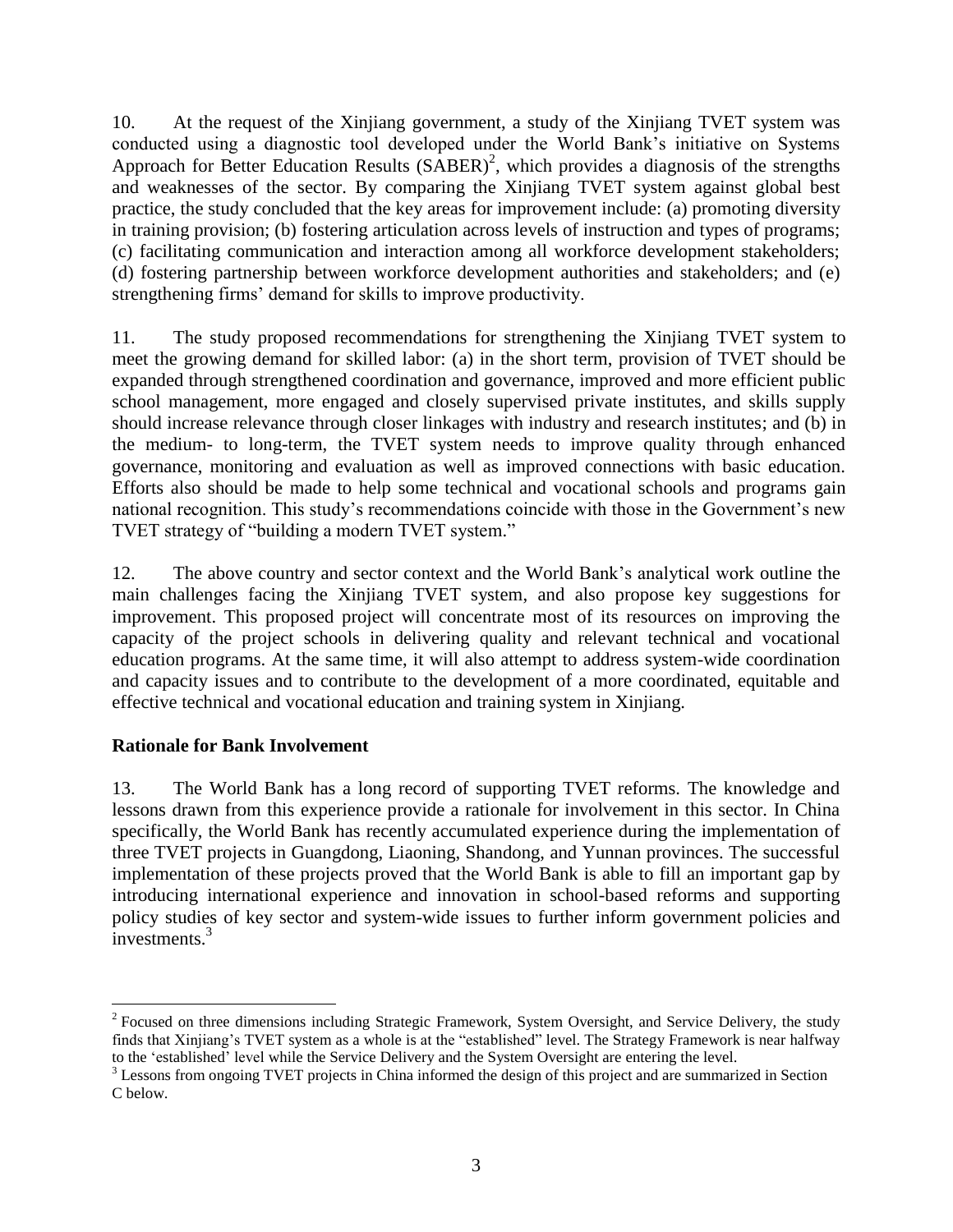14. This project will contribute to important long-term goals in the Xinjiang TVET system, including: (a) address existing challenges to help strengthen the alignment of Xinjiang TVET system with its 12<sup>th</sup> Five Year Plan, Medium- to Long-term Education and Talent Development Plans, as well as Xinjiang's development strategy; and (b) pilot some interventions to help pioneer the implementation of building a modern TVET system in Xinjiang. Most importantly, improving the quality and relevance of TVET will provide many of Xinjiang's citizens with opportunities to succeed in the labor market.

15. Lessons learned from the project's schools will be shared with their partner schools in Xinjiang and with other schools elsewhere in China. Therefore, the resulting knowledge generated will reach beyond project schools.

## **C. Higher Level Objectives to which the Project Contributes**

16. The project is aligned with China's  $12<sup>th</sup>$  Five Year Plan and the Medium to Long-term Education and Talent Development Plans. These plans give priority to workforce development in the west region, provide more support to poor regions and regions with ethnic minorities, enhance capacity for provision of a skilled workforce, and encourage innovations in governance. It will contribute to the achievement of Xinjiang's Modern Vocational Education Plan and Xinjiang's development strategy to meet the increasing demand for a skilled workforce, and provide a foundation for future social and economic development in the province.

17. **Relationship to the Country Partnership Strategy (CPS)**. The project is consistent with Outcome 2.2 of Strategic Theme Two "*Promoting More Inclusive Development"* of the World Bank Group's China CPS for FY2013-2016 which was approved by the Board on November 6, 2012. By developing model schools serving a primarily rural population and ethnic groups, the project will build the capacity of the poor and ethnic groups by delivering skills training that is more closely integrated with the needs of industry. The project will leverage its impact by disseminating lessons from the experience to other schools in Xinjiang and nationally.

18. **Twin Goals.** The project will also contribute to the achievement of the twin goals of reducing poverty and boosting shared prosperity. TVET is expected to contribute to poverty reduction in Xinjiang by improving access to pertinent, high-quality TVET. Access to quality education is associated with higher income. In addition, the students who will benefit from the project will enjoy better employment prospects after graduation. Both China's and international experience show that better education is instrumental for poverty reduction, and a skilled workforce is vital to economic growth and productivity increases.

## **II. PROJECT DEVELOPMENT OBJECTIVES**

## **A. PDO**

19. The project development objective (PDO) is to improve the quality and relevance of project schools to produce students' skills that respond to the labor market demand in Xinjiang.

## **Project Beneficiaries**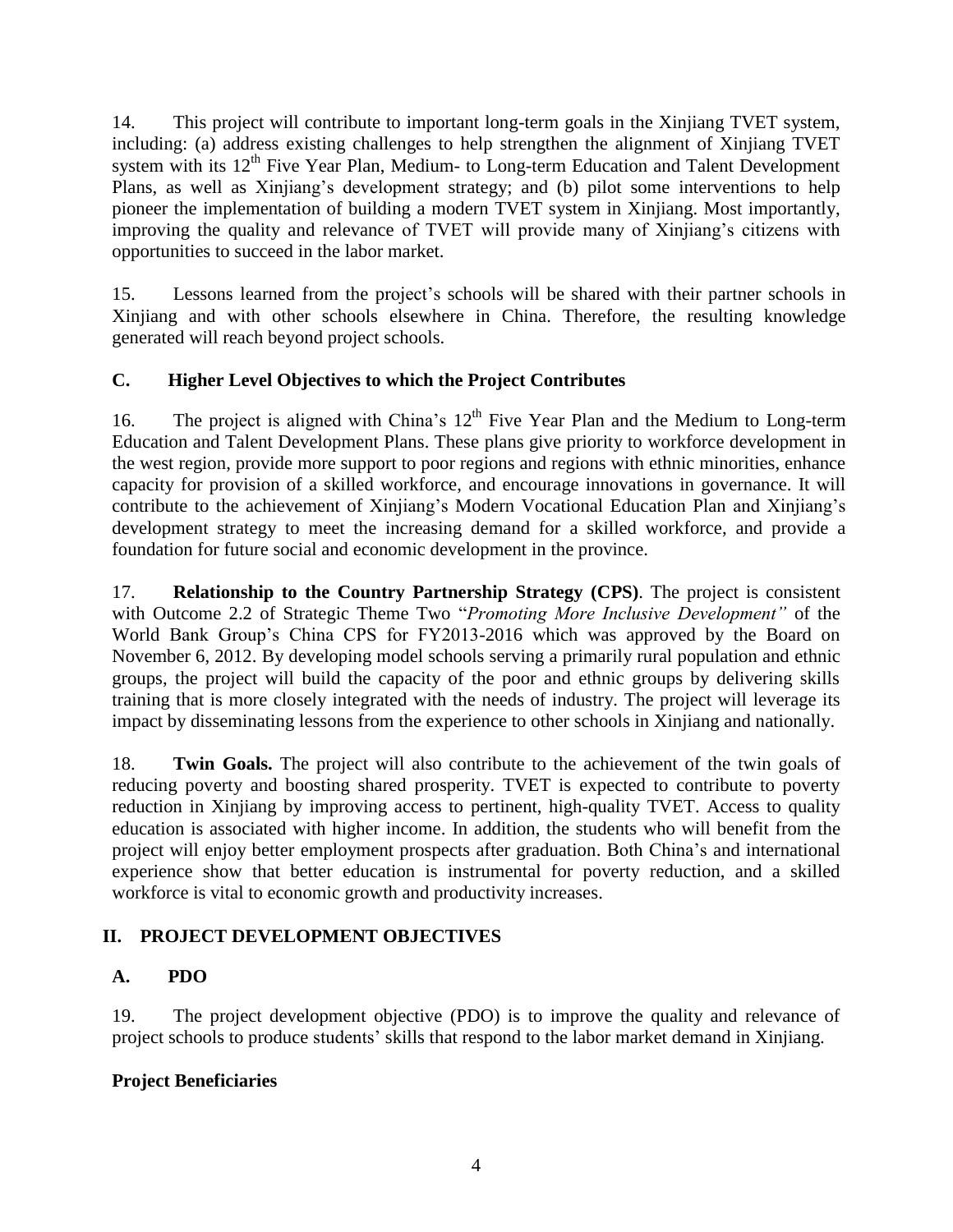20. The project will directly benefit the 48,492 students in the five project schools. More than 70 percent of the schools' students are from rural areas, and about 60 percent are from poor households eligible for government subsidies, which suggests that the project is likely to help meet the education needs of students in poverty. In addition, 44 percent of the total number of students will be from minority ethnic groups, indicating that the project will address the needs of ethnic minority groups as well. For instance, the Xinjiang Institute of Light Industry Technology currently has 55 percent of low-income households, and plans to increase the enrollment of poor students by 20 percentage points to reach 75 percent. The College of Xinjiang Uygur Medicine, which specializes in training in Uygur medicine, has 79 percent students coming from lowincome households. Uygur medicine is one of the four major traditional medicines in China that are low-cost but high efficacy. By helping the college enhance its capacity and quality of education, the project will help expand inclusive access to low-cost healthcare for low income households in Xinjiang, especially herdsmen who are living in remote poor areas. At the end of the project period, total enrollment in the project schools is projected to increase to about 66,375. In addition, the five project schools will offer short-term training programs to rural farmers and urban migrant workers, and provide technical services to local communities and enterprises.

21. Other beneficiaries include teachers and administrative officials both at school and provincial levels who will be trained in a variety of subjects. The project will also encourage twinning arrangements so that project schools will support similar reforms, share the lessons learned and maximize the development impact in non-project schools.

#### **B. PDO Level Results Indicators**

22. Achievement of the PDO will be measured, as in the previous three TVET projects in China, by the following three key result indicators, which are the standard indicators used by government to measure the quality and relevance of TVET schools in China and Xinjiang:

- (a) percentage of graduates finding employment within 6 months (by gender and ethnic group);
- (b) percentage of graduates obtaining both skills certificate and diploma (by gender and ethnic group)<sup>4</sup>; and
- (c) starting salary of graduates (by gender and ethnic group).

### **III. PROJECT DESCRIPTION**

#### **A. Project Components**

 $\overline{a}$ 

23. The project will have two main components: (a) school-based reforms and innovations; and (b) provincial policy development, school twinning partnership, and monitoring and evaluation (M&E) and project management.

**Component 1: School-Based Reforms and Innovations (Total US\$93.12 million, IBRD US\$49.78 million).** This component will have five subcomponents:

<sup>&</sup>lt;sup>4</sup> Skills certificate are increasingly used by professions and governments to define the qualifications required for professionals to practice in a discipline, and define a range of levels of competencies and capabilities that are assumed to be achieved at these levels.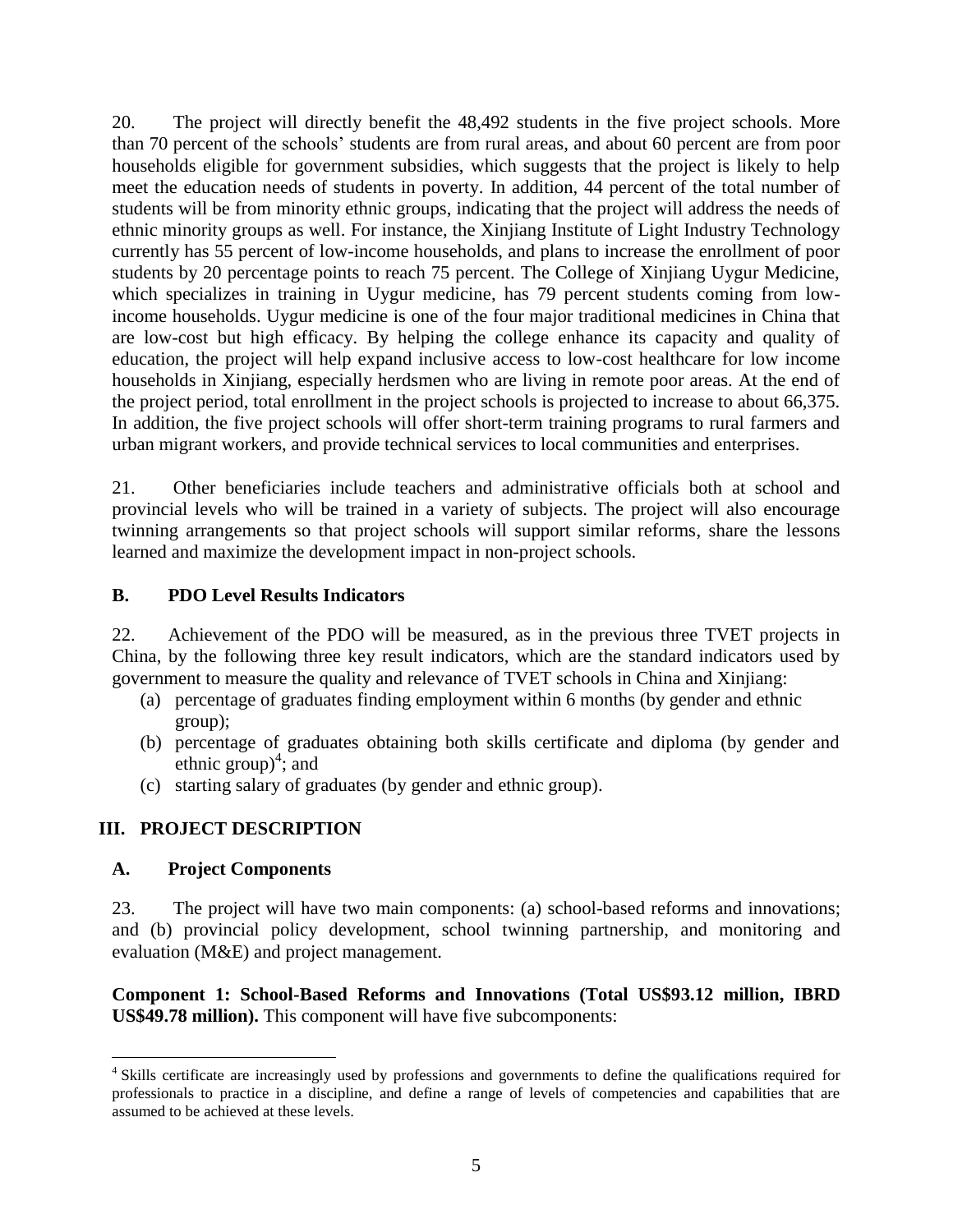### Sub-component 1.1: Strengthen the linkage between schools and industry

24. This sub-component is designed to address the lack of systematic and substantive school-industry collaboration in order to improve quality and relevance in the training programs. It will strengthen and institutionalize the linkage between schools and industry by: (a) establishing or improving the School-Industry Collaboration Committees at the school level and sector specific Technical Advisory Committees at the departmental level; (b) piloting new models of school-industry cooperation based on inputs from the Committees and the characteristics of project schools; and (c) evaluating school-industry collaboration.

#### Sub-component 1.2: Update curriculum, pedagogy and assessment

25. This sub-component is designed to address the challenges related to the curriculum being out of date, too theoretical, not sufficiently reflecting the needs of the industry, teaching methodology being predominantly teacher-centred, and teaching and learning assessments not reflecting the new curriculum and result-oriented approach. This sub-component will: (a) develop competence-based standards for core curricula; (b) develop and adapt modular competency-based curricula and other teaching learning materials, and establish a school-level teaching and learning resource library; (c) transform pedagogy from the traditional teachercentred to a student-centred one; and (d) develop competency-based evaluation instruments to assess students' learning outcomes and teachers' teaching effectiveness. As recommended in the Ethnic Minority Development Plan, this sub component will also support measures for improving the quality of the One-year Mandarin Language Preparatory Program to facilitate ethnic students' entrance into the technical study.

### Sub-component 1.3: Building up high quality teaching and management teams

26. This sub-component is designed to address the challenges related to further improving management and instructional capacity in delivering quality training programs. The project will: (a) elaborate professional development plans for teachers and administrators and set up the incentive mechanism for high performance; and (b) organize various capacity-building programs targeted at several cohorts of teachers and administrators. For school managers, the project will support domestic and overseas training of top- and middle- level managers. For teachers, the project will support domestic and overseas training. The project will also support capacity building for teachers of the One-year Mandarin Language Preparatory Program.

#### Sub-component 1.4: Improve external support to other schools and local communities

27. This sub-component is designed to enhance project impact by allowing project schools to share their experience on quality and relevance improvement with selected partner schools, and to enhance school management and the relevance of TVET provision by providing services for local communities. The School Twinning Partner Program was recently initiated by the Xinjiang Autonomous Region Education Department to address the inequality of TVET schools in Xinjiang. The project will also support various services for local communities.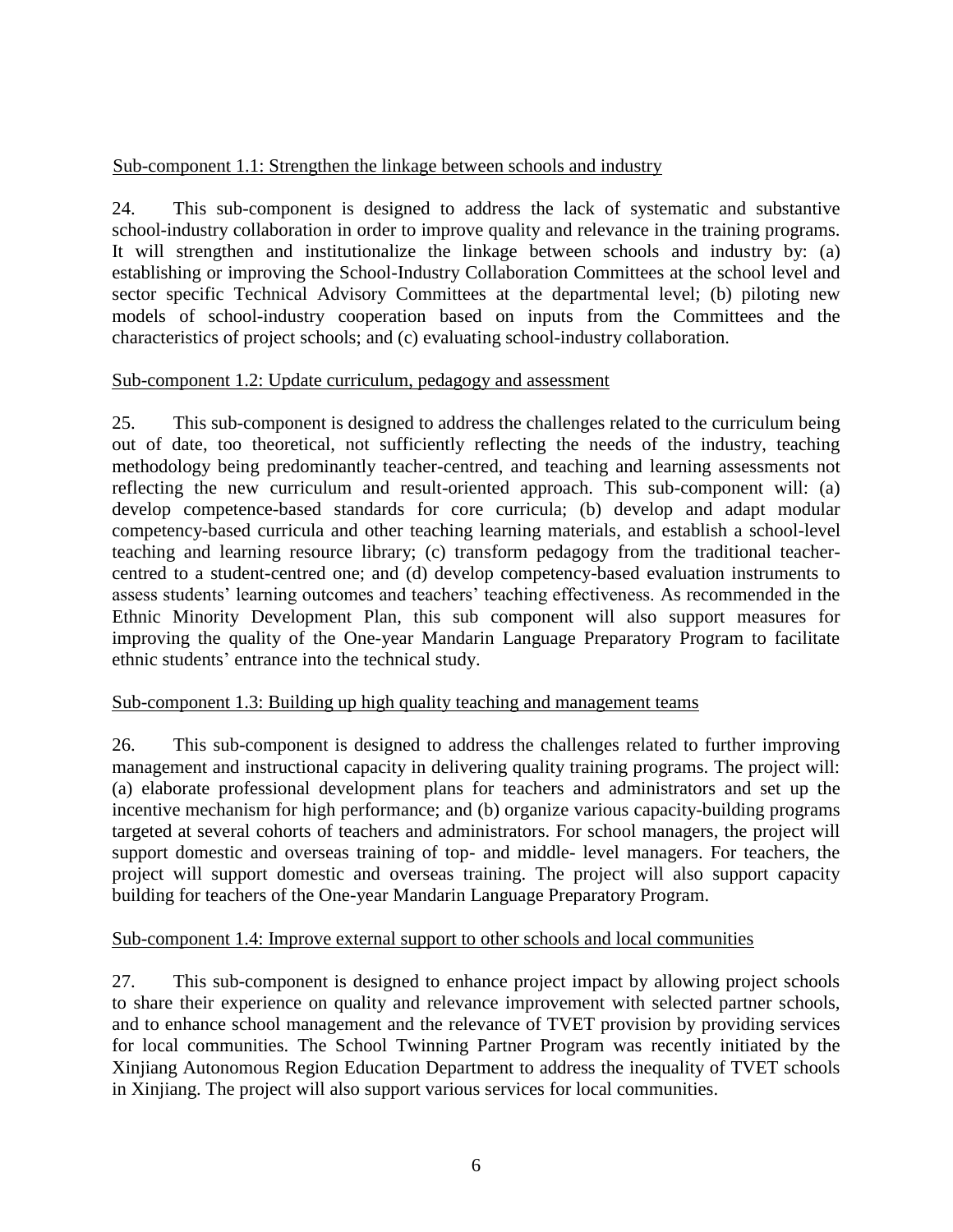### Sub-component 1.5: Upgrade facilities and equipment

28. This sub-component is designed to address the needs of training centers and key training equipment in the project schools to extend access for more students. The project will provide financing to: (a) expand and upgrade facilities including construction of training centers within existing school campuses of the selected schools; (b) provide key training equipment needed for the revised training programs; and (c) develop school guidelines for the management of all training facilities and equipment.

### **Component 2: Provincial Policy Development, School Twinning Partnership, Monitoring and Evaluation and Project Management (Total US\$ 0.5 million, IBRD US\$ 0.1 million).**

29. This component will support the development of evidence-based policy research and the sharing of knowledge. It is designed to sustain project impact beyond the project schools and address some systemic TVET issues in Xinjiang by supporting better management and policy development. This component will carry out policy research and produce policy briefs to accumulate good practices to help implement new national policy to build a modern TVET system in Xinjiang.

30. This component will conduct a survey for the first round of school twinning partnership launched by the Vocational and Adult Education Division of the Xinjiang Education Department. The survey will help to identify lessons at the school level which can be used to scale-up the provincial twinning program, and at the same time provide assistance to projectsupported schools under sub-component 1.4.

31. This component also supports capacity building for Project Management Office (PMO) and Project Implementation Unit (PIU) staff in project for project activities and project management.

## **B. Project Financing**

## **a. Lending Instrument**

32. The proposed lending instrument for this project is Investment Project Financing (IPF). The Borrower has selected a US Dollar denominated, commitment-linked variable spread loan with a 30-year loan period including a five year grace period. It has also selected the currency conversion option, level repayment of principal, and a repayment period of 30 years.

### **b. Project Cost and Financing**

33. The total project cost is estimated to be CYN 636.625 million, equivalent to US\$102.68 million. It is proposed to be financed through an IBRD loan of US\$50 million and counterpart funds of US\$52.68 million. Table 1 below presents the distribution of project costs and financing by component. The details of the project cost and financing plan is in Annex 3.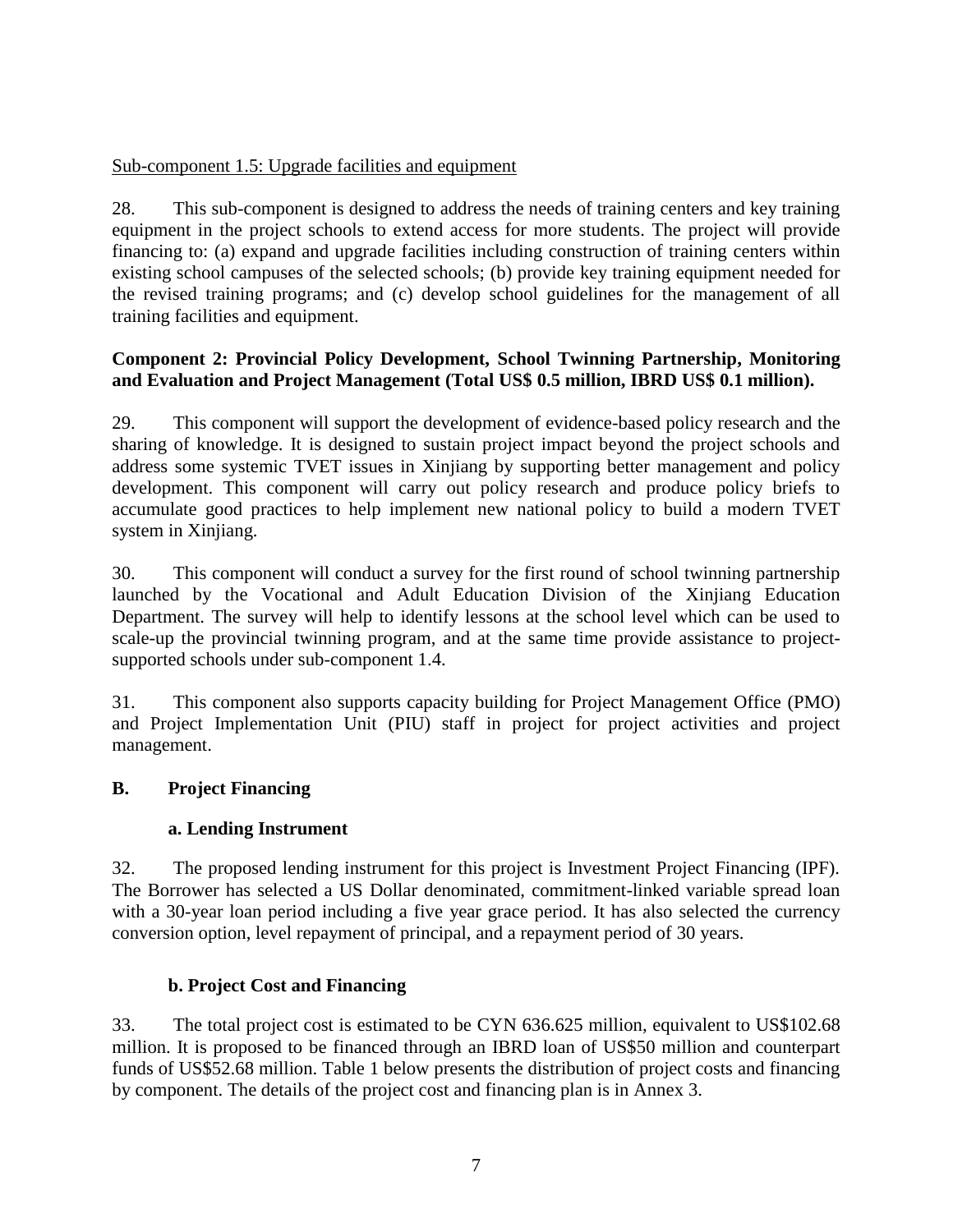| <b>Project Components</b>                   | <b>Project Cost</b><br>(Million US\$) | <b>Project Cost</b><br>(Million CYN) | <b>IBRD</b><br><b>Financing</b><br>(Million US\$) | % IBRD<br><b>Financing</b> |
|---------------------------------------------|---------------------------------------|--------------------------------------|---------------------------------------------------|----------------------------|
| <b>1.School-based Reform and</b>            | 93.12                                 | 577.31                               | 49.78                                             | 53.5%                      |
| <b>Innovations</b>                          |                                       |                                      |                                                   |                            |
| 1.1 Strengthen the Linkage between          | 0.71                                  | 4.4                                  | 0.54                                              | 76.1%                      |
| School and Industry                         |                                       |                                      |                                                   |                            |
| 1.2 Update Curriculum, Pedagogy             | 5.16                                  | 31.98                                | 4.84                                              | 93.8%                      |
| and Assessment                              |                                       |                                      |                                                   |                            |
| 1.3 Building up High Quality                | 12.34                                 | 76.5                                 | 5.62                                              | 45.5%                      |
| <b>Teaching and Management Teams</b>        |                                       |                                      |                                                   |                            |
| 1.4 Improve External Support to             | 2.57                                  | 15.95                                | 0.98                                              | 38.1%                      |
| Other Schools and Local                     |                                       |                                      |                                                   |                            |
| Communities                                 |                                       |                                      |                                                   |                            |
| 1.5 Upgrade Facilities and Equipment        | 72.34                                 | 448.48                               | 37.8                                              | 52.3%                      |
| 2. Provincial Policy Development,           |                                       |                                      |                                                   |                            |
| <b>School Twining Partnership, M&amp;E,</b> | 0.5                                   | 3.12                                 | 0.1                                               | 19.9%                      |
| and Project Management                      |                                       |                                      |                                                   |                            |
| <b>Total Baseline Costs</b>                 | 93.62                                 | 580.43                               | 49.88                                             | 53.3%                      |
| Physical and Price contingencies            | 4.26                                  | 26.4                                 | $\Omega$                                          | 0%                         |
| <b>Total Project Costs</b>                  | 97.88                                 | 606.83                               | 49.88                                             | 51.1%                      |
| <b>Front-End Fees</b>                       | 0.125                                 | 0.775                                | 0.125                                             | 100.0%                     |
| <b>Commitment Fee</b>                       | 0.256                                 | 1.59                                 |                                                   | $0\%$                      |
| <b>Interest During Implementation</b>       | 4.425                                 | 27.435                               |                                                   | 0%                         |
| <b>Total Financing Required</b>             | 102.68                                | 636.63                               | 50                                                | 48.7%                      |

#### **Table 1 Project Cost and Financing Plan**

IBRD = International Bank of Reconstruction and Development Source: the World Bank task team, the Project Management Office

## **C. Lessons Learned and Reflected in the Project Design**

34. This project design incorporates lessons learned in designing and implementing technical and vocational education projects in China and other countries. In particular, lessons were drawn from the World Bank TVET pilot projects in Guangdong, Shandong, Liaoning and Yunnan Provinces in China. The specific lessons learned and incorporated into the project include the following: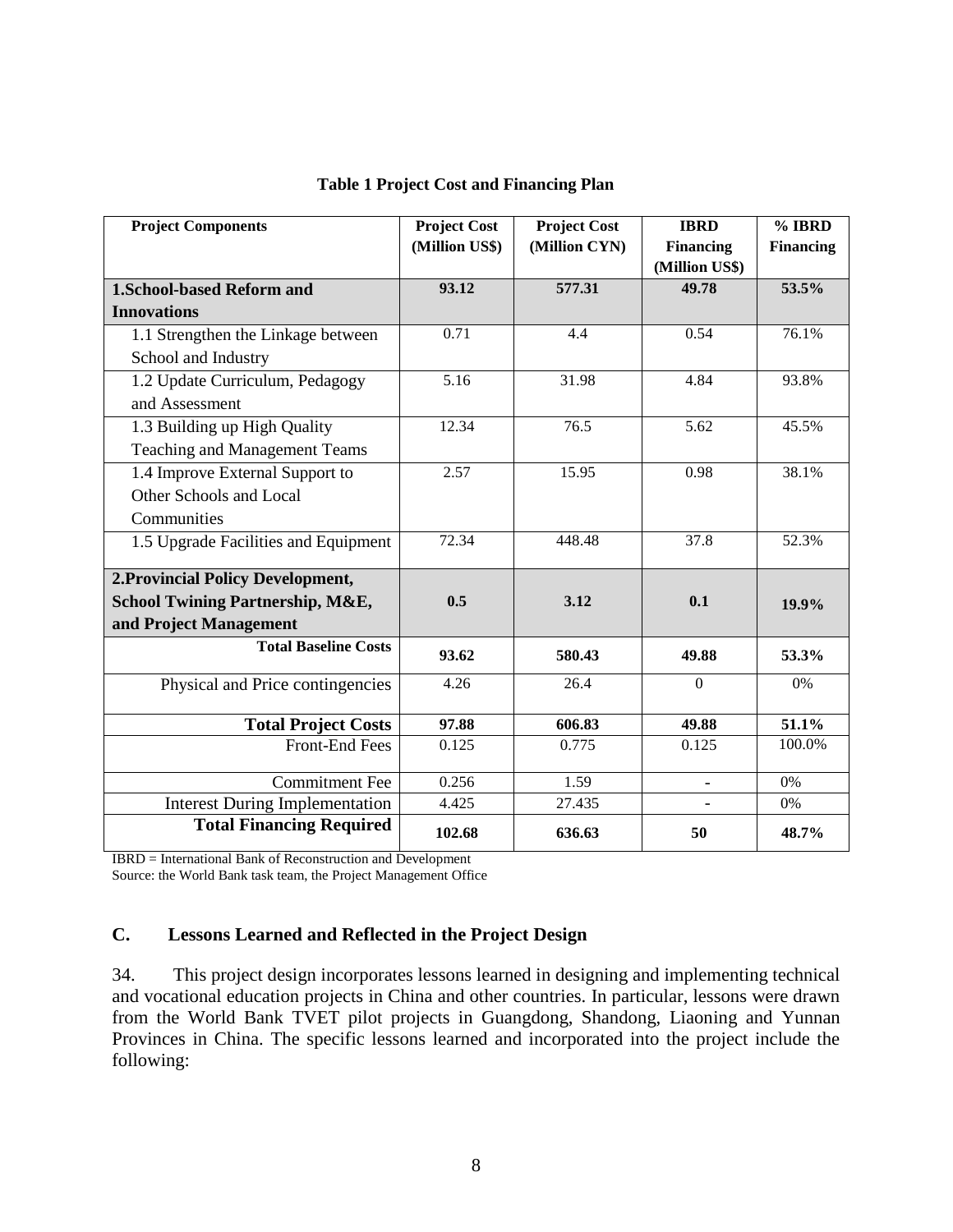- **Strong links between schools and industry.** Training success is tied to how closely the program is linked to the real demands of the labor market, which requires employers to be involved in setting standards for training; engaging in validating these standards; and working closely with training organizations to link theory and practice. The new policy of Building Modern TVET System called for a more demand-driven TVET system in China.
- **To enhance the effectiveness of teacher training, schools should consider developing a customized teacher training plan based on the teacher professional development plan** that accurately evaluates schools' training needs, incorporates industry-based training and/or teaching observations, and lays out the redeployment and career development for all teachers and administrators. Based on this, the project expects to overcome the common issues of overly ad hoc and irrelevant trainings and to reach a higher goal of setting up the incentive mechanism for higher performance.
- **Effective school management.** Decentralization of management allows schools to respond flexibly to local labor market demands and improve the relevance of training offered. School managers operating in a decentralized environment must be able to build linkages with local industry, understand broad economic trends, manage resources efficiently, and address human resource management and development needs to take advantage of the emerging market opportunities.
- **Modular, competency-based training.** Trainees come with a range of capacities and experience. Modular and competency-based curricula can help accommodate such needs. This training model further supports market accountability, relevance, and quality by shifting attention to outcomes in the form of industry-established competencies rather than to inputs reflected in the number of classroom, instructors, and courses offered.
- **Promotion of lifelong learning.** The pace of technological change and the mobility of capital in a global economy place a premium on the ability of workers to upgrade and acquire new skills during their working lives. Competency-based training which promotes flexible entry and exit from training over the lifecycle and providing services for local communities can promote lifelong learning, in addition to improving the relevance of TVET provision.
- **Building a learning culture.** Being able to capture lessons from experience and use them for future policy development contributes to good policy outcomes. Tracer studies are an important tool for evaluation of training programs and assessing the impact of innovations on labor market outcomes.
- **Importance of pathways to further education**. Demand for secondary technical and vocational education is enhanced where trainees are offered pathways to advanced skills in tertiary education. This requires attention to the articulation of training programs. The project will support a provincial level study to guide the articulation of secondary and tertiary TVET in Xinjiang.
- **Blueprint Project Design vs. More Flexible Annual Plans.** Experiences so far indicate that initial efforts in developing very detailed blueprint plans at project preparation may be a wasted effort. Change is often part of the implementation process. Equipment lists which have been reviewed and approved and packaged often have to be adjusted to the speed of building construction and market availability. Even the number of courses to be revised was later adjusted. Hence, this project just produced a five-year plan during the preparation and uses the instrument of annual plan as an efficient planning tool to work out the detailed plan during the implementation.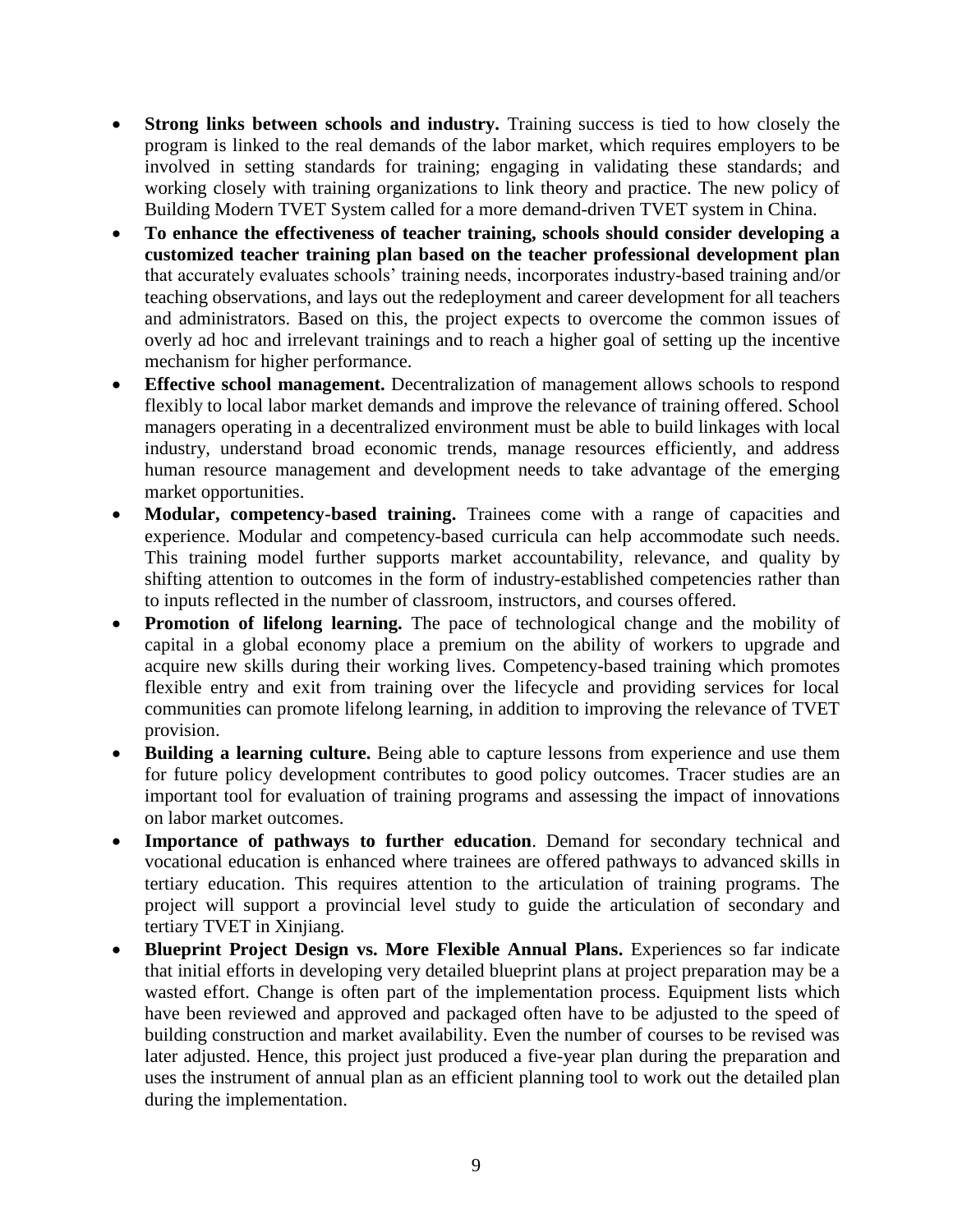**The importance of capacity building at the institutional level cannot be over stated.**  One of the key lessons learned from the TVET portfolio in China and elsewhere is the practical focus on strengthening institutions at the local level. In the case of China, the projects have all been designed in a very simple and clear way with emphasis on building capacity at the school level and providing all that is needed to develop and implement a relevant training program. There is relatively less emphasis on system level interventions or policy development. This limitation would be overcome by more provincial level policy studies and more coordination between school and provincial level activities in this project.

## **IV. IMPLEMENTATION**

#### **A. Institutional and Implementation Arrangements**

35. Xinjiang will implement the project through the Xinjiang Uygur Autonomous Region Education Department (XUARED) and its Foreign Loan Management Office (FLMO). The XUARED will be responsible for overall coordination and supervision of project implementation. FLMO together with the five project schools will implement the project, manage World Bank loan utilization, and pay back the loan under the guidance of the Xinjiang Uygur Autonomous Region Finance Department (XUARFD).

36. **Leading Group**. A leading group has been formed led by the XUARED Director and consists of representatives from XUARFD and Xinjiang Uygur Autonomous Region Development and Reform Commission (XUARDRC). The leading group will provide oversight and coordination on key project implementation issues and ensure the availability of counterpart funds and other resources required for project implementation.

37. **PMO**. The PMO is located at FLMO of XUARED. It will have the overall day-to-day responsibility for coordinating project implementation in the five project schools and for executing provincial level activities. The PMO is headed by a director and composed of four fulltime staff for different aspects of project implementation, including school reform, procurement, financial management, M&E, and social safeguards. The PMO will also establish a PET to provide technical guidance to the PMO and schools. Each of the project schools will further establish a PIU at the school level. The PIUs will be fully staffed with technical experts and administrators in charge of school reform, procurement, financial management, M&E, and social safeguards.

38. A Project Implementation Plan (PIP) has been prepared and will provide implementation guidelines for all aspects of the Project including general administration, procurement, financial management, safeguards management, and M&E.

### **B. Results Monitoring and Evaluation**

39. The progress and achievement of the PDO's will be monitored and assessed through three types of M&E activities: (a) regular/routine monitoring; (b) MTR; and (c) an impact assessment of project outcomes at the start and end of the project*.* A set of result monitoring indicators has been developed to measure project outputs, intermediate outcomes, and final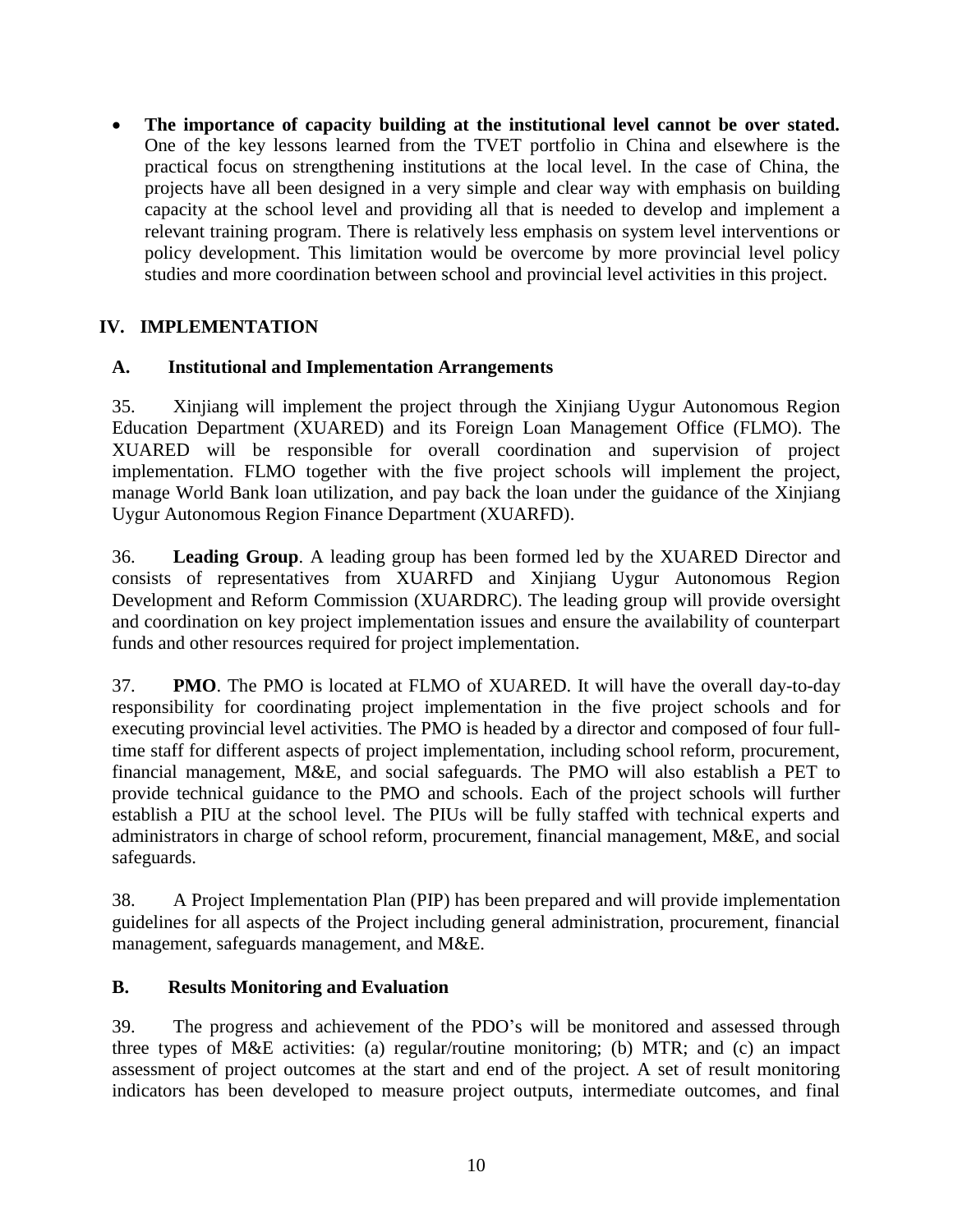development outcomes. To the extent possible, the results monitoring and evaluation arrangements for the project will be integrated into the existing data collection and utilization mechanism of schools.

40. Regular/routine monitoring will look at the extent to which the proposed project activities are being implemented as planned and their direct outputs. A MTR will be conducted at the end of the second year or during the third year of project implementation and it will focus on assessing early results/effectiveness of project activities. Most data measuring outputs and intermediate outcomes will be collected through school administrative sources. Individual school data will be aggregated at the project level for analysis at the mid-term review in order to help the project refine the next stage activities as necessary.

41. An evaluation will be conducted to assess the final development impact. The evaluation will assess the program's effects and the extent to which its final development objectives have been attained. It will also identify lessons on types and modalities of interventions that work effectively and efficiently in contributing to the project achievement as well as conditions or factors that can enhance or hinder the effectiveness and efficiency of the various intervention strategies at both institutional and policy levels.

42. To strengthen schools' capacity for data collection, documentation and utilization, the World Bank has, through the PMO, provided technical assistance on M&E capacity building for the proposed project staff during the preparation period and will continue to do so during the project implementation as needed to ensure that the monitoring and evaluation function has been established and integrated into the school reform process.

## **C. Sustainability**

43. The proposed project is based on the formal development plans from both the central and the Xinjiang governments. At the level of political commitment, the Government of China recognizes the critical importance of technical and vocational education and training to growth and poverty reduction and is fully committed to further investment in this sector. This commitment is reflected in the Government Medium- and Long-Term Education Development Plan Outline (2010 to 2020), and its 12th Five-Year Development Plan, in the Xinjiang Medium and Long-Term Education Reform and Development Plan (2010-2020); and in the recently released China Urbanization Development Plan and Modern Vocational Education Development Plan.

44. Financial sustainability is expected to be sound. Financial analysis shows that government allocation for TVET has recently increased and will continue to increase in line with the implementation of Xinjiang development strategies. The incremental costs due to the project will have a limited impact on financial sustainability of project schools. The discretionary funds for each project school will be adequate to provide the required counterpart funds for project implementation. Counterpart fund requirements for the project will not significantly impact the schools' normal operation and budgets of project schools and XUARED. The Xinjiang and relevant Local Departments of Finances have confirmed their willingness to provide adequate counterpart financing to ensure that all activities will be adequately financed.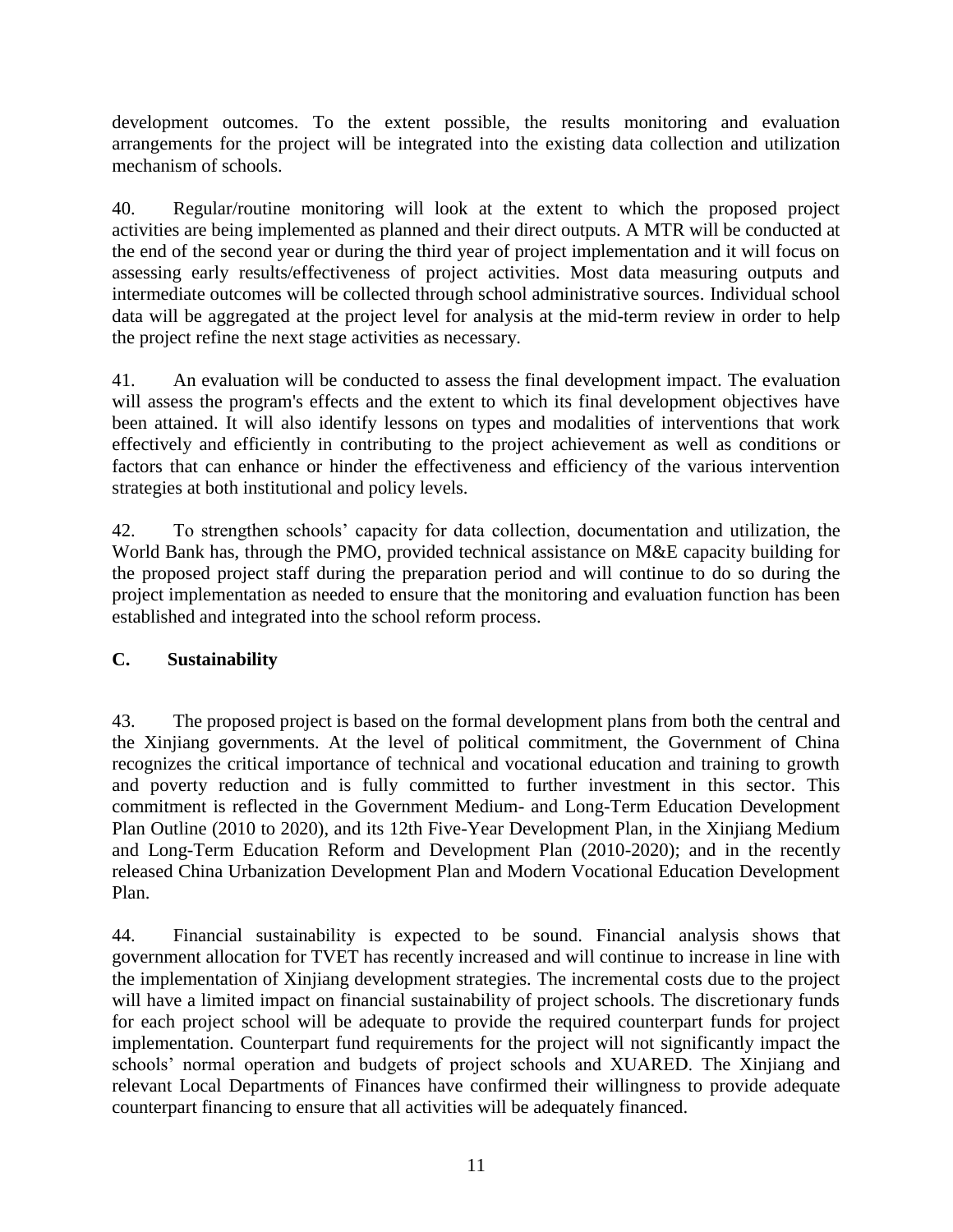45. Finally, a key element for achieving project sustainability is stakeholder participation. This project is built on a good understanding and ownership by the government and consultation with school administrators and instructors. The investment package of reforms will enhance the opportunities for trainees to get better jobs and better manage income risks.

## **V. KEY RISKS AND MITIGATION MEASURES**

### **A. Risk Ratings Summary Table**

#### **Table 2 Risk Rating Summary**

| <b>Risk Category</b>                                            | Rating   |
|-----------------------------------------------------------------|----------|
| 1. Political and Governance                                     | Moderate |
| 2. Macroeconomic                                                | Low      |
| 3. Sector Strategies and Policies                               | Low      |
| 4. Technical Design of Project or Program                       | Low      |
| 5. Institutional Capacity for Implementation and Sustainability | Moderate |
| 6. Fiduciary                                                    | Moderate |
| 7. Environment and Social                                       | Moderate |
| 8. Stakeholders                                                 | Low      |
| 9. Other                                                        |          |
| <b>OVERALL</b>                                                  | Moderate |

### **B. Overall Risk Rating Explanation**

46. Based on the Systematic Operations Risk- Rating Tool (SORT), the overall implementation risk is moderate. China has a stable macroeconomic and political situation. The Chinese government is committed to education and to upgrading skills of its labor force to sustain economic and social development and to avoid the 'middle-income trap'.

47. The main risks relate to the PMO and project schools not having prior experience with implementing Bank-financed projects and will be mitigated by appropriate measures, including: (a) training on the World Bank procurement, financial management and safeguards policies will continue throughout project implementation and compliance will be monitored by the World Bank during project implementation; (b) adequate funds have been allocated to monitoring and evaluation, project management to help PMO and PIUs staff to implement the project; (c) The proposed project includes funds for the PMO to engage experienced consultants to assist with implementation supervision, especially on EMDP and EMP enforcement; and (d) the Results Framework includes indicators to monitor progresses of all aspects including EMDP.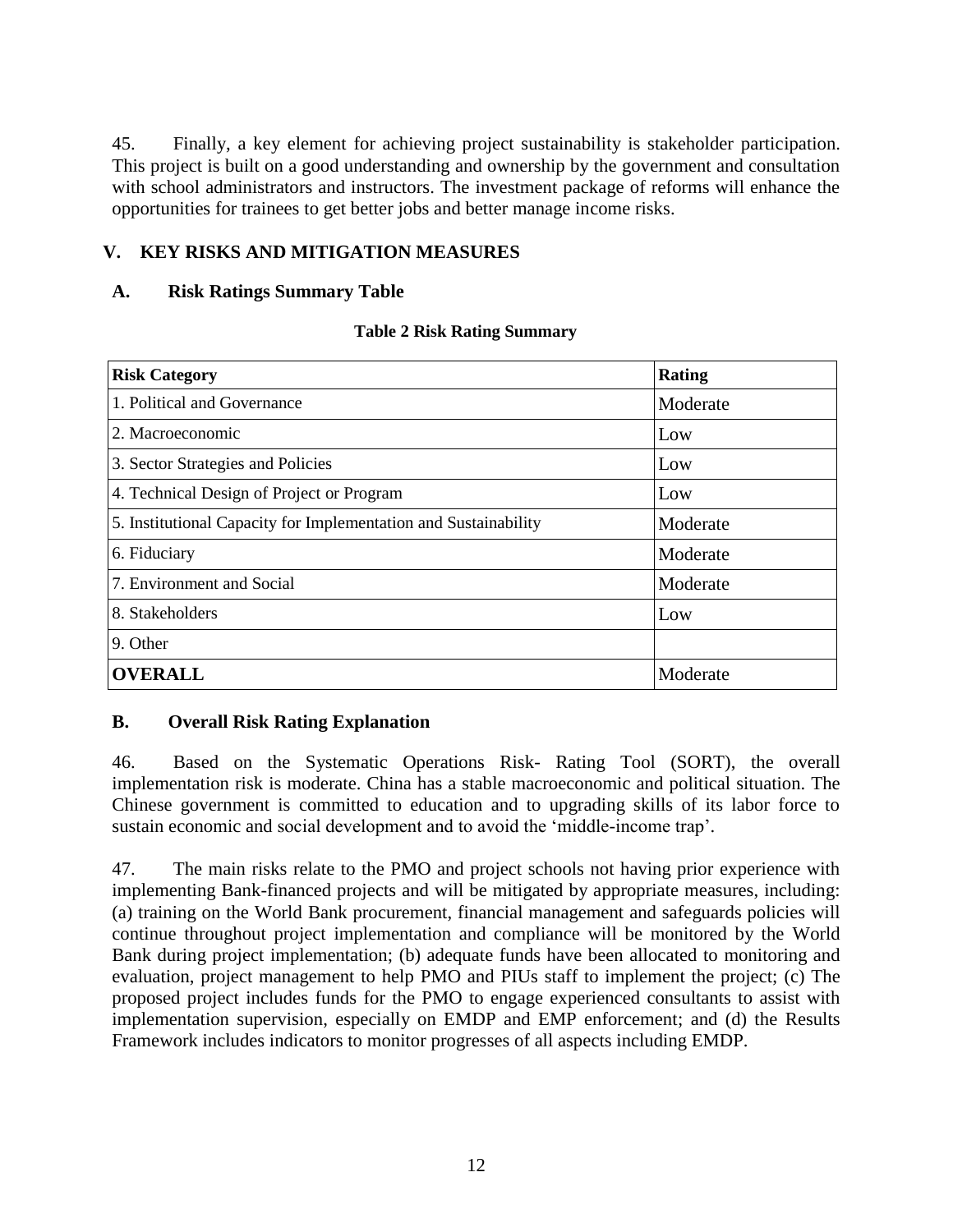### **VI. APPRAISAL SUMMARY**

#### **A. Economic and Financial Analysis**

48. Economic analysis of the project has been carried out in accordance with the World Bank's *Economic Analysis Guidance Note*, and focused on the analysis of economic impacts as well as the rationale for public sector involvement and for World Bank support. A cost-benefit analysis was conducted to estimate whether the net economic benefits produced by the project would outweigh the costs. The analysis has found that the project would have a positive impact. It will generate an Internal Rate of Return (IRR) between 9 and 13 percent depending on different sets of assumptions. The benefits associated with an investment in technical and vocational education normally accrue to private individuals through improved employment and earnings prospects, and some benefits are captured by society in the form of spillover effects justifying public investment in this type of education. Details of economic evaluation are in Annex 5.

49. Xinjiang Government will repay the World Bank loan through project schools and the XUARED from: (a) institution revenue; and (b) government fiscal allocation to the schools. Financial analysis has been conducted to ensure that sufficient funds from these sources would be available for project implementation, loan repayment and project schools' other responsibilities. Counterpart funding for project implementation will primarily come from institution revenues and fiscal allocations. Project implementation will require about 29.01 percent of project schools' total discretionary funds during the project implementation period, and will not have a negative financial impact on project schools' ongoing operations. Details of the financial analysis are in Annex 5.

### **B. Technical**

50. The proposed project design builds on international experience of developing demanddriven TVET systems. In particular, the project design reflects international trends in the following areas of TVET: (a) governance and management; (b) developing sustainable mechanisms for school industry collaboration and using such mechanisms to constantly improve curriculum content and teaching methodology to reflect the competency standards required by industry; (c) importance of improving practical teaching skills through teacher training; and (d) cultivating a results-oriented and evidenced-based policy making culture and behaviors among school leaders. This design is consistent with the recently approved new national TVET policy.

51. The proposed project further reflects and builds on the World Bank's knowledge and experience working in China and Xinjiang both within the education sector and specifically in the TVET sub-sector. A background study (using the SABER methodology developed under the World Bank Education Strategy) was carried out to identify sector issues in TVET in Xinjiang. The World Bank team also organized study visits for the Xinjiang counterparts to learn about TVET systems in other provinces in China.

52. The proposed project incorporates key suggestions from the Social Assessment (SA) and Ethnic Minority Development Plan to ensure minority students and teachers benefit from the project by more access to higher quality TVET provision and One-Year Mandarin Language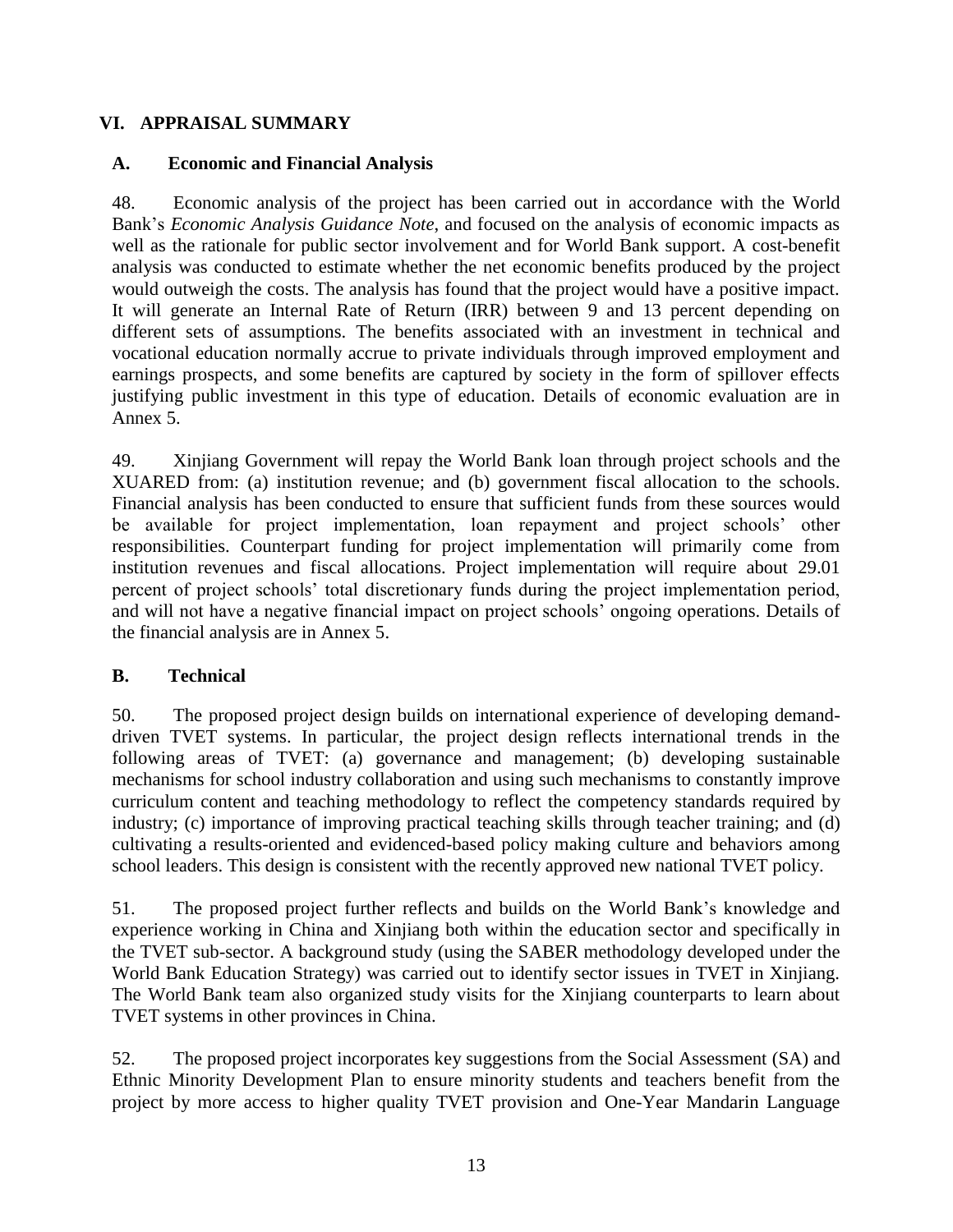Preparatory Program for minority students, as well as much-needed capacity building for minority teachers.

53. The proposed project follows a similar conceptual framework and design as the ongoing Guangdong, Shandong, Liaoning and Yunnan TVET Projects also financed by IBRD loans. In particular, the Project adopts the same school reform cycle as in the other TVET projects, as illustrated in Figure 1. The Project is also structured with two components: one at the school level and the other at the provincial level with the overall management responsibility resting with the Department of Education. The Project establishes an Inter-Departmental TVET Coordination Committee to improve the governance of TVET in the Province, to minimize resource wastage, coordinate policy, and to ensure coverage of TVET across the province in particular for more vulnerable groups.



#### **Figure 1: School Reform Cycle**

#### **C. Financial Management**

54. The IBRD loan proceeds, including overseeing the Designated Account, will be managed by XUARFD. A financial management (FM) assessment of the PMO and five project schools conducted by the World Bank identified the principal risks as: (a) the lack of World Bank operation experience; (b) a large number of miscellaneous expenditures for school-based reforms and innovations increasing project management complexity and risk of the World Bank loan not being used for its intended purpose. An action plan to strengthen FM capacity has been agreed upon with the implementing agencies. The FM assessment concluded that with the implementation of the proposed actions, the project's FM arrangements satisfy the World Bank's requirements under OP/BP 10.00.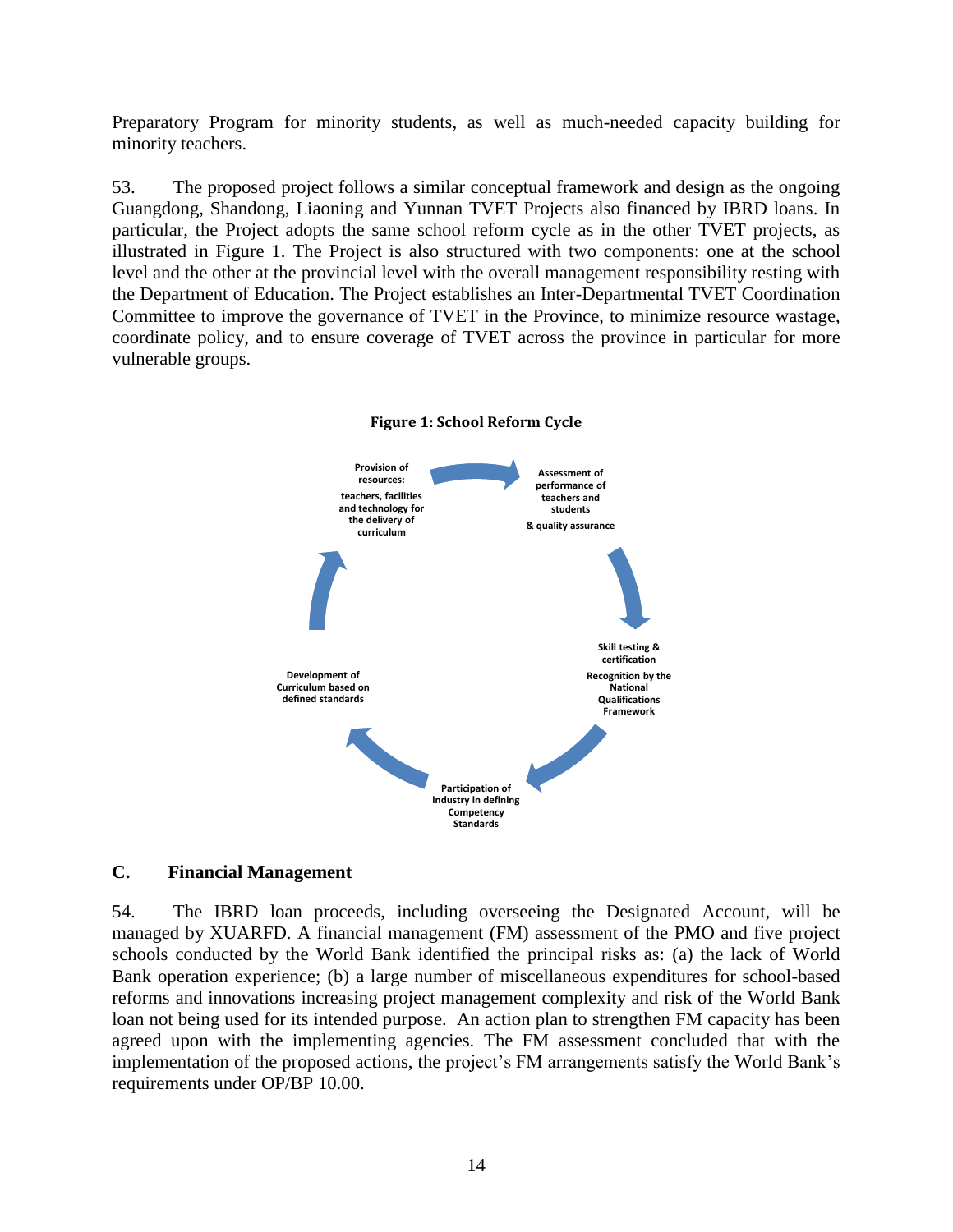#### **D. Procurement**

55. The PMO will be responsible for overall procurement cycle management under the project. A procurement assessment was carried out, procurement risks identified and mitigation measures agreed to. The main risk identified in the procurement capacity and risk assessment was the inadequate experience of PMO and project schools staff with procurement under the World Bank-financed projects, which has been mitigated by preparing a project procurement manual; and the hiring of a qualified procurement agent and technical consultants to assist the PMO and the five project schools. In addition, procurement training provided by the World Bank or Tsinghua University will further help strengthen the PMO's and the project schools' procurement capacity. The PMO and the project schools have prepared a procurement plan including all contracts for which procurement action is to take place in the first 18 months of project implementation. The procurement plan has been agreed with the Bank and it will be updated at least annually (or as required) to reflect project implementation needs. The procurement plan and its updates will be available in the PMO and will be published on the Bank's external website. Further details on procurement are provided in Annex 3.

#### **E. Social (including Safeguards)**

56. *Involuntary Resettlement (OP4.12).* The proposed project will not trigger the World Bank's Involuntary Resettlement (OP/BP 4.12) Safeguard Policy, since all proposed school buildings will be built within the current campus with no new land acquisition and resettlement required. This was confirmed through screening and due diligence conducted by the task team.

57. *Indigenous Peoples (OP4.10).* Given that the project's beneficiaries are predominantly from ethnic minorities, the World Bank's safeguard policy on Indigenous Peoples (OP4.10) is triggered. There are 47 officially recognized ethnic groups covering 13 million people or 60 percent of the total population in Xinjiang. In project schools on average 44 percent of students and 31 percent of faculty belong to ethnic minority groups. To ensure broad support by the minority students and faculty and equal share of project benefits, extensive consultations were conducted during the SA, based on which, an Ethnic Minority Development Plan (EMDP) has been developed for the Project. Based on consultations, issues concerning minority students and faculty were identified and concrete measures for improvement are incorporated in the project design and included in the EMDP. For example, regarding the current One-year Mandarin Language Preparatory Program that the project schools have been providing to all new minority students to facilitate their entrance into the technical tracks, the consultations conducted for the SA highlighted the need for this program to be improved in terms of quality and effectiveness, through the provision of expanded teaching facilities and more Mandarin teachers. The project schools will lead implementation of the EMDP with oversight from the Project Leading Group. The monitoring results will be reported twice a year and, if needed, remedial actions will be designed and implemented. All these recommendations have been accepted by the project implementing agencies and were built into the project design. The EMDP in both English and Chinese languages and in full and abstract documents were disclosed locally on January 5, 2015 and through the World Bank InfoShop on January 12, 2015. The SA reports in both English and Chinese languages and in full and abstract documents were disclosed in draft in the InfoShop on January 12, 2015. The updated SA report was re-disclosed on March 11, 2015.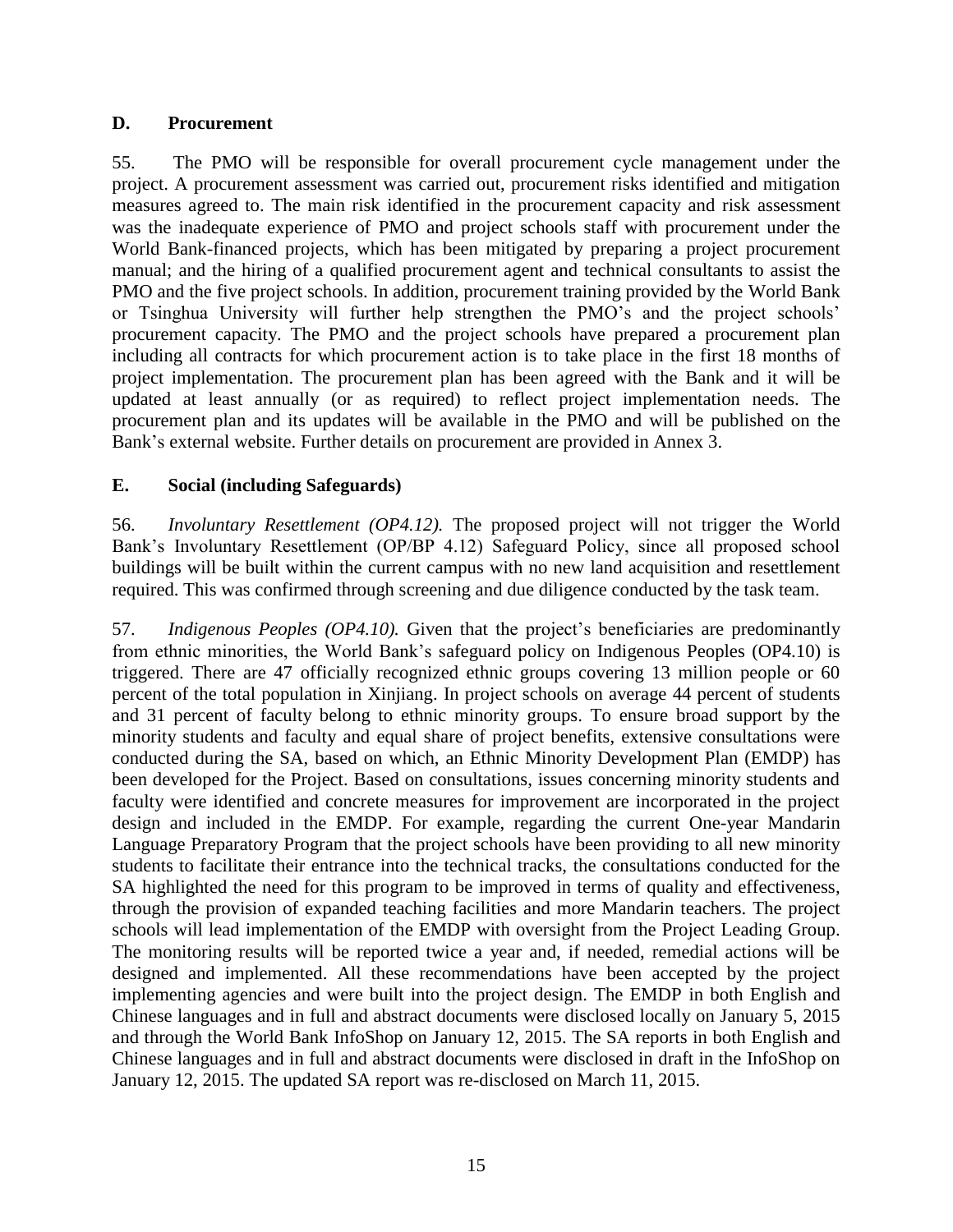58. *Gender Impacts.* The gender impacts were analyzed based on the SA conducted. Among the five project schools, female students account for an average of 47 percent of total students, with the range of 30 percent to 70 percent. Female students will benefit equally from the project activities. Efforts will be made to recruit girls more proactively for post-secondary education TVET programs and increase their employment during the project implementation. Gender and ethnic group disaggregated enrollment, graduation and employment indicators have been included in the project monitoring framework.

## **F. Environment (including Safeguards)**

59. The proposed project will finance the construction of new school buildings for additional training space and skills training. All planned civil works will be constructed on the existing land within the campus of the project schools. The project will have very limited adverse impacts during the construction and operation phase. OP4.01 Environmental Assessment is triggered. The project is classified as Category B by considering the type, location, sensitivity, and scale of the proposed project, and the potential environmental and social impacts.

60. The negative environmental impacts of the project are construction related impacts, including impacts on ambient air, water, acoustic environments, solid wastes, and worker safety etc. These negative impacts will be limited, short-term, temporary and site-specific. An Environmental Management Plan (EMP) was selected as the EA instrument due to the nature of the project. The EMP was reviewed by the World Bank team and found satisfactory to the World Bank safeguards requirements. The EMP will be included in the bidding documents and the corresponding contracts.

61. Public consultation and information disclosure were carried out during project preparation. Public opinions were incorporated into the project design and EMP. The full draft EMP, originally prepared and disclosed as ECOP, was disclosed locally on January 5, 2015 and at the World Bank InfoShop on January 12, 2015, and the updated EMP including both Chinese and English versions were re-disclosed on March 11, 2015.

### **G. World Bank Grievance Redress**

62. Communities and individuals who believe that they are adversely affected by a World Bank (WB) supported project may submit complaints to existing project-level grievance redress mechanisms or the WB's Grievance Redress Service (GRS). The GRS ensures that complaints received are promptly reviewed in order to address project-related concerns. Project affected communities and individuals may submit their complaint to the WB's independent Inspection Panel which determines whether harm occurred, or could occur, as a result of WB noncompliance with its policies and procedures. Complaints may be submitted at any time after concerns have been brought directly to the World Bank's attention, and the World Bank Management has been given an opportunity to respond. For information on how to submit complaints to the World Bank's corporate Grievance Redress Service (GRS), please visit [www.worldbank.org/grs.](http://www.worldbank.org/grs) For information on how to submit complaints to the World Bank Inspection Panel, please visit [www.inspectionpanel.org.](http://www.inspectionpanel.org/)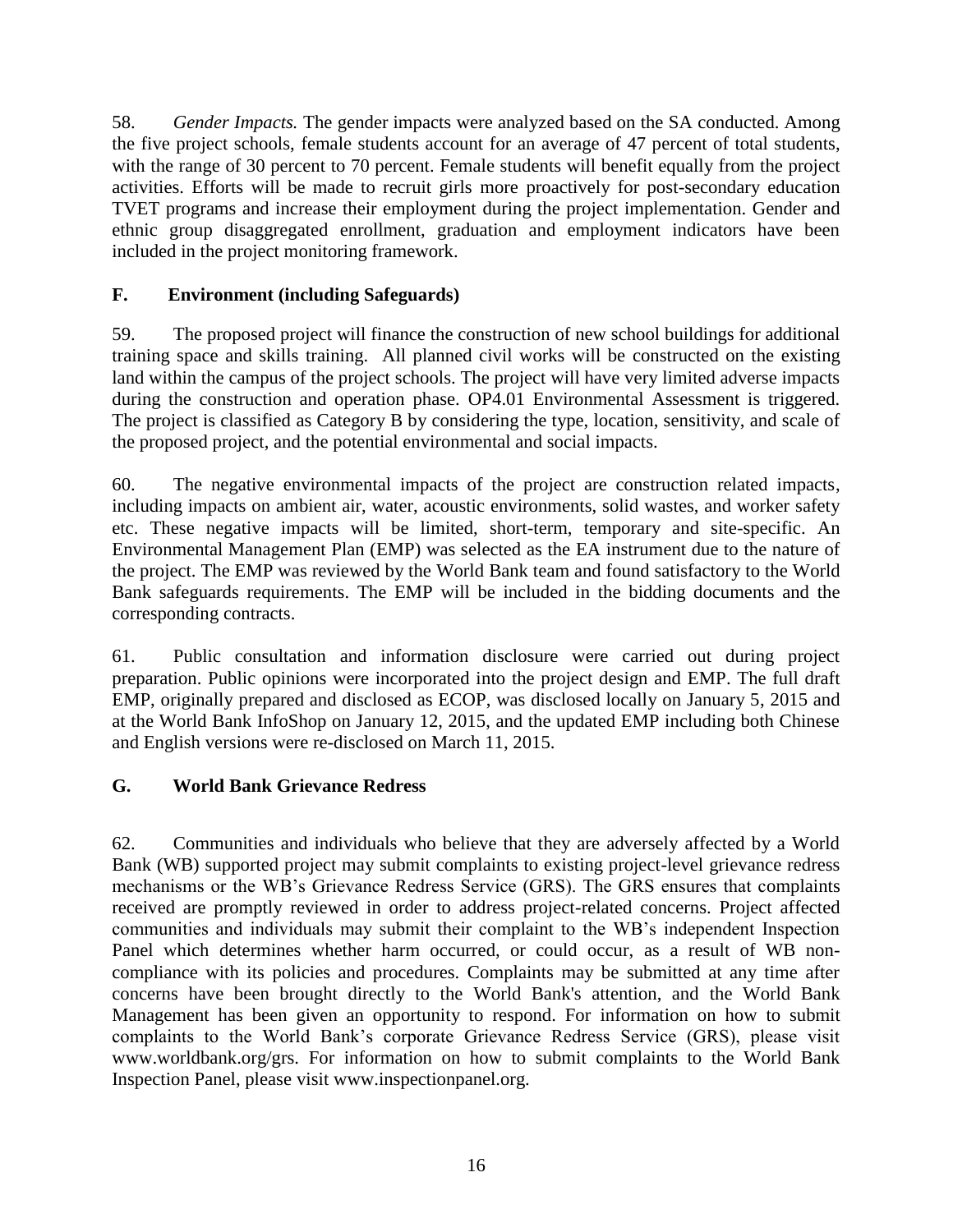### **Annex 1: Result Framework and Monitoring**

#### **China: Xinjiang Technical and Vocational Education and Training Project**

**Project Development Objective (PDO): Improve the quality and relevance of project schools to produce students' skills that respond to the labor market demand in Xinjiang.**

|                                                                                                                                                | PROJECT DEVELOPMENT OBJECTIVE INDICATORS |                    |                                                       |                         |                         |                         |                                    |                         |                         |           |                                                      |                        |                                                                                                                                                 |
|------------------------------------------------------------------------------------------------------------------------------------------------|------------------------------------------|--------------------|-------------------------------------------------------|-------------------------|-------------------------|-------------------------|------------------------------------|-------------------------|-------------------------|-----------|------------------------------------------------------|------------------------|-------------------------------------------------------------------------------------------------------------------------------------------------|
| <b>Indicator Name</b>                                                                                                                          |                                          | Unit of<br>Measure | Base-line                                             |                         |                         |                         | <b>Cumulative Target Values</b>    |                         |                         | Frequency | Data Source/<br>Methodology                          | Responsib<br>ility for | Description (indicator<br>definition, etc.)                                                                                                     |
|                                                                                                                                                | Core                                     |                    | 2014                                                  | 2015                    | 2016                    | 2017                    | 2018                               | 2019                    | 2020                    |           |                                                      | Data<br>Collection     |                                                                                                                                                 |
| Indicator 1:<br>Percentage of<br>graduates finding<br>employment within 6<br>months (by gender and<br>ethnic group)                            |                                          | $\%$               | <b>Total: 86.5</b><br>Female: 84.8<br>Ethnic: 76.1    | 85.6<br>84.3<br>74.4    | 86.2<br>84.5<br>74.8    | 86.4<br>84.6<br>76.2    | $\overline{8}$ 7.0<br>85.5<br>77.1 | 87.6<br>86.2<br>78.3    | 88.0<br>87.0<br>80.0    | Annual    | Tracer study/<br>school<br>administrative<br>records | School                 | Number of graduates<br>finding initial<br>employment in the end<br>of that year / total<br>number of graduates in<br>the year                   |
| Indicator 2:<br>Percentage of<br>graduates obtaining<br>both skills certificate <sup>5</sup><br>and diploma (by<br>gender and ethnic<br>group) |                                          | $\%$               | Total: 68.3<br>Female: 78.3<br><b>Ethnic: 57.9</b>    | 69.5<br>77.9<br>62.9    | 69.2<br>77.1<br>61.5    | 69.3<br>77.2<br>62.5    | 69.3<br>77.9<br>62.9               | 69.2<br>78.2<br>64.0    | 71.7<br>78.3<br>65.0    | Annual    | school<br>administrative<br>records                  | School                 | Number of graduates<br>who obtain diplomas<br>and vocational<br>qualification<br>certificates at the<br>graduation/total<br>number of graduates |
| Indicator 3: Starting<br>salary of graduates (by<br>gender and ethnic<br>group)                                                                |                                          | <b>CYN</b><br>Yuan | <b>Total: 2,200</b><br>Female: 2,040<br>Ethnic: 1,940 | 2,260<br>2,100<br>2,012 | 2,340<br>2,180<br>2,080 | 2,450<br>2,280<br>2,190 | 2,580<br>2,420<br>2,320            | 2,740<br>2,580<br>2,480 | 2,860<br>2,700<br>2,600 | Annual    | school<br>administrative<br>records                  | School                 |                                                                                                                                                 |

5 Skills certification is a proxy of quality for the TVET provision.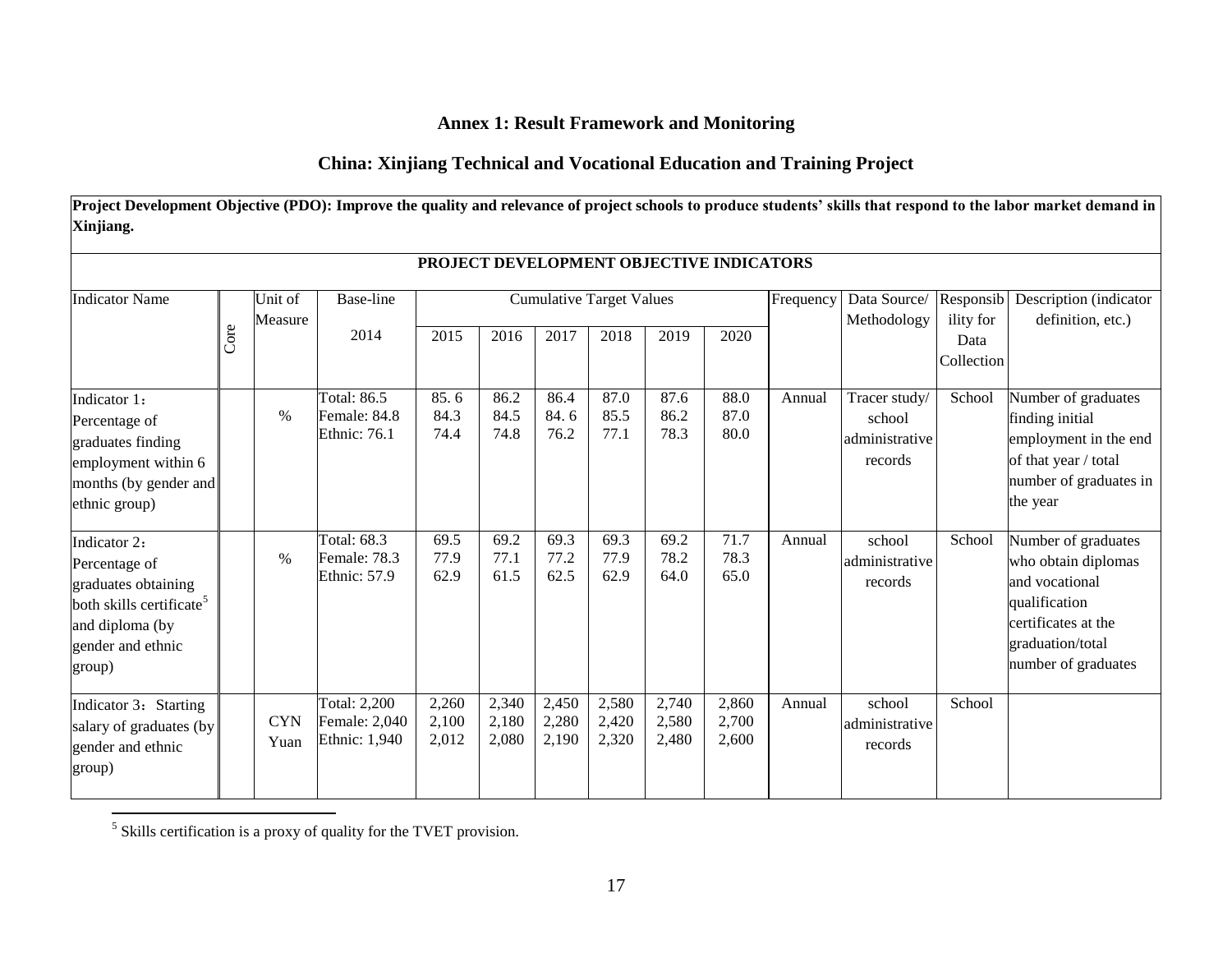|                                                                                                      |                                                   |                    |              |                  |      |      |                                 |      | <b>INTERMEDIATE RESULTS INDICATORS</b> |           |                                     |            |                                                                                        |
|------------------------------------------------------------------------------------------------------|---------------------------------------------------|--------------------|--------------|------------------|------|------|---------------------------------|------|----------------------------------------|-----------|-------------------------------------|------------|----------------------------------------------------------------------------------------|
| <b>Indicator Name</b>                                                                                | Core                                              | Unit of<br>Measure | Base-line    |                  |      |      | <b>Cumulative Target Values</b> |      |                                        | Frequency | Methodology                         | ility for  | Data Source/ Responsib Description (indicator<br>definition, etc.)                     |
|                                                                                                      |                                                   |                    | 2014         | 2015             | 2016 | 2017 | 2018                            | 2019 | 2020                                   |           |                                     | Data       |                                                                                        |
|                                                                                                      |                                                   |                    |              |                  |      |      |                                 |      |                                        |           |                                     | Collection |                                                                                        |
|                                                                                                      | Component 1: School-Based Reforms and Innovations |                    |              |                  |      |      |                                 |      |                                        |           |                                     |            |                                                                                        |
| Sub-component 1.1: Strengthen the linkage between schools and industry                               |                                                   |                    |              |                  |      |      |                                 |      |                                        |           |                                     |            |                                                                                        |
| Indicator 1: Number<br>of enterprises having<br>cooperated with<br>schools based on the<br>agreement |                                                   | Number             | 1340         | 1360             | 1380 | 1430 | 1460                            | 1490 | 1510                                   | Annual    | School<br>administrative<br>records | School     | Number of enterprises<br>cooperated with school<br>under the agreement                 |
| Indicator 2 : Number<br>of graduates working<br>in enterprises with<br>which school<br>cooperated    | X                                                 | Number             | 2309         | 2628             | 2785 | 2840 | 2965                            | 3100 | 3230                                   | Annual    | School<br>administrative<br>records | School     | Number of graduates<br>recruited by the<br>enterprises which<br>cooperated with school |
| Sub-Indicator 2.1:<br>Female                                                                         |                                                   | Number             | 941          | 1077             | 1163 | 1203 | 1274                            | 1354 | 1434                                   |           |                                     |            |                                                                                        |
| Sub-Indicator 2.2:<br>Ethnic                                                                         |                                                   | Number             | 584          | $\overline{751}$ | 754  | 800  | 862                             | 917  | 940                                    |           |                                     |            |                                                                                        |
| Sub-component 1.2: Update curriculum, pedagogy and assessment                                        |                                                   |                    |              |                  |      |      |                                 |      |                                        |           |                                     |            |                                                                                        |
| Indicator 3: Number of<br>CBT standards<br>developed and adopted                                     |                                                   | Number             | $\mathbf{0}$ | 3                | 38   | 86   | 141                             | 202  | 210                                    | Annual    | School<br>administrative<br>records | School     | <b>CBT</b> standards<br>reviewed and endorsed<br>by the advisory<br>committees         |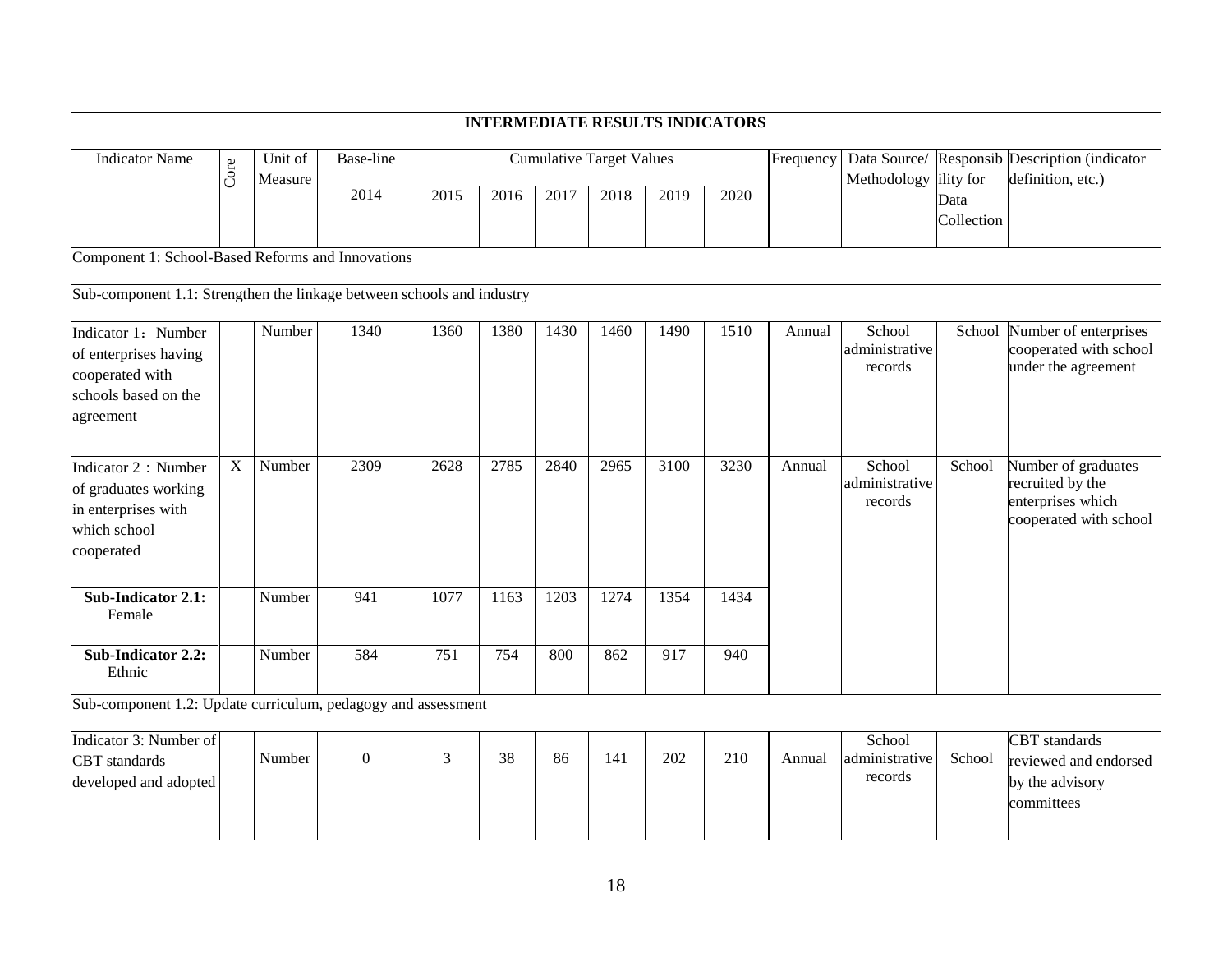| Indicator 4: Pass rate<br>of Mandarin Standard<br>Test                                                                    | $\%$                | 25. %                                                          | 27. %                 | 31.%                  | 33%                     | 35%                     | 37%                     | 40. %                   | Annual | School<br>administrative<br>records | School     |                                                                    |
|---------------------------------------------------------------------------------------------------------------------------|---------------------|----------------------------------------------------------------|-----------------------|-----------------------|-------------------------|-------------------------|-------------------------|-------------------------|--------|-------------------------------------|------------|--------------------------------------------------------------------|
| Sub-component 1.3: Building up high quality teaching and management teams                                                 |                     |                                                                |                       |                       |                         |                         |                         |                         |        |                                     |            |                                                                    |
| Indicator 5: Number of<br>managers and teachers<br>trained domestically<br>and internationally                            | Person<br>time      | Total: 282<br>Female: 156<br>Ethnic: 105                       | 450<br>223<br>270     | 1348<br>707<br>663    | 2304<br>1188<br>1039    | 3237<br>1684<br>1432    | 4035<br>2104<br>1774    | 4264<br>2233<br>1827    | Annual | School<br>administrative<br>records | School     | Training events that<br>last one day or longer                     |
| Sub-component 1.4: Improve external support to other schools and local communities                                        |                     |                                                                |                       |                       |                         |                         |                         |                         |        |                                     |            |                                                                    |
| Indicator 6: Number of<br>trainees who<br>participated in short-<br>term training programs                                |                     | <b>Total:9510</b><br>Number Female:3001<br><b>Ethnic: 3810</b> | 10310<br>3267<br>3942 | 21230<br>6706<br>8016 | 33130<br>10057<br>12682 | 45860<br>14875<br>17750 | 59420<br>19295<br>23050 | 61599<br>20201<br>24094 | Annual | School<br>administrative<br>records | School     | All the short-term<br>training programs<br>organized by the school |
| Sub-component 1.5: Upgrade facilities and equipment                                                                       |                     |                                                                |                       |                       |                         |                         |                         |                         |        |                                     |            |                                                                    |
| Indicator 7: Sq meter<br>of new construction<br>area                                                                      | SM <sup>2</sup>     | $\overline{0}$                                                 | $\overline{0}$        | 16000                 | 81400                   | 111320                  | 111320                  | 111320                  | Annual | School<br>administrative<br>records | School     | Newly constructed<br>school buildings                              |
| <b>Indicator 8: Cost of</b><br>equipment per student                                                                      | Yuan/per<br>student | 6500                                                           | 6654                  | 7278                  | 7669                    | 8445                    | 9188                    | 9617                    | Annual | School<br>administrative<br>records | School     | Amount of equipment<br>cost/Number of<br>student                   |
| Component 2: Provincial Policy Development, School Twinning Partnership, Monitoring and Evaluation and Project Management |                     |                                                                |                       |                       |                         |                         |                         |                         |        |                                     |            |                                                                    |
| Indicator 9: Number of<br>research report                                                                                 | Number              | $\boldsymbol{0}$                                               | 0                     | $\overline{0}$        | 4                       | 5                       | 5                       | 5                       | Annual | PMO record                          | <b>PMO</b> | The number of research<br>reports under the<br>project             |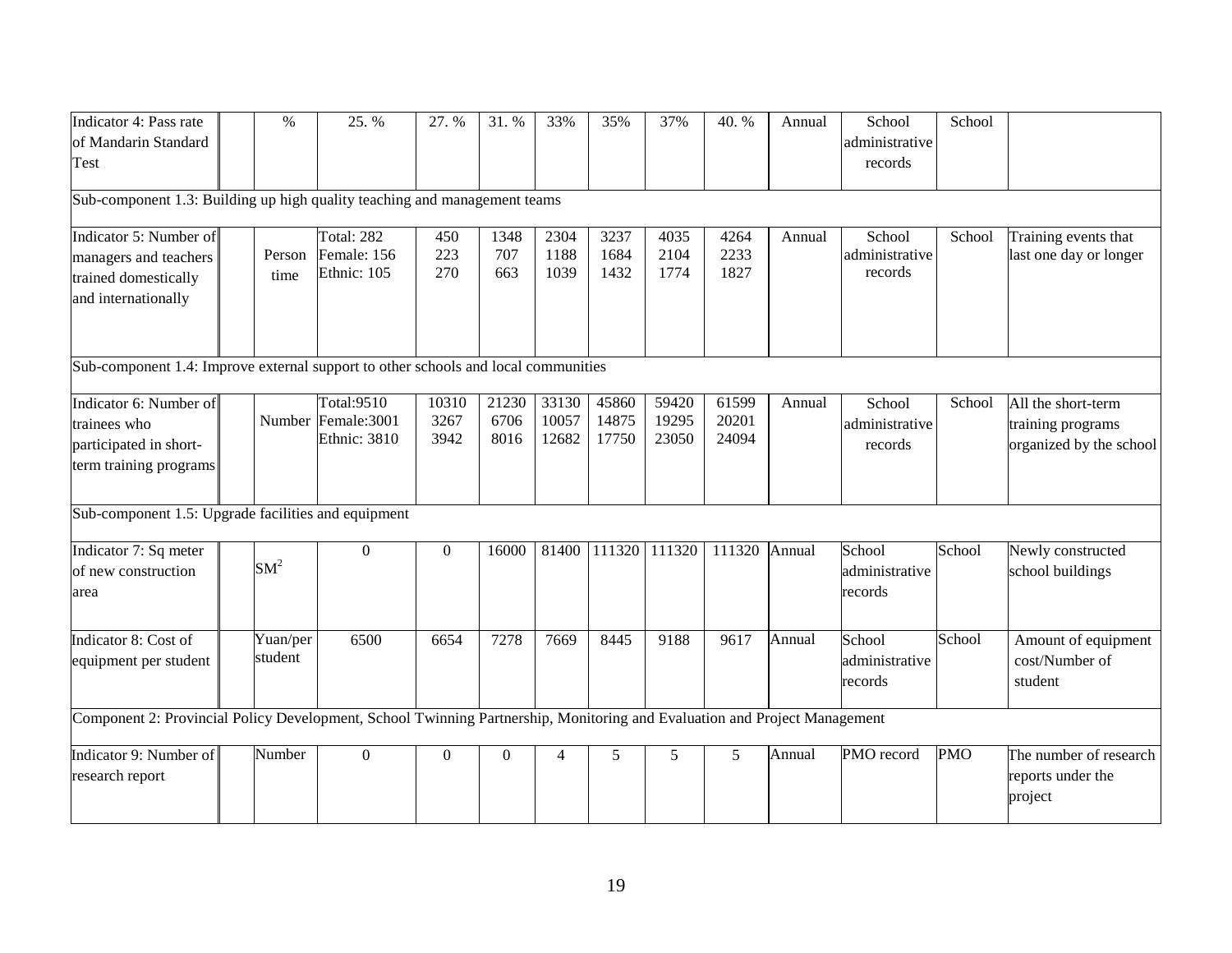| Indicator 10: Number | Number |  |    |    |    | 10 | 10 | Annual | PMO record | <b>PMO</b> | Training events      |
|----------------------|--------|--|----|----|----|----|----|--------|------------|------------|----------------------|
| of training events   |        |  |    |    |    |    |    |        |            |            | organized by PMO     |
| organized by PMO     |        |  |    |    |    |    |    |        |            |            |                      |
|                      |        |  |    |    |    |    |    |        |            |            |                      |
| Indicator 11: Loan   |        |  | 10 | 20 | 30 | 30 |    | Annual | PMO record | <b>PMO</b> | Cumulative           |
| disbursement rate    |        |  |    |    |    |    |    |        |            |            | reimbursement amount |
|                      |        |  |    |    |    |    |    |        |            |            | / Total loan amount  |
|                      |        |  |    |    |    |    |    |        |            |            |                      |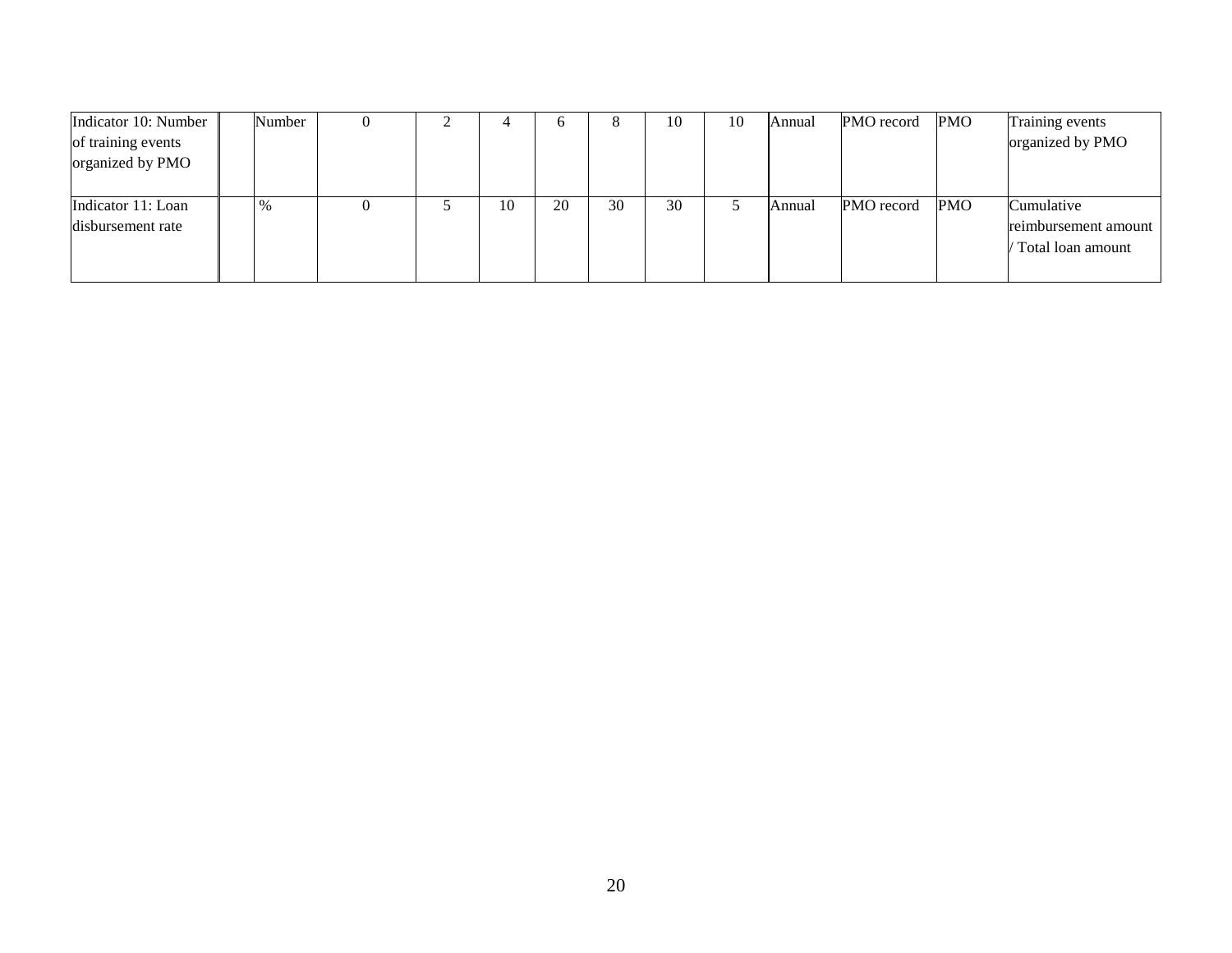#### **Annex 2: Detailed Project Description**

#### CHINA**:** Xinjiang Technical and Vocational Education and Training Project

1. The project will be implemented at the provincial level by the XUARED and includes five tertiary technical schools. The project location and schools were chosen by the government to pilot a set of school-based reforms for middle-level and advanced skills development. The selected schools are situated in Urumqi, Changji and Hetian. The schools serve the key pillars of local economy including agriculture, mining, light industry, modern services and health service. The schools also serve a predominantly rural population and growing ratio of ethnic populations. The lessons of experience are expected to provide substantial social benefits by enforcing new national policy of building modern TVET system in Xinjiang and other provinces.

| <b>Schools</b>              | <b>Location</b> | <b>Enrollment</b> | Level    | Specialty/      | <b>Administration</b> |
|-----------------------------|-----------------|-------------------|----------|-----------------|-----------------------|
|                             |                 | 2012              |          | <b>Sectors</b>  |                       |
| Xinjiang Agricultural       | Changji         | 12,000            | Tertiary | Agriculture     | Provincial            |
| <b>Vocational Technical</b> | City            |                   |          |                 | Agriculture           |
| College                     |                 |                   |          |                 | Department            |
| Xinjiang Institute of       | Urumqi          | 12,000            | Tertiary | Light Industry  | Provincial            |
| Light Industry              |                 |                   |          | Modern          | Economic and          |
| Technology                  |                 |                   |          | <b>Services</b> | Information           |
|                             |                 |                   |          |                 | Commission            |
| Xinjiang Institute of       | Urumqi          | 15,189            | Tertiary | Coal            | Provincial            |
| Engineering                 |                 |                   |          | Industries      | Education             |
|                             |                 |                   |          |                 | Department            |
| Urumqi Vocational           | Urumqi          | 15,326            | Tertiary | Public          | Provincial            |
| University                  |                 |                   |          | <b>Services</b> | <b>Education</b>      |
|                             |                 |                   |          |                 | Department            |
| College of Xinjiang         | Hetian          | 4,779             | Tertiary | Medical and     | Provincial            |
| <b>Uygur Medicine</b>       | City            |                   |          | Health care     | Education             |
|                             |                 |                   |          |                 | Department            |

**Table 2.1 Five Project Schools**

2. The total investment cost of the project will be US\$102.68 million, of which US\$50 million is financed through the World Bank loan while US\$52.68 million is financed by project schools and XUARED. The project will cover a period of five years.

3. The project's development objective is to improve the quality and relevance of project schools to produce students' skills that respond to the labor market demand in Xinjiang. This objective will be achieved by the support of: (a) school-based reform and innovations, and (b) provincial level policy development, M&E, and project management. Based on the results from the SA and EMDP which was conducted during the preparation stage, some key suggestions were included into the project activities such as improving the quality of One Year Mandarin Language Preparatory Program, and more capacity building for ethnic teachers. The implementation of the EMDP and continuous monitoring will ensure both ethnic students and teachers will benefit from this project. Therefore, the proposed project will have a positive impact on poverty reduction and prosperity promotion.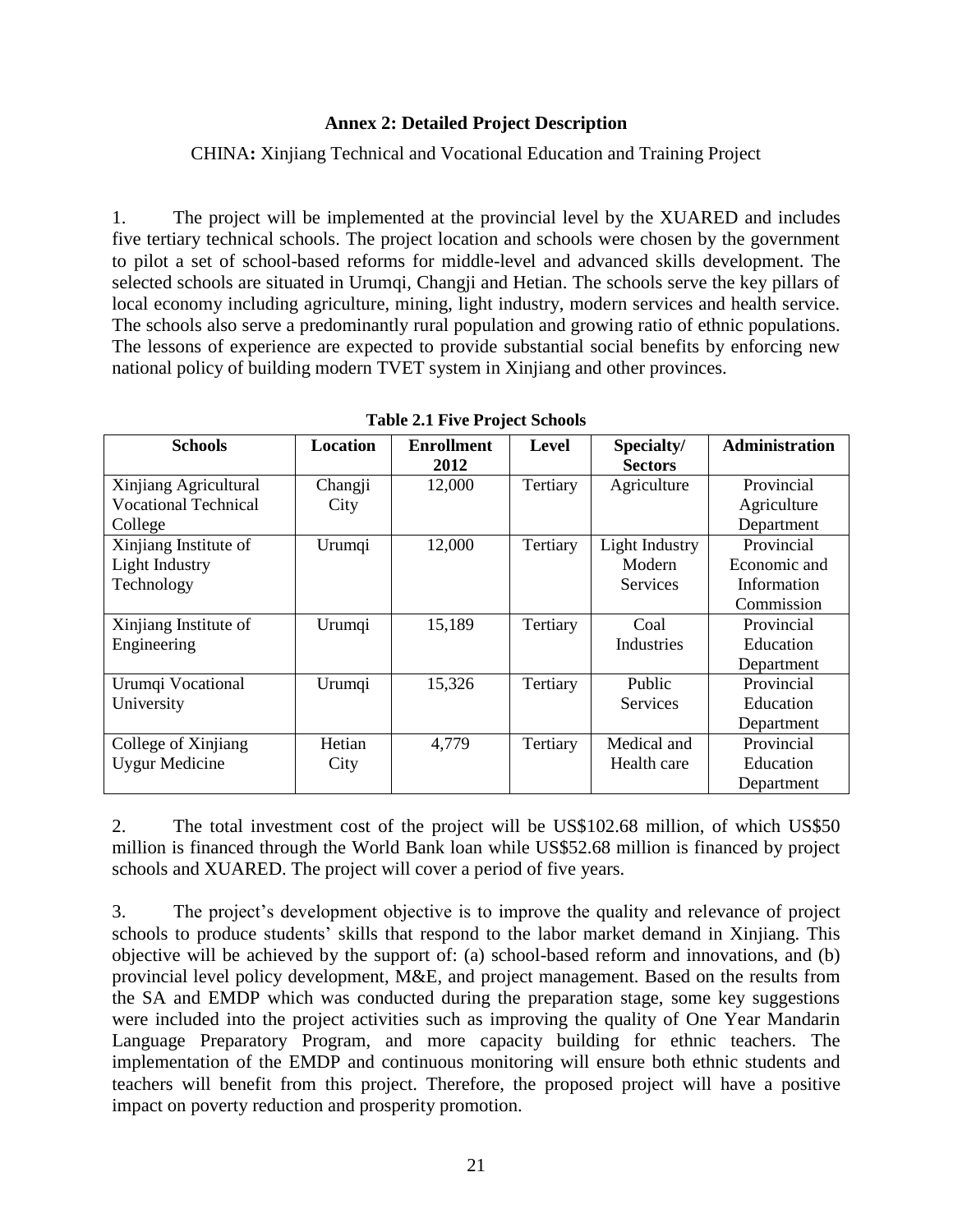#### **Component 1: School-Based Reforms and Innovations (Total US\$ 93.12 million, IBRD US\$49.78 million).** This component will have five subcomponents:

#### Sub-component 1.1: Strengthen the linkage between schools and industry

4. This sub-component is designed to address the lack of systematic and substantive school-industry collaboration to improve the quality and relevance in the training programs. It will strengthen and institutionalize the linkage between schools and industry by: (a) establishing or improving the School-Industry Collaboration Committee at the school level and sector specific Technical Advisory Committees at the departmental level. The Collaboration Committees will better coordinate various cooperative activities between schools and industries through conducting surveys, holding seminars, working out guidelines, and assessing and signing the agreements. The Advisory Committees will review and revise competence-based training (CBT) curriculum standards and programs, arrange internship and practical trainings in enterprises, recommend part-time instructors from enterprises. The Committees will be composed of at least 50 percent of representation from the enterprises, industrial associations, or other civil society entities; (b) piloting new models of school-industry cooperation based on inputs from the Committees and the characteristics of project schools. Some possible modalities include the following: the schools setting up associate independent programs jointly with enterprises; creating enterprises within the institute; establishing new Vocational Education Groups (VEG); piloting technical staff exchange programs between the TVET schools and industries i.e. teachers practice in enterprises and industrial experts teach part-time in schools; piloting flexible credit system and modern apprenticeship programs; integrating secondary, college and tertiary level programs within the school; holding professional skills competition and employment promotion fairs for minority graduates; and (c) evaluating the school-industry collaboration.

#### Sub-component 1.2: Update curriculum, pedagogy and assessment

5. This sub-component is designed to address the challenges related to the curriculum being out of date, too theoretical, not sufficiently reflecting the needs of the industry, teaching methodology being predominantly teacher-centred, and teaching and learning assessment not reflecting the new curriculum and result-oriented approach. Based on the new CBT standards, the revised training programs and cooperation models developed in Sub-component 1.1, this subcomponent will: (a) develop core curricula standards; (b) develop and adapt modular competency-based curricula and other teaching learning materials and establishing a school level teaching and learning resource library; (c) transform pedagogy from traditional teacher-centred to student-centred one; and (d) develop competency-based evaluation instruments to assess students' learning outcome and teachers' teaching effectiveness. This sub component will also support measures for improving the quality of the One-year Mandarin Language Preparatory Program to facilitate ethnic students' entrance into the technical study.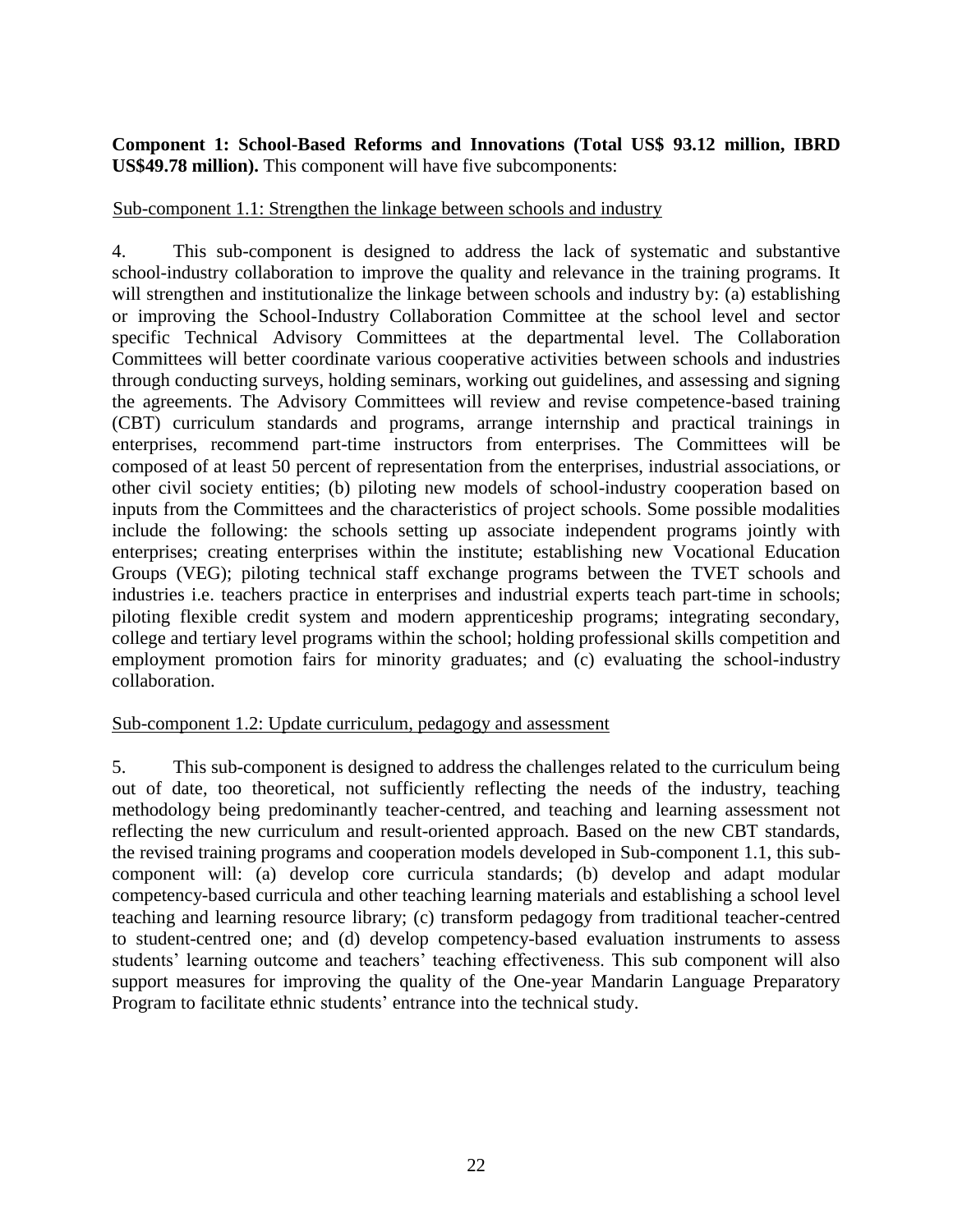### Sub-component 1.3: Building up high quality teaching and management teams

6. This sub-component is designed to address the challenges related to further improving management and instructional capacity in delivering quality training programs. The prosed project will: (a) elaborate the professional development plans for teachers and administrators and setting up the incentive mechanism for high performance; and (b) organize domestic and overseas trainings. For school managers, the project will support trainings of top- and middlelevel managers related to: (i) raise awareness of the importance and specific instruments to strengthen linkages with industries; (ii) improve technical understanding of the process of developing competency-based training curriculum; and (iii) evidence-based policy making and overall management capacity. For teachers, the project will support trainings related to: (i) the development and use of competency-based curriculum; (ii) new student-centered pedagogy; and (iii) skills training in relevant industries towards achieving high levels of both skills and academic qualification among teachers. The project will also support the capacity building for teachers of the One-year Mandarin Language Preparatory Program.

#### Sub-component 1.4: Improve external support to other schools and local communities

7. This sub-component is designed to enhance project impact by allowing project schools to share their experience on quality and relevance improvement with selected partner schools, and to enhance school management and the relevance of TVET provision by providing services for local communities. (a) The School Twinning Partner Program was recently initiated by the Xinjiang Autonomous Region Education Department to address the inequality of TVET schools in Xinjiang. The proposed project will support the piloting of twinning partner programs between project schools and non-project schools to promote a more efficient and substantive knowledge and experience sharing by: (i) training teachers of partner schools; and (ii) guiding the partner schools on development of curricula and programs; and (b) The project will also support various services for local communities by: (i) providing skills training programs for enterprises, local farmers and village officials; (ii) providing planting and breeding techniques for local farmers; (iii) delivering services for ethnic students in partner schools and for ethnic communities; (iv) improving management of few secondary TVET schools in ethnic areas; (v) setting up R&D centers for small and medium size enterprises in the project schools; and (vi) translating and publishing the ancient Uygur medical books, etc.

#### Sub-component 1.5: Upgrade facilities and equipment

8. This sub-component is designed to address the needs of training centers and key training equipment in the project schools to extend access for more students. The proposed project will provide financing to: (a) expand and upgrade facilities including construction of training centers within existing school campuses of the selected schools; (b) provide key training equipment needed for the revised training programs, and consultancies related to the design and supervision of works and goods contracts; and (c) develop school guidelines for the management of all training facilities and equipment.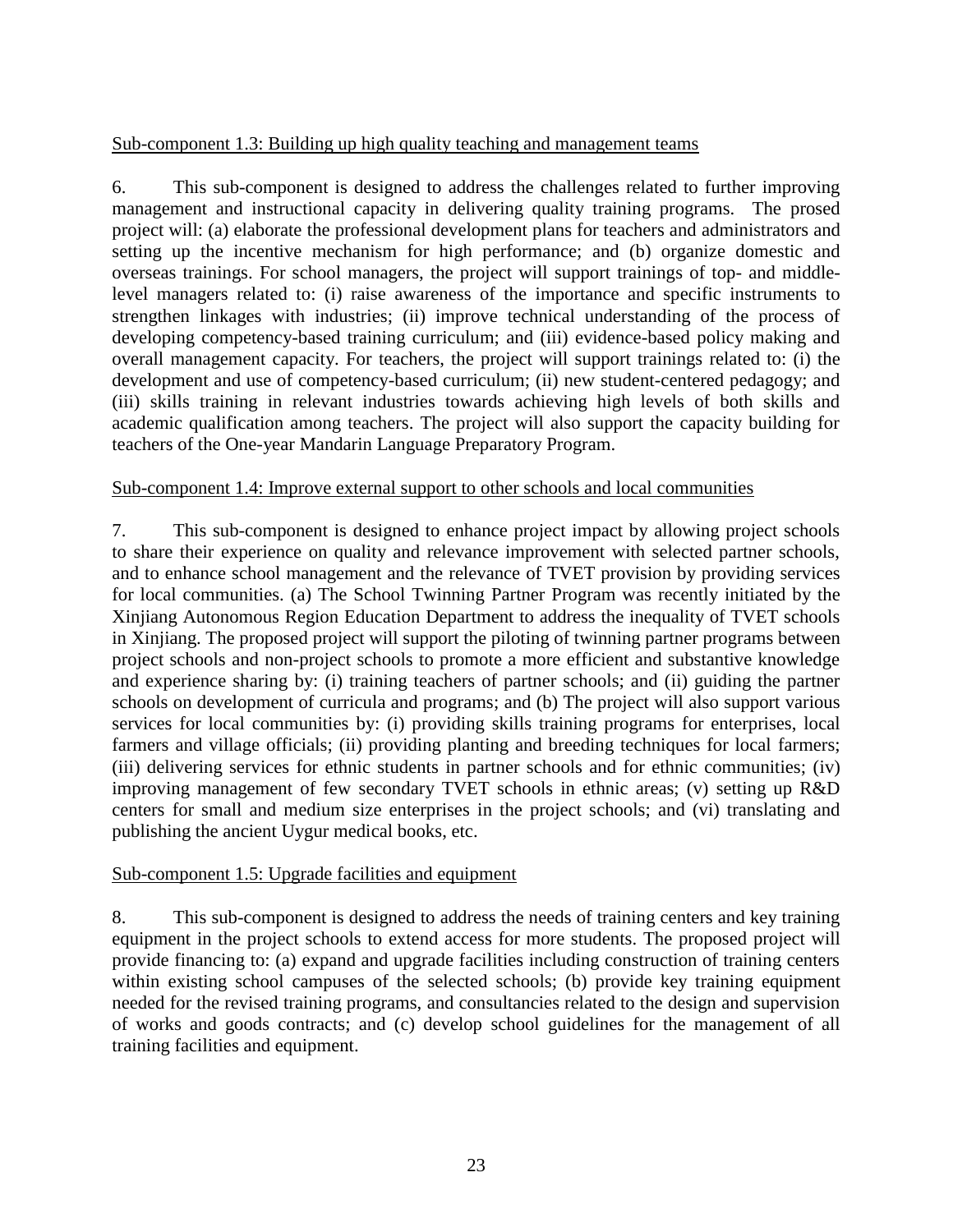#### **Component 2: Provincial Policy Development, School Twinning Partnership, Monitoring and Evaluation and Project Management (Total US\$ 0.5 million, IBRD US\$ 0.1 million).**

9. This component is designed to sustain project impact beyond the project schools and address some systemic TVET issues in Xinjiang through supporting better management and policy development. The sub-component will carry out policy research and produce policy briefs to accumulate good practices to help implement new national policy to build on a modern TVET system. The topics selected for policy studies are: (a) diversified TVET curriculum development guideline; (b) articulation of secondary and tertiary TVET; (c) school-industry collaboration; and (d) bilingual education in the TVET colleges in Xinjiang.

10. This component will conduct a survey for the first round of school twinning partnership launched by the Vocational and Adult Education Division of XUARED. The survey will help to identify lessons at the school level which can be used to scale-up the provincial Twinning Program, and at the same time provide technical support to project schools for activities included under sub-component 1.4.

11. This component is designed to support capacity building for PMO and PIU staff in project management, knowledge sharing and conducting project monitoring and evaluation. In addition to routine monitoring and evaluation, an evaluation is included. The proposed project will support: (a) M&E of project activities by: (i) training staff of PMO and PIUs on M&E; and (ii) carrying out project M&E and producing progress reports and mid-term and completion reports; (b) project management, including: (i) finance the training of provincial- and schoollevel project staff in project management, financial management, procurement, and M&E; and (ii) supporting provincial and school level procurement and financial management activities; and (c) organizing provincial TVET workshops to exchange school reform and lessons learned.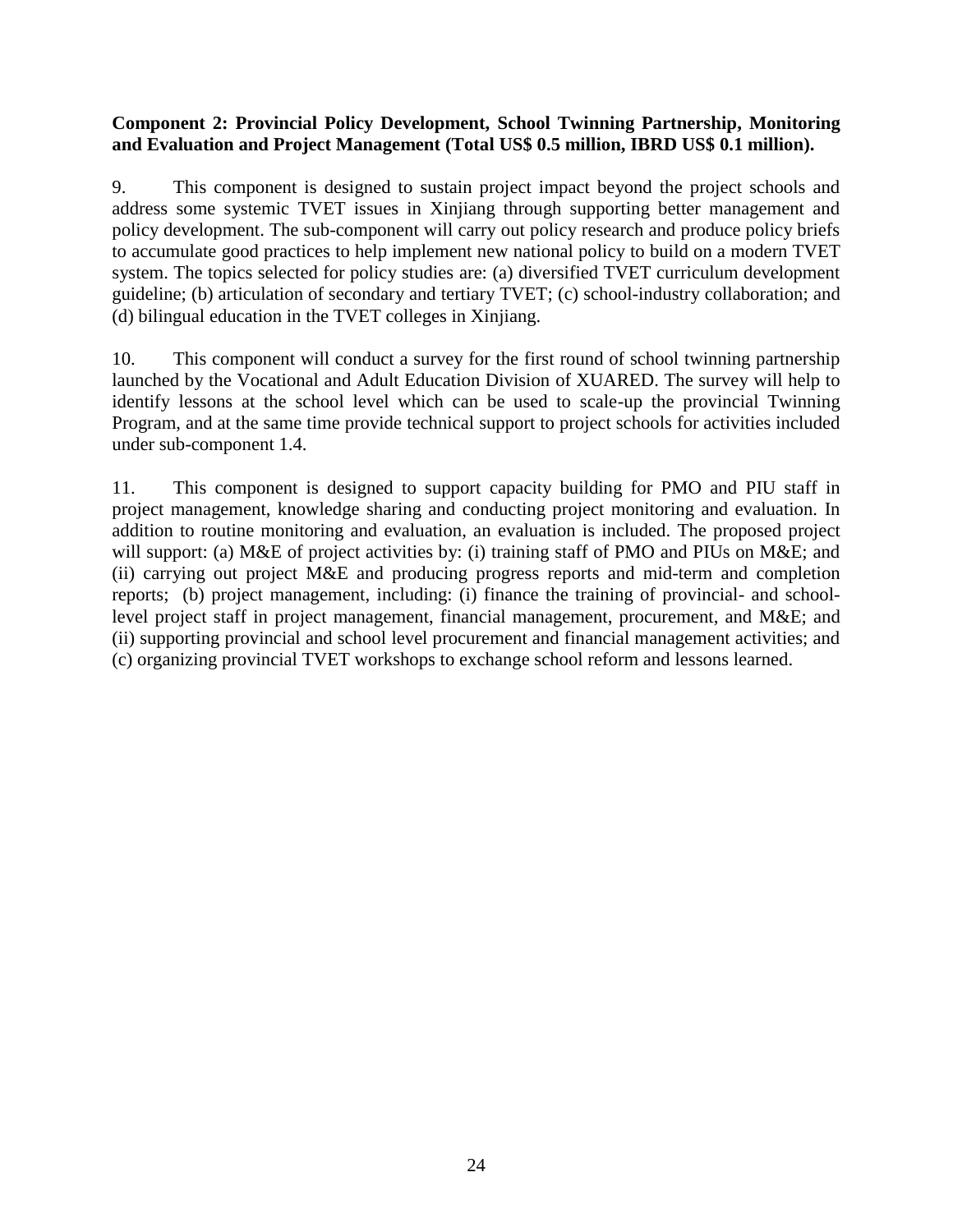### **Annex 3: Implementation Arrangements**

CHINA**:** Xinjiang Technical and Vocational Education and Training Project

### **A. Project Institutional and Implementation Arrangements**

1. The proposed project will be implemented by the XUARED and the five project schools. The project will establish an inter-bureau Project Leading Group to provide policy guidance and overall direction for the project. The PMO in the Education Department will have the overall day to day responsibility for coordinating project implementation in the five project schools and organizing provincially managed activities. The project will also establish a Provincial Expert Team to provide technical guidance to PMO and schools. Each of the project schools will further establish a PIU at the school level.

2. Project Management Office (PMO). The XUARED will set up a provincial-level PMO at its Foreign Loan Management Office (FLMO). The project director will be director of the FLMO. The PMO will be fully staffed with technical experts and officers in charge of school reforms, procurement, financial management, social safeguards, monitoring & evaluation, and coordination. The PMO will support the implementation of activities managed at the provincial level and provide assistance to PIUs in their work. The PMO will facilitate the communication and coordination with the World Bank and also coordinate with project technical experts.

3. PIU. Each project school will establish a Project Implementation Unit. The PIUs will be fully staffed with technical experts and administrators in charge of school reform, procurement, financial management, disbursement, M&E, social safeguards and coordination. The PIUs will manage all school level activities and support some provincial level activities.

4. PET. The project will establish a Provincial Expert Team to serve the project as an advisory group. The PET will consist of leading experts in key areas of the project such as vocational education and skills development, school reform, monitoring and evaluation. These experts will be called upon as consultants to provide comments and suggestions on project content and proposals, prepare Terms of References (TOR), monitor project progress, evaluate the results, analyze the issues of the research work financed by the project, summarize best practices and experience, and provide technical assistance in the decision-making process and project management. The TOR for the expert team has been developed.

5. A Project Implementation Plan (PIP) has been prepared. The PIP will provide implementation guidelines for all aspects of the project including school reforms, procurement, financial management, social and environmental management, and monitoring and evaluation.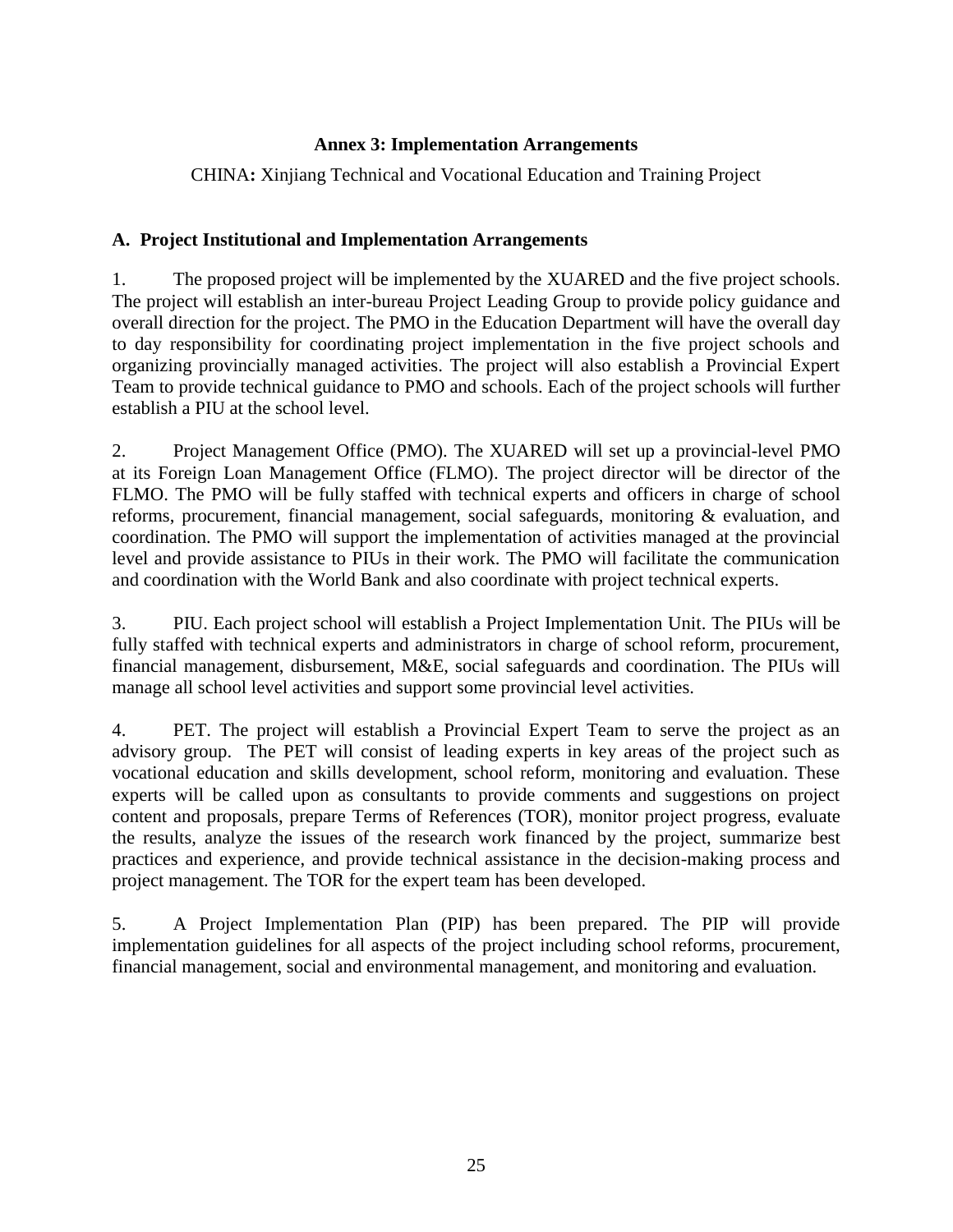### **B. Financial Management, Disbursements and Procurement**

#### *Financial Management*

6. Overall, the residual financial management risk, after taking into account mitigation measures, is rated as Moderate. The FM capacity assessment identified the following principal risks: (a) staff at all project schools are new to the World Bank operations and lack World Bank operation experience; and (b) school-based reforms and innovations are comprised of a large volume of miscellaneous activities and expenditures being carried out by the project schools which present project management difficulties and the risk of World Bank loan not being used for its intended purposes.

7. Mitigation measures agreed on include: (a) preparation of a designated FM manual (FMM) so that project FM procedures for coordination and reporting were standardized, especially for controls over school-based reforms and innovations; (b) extensive workshop and hands-on guidance will be continuously provided by XUARFD in addition to FM training to be provided by the World Bank; (c) detailed definition of school-based reforms and innovations are specified in the legal agreement; and (d) the PMO will closely guide and monitor the implementation status and quality of project schools.

8. **Budgeting**. All the counterpart funds will be institution revenues and government fiscal funds. The annual project implementation plan, including the funding budget and the resources, will be prepared by project schools based on their annual work program. XUARFD will review such annual budget and release project funds based on actual implementation progress. Budget variance analysis will be conducted regularly thus enabling timely corrective actions.

9. **Funds Flow**. The World Bank loan proceeds will flow from the World Bank into the project designated account (DA) to be set up at and managed by the XUARFD. To ensure proper usage of project funds, withdrawal applications (WAs) will be prepared by project schools and reviewed by the PMO and XUARFD. Most of the World Bank loan proceeds will be disbursed from the DA by XUARFD to contractors or project schools based on the WA instructions. The proposed flow of funds and funding requests or WAs are as shown in the diagram below: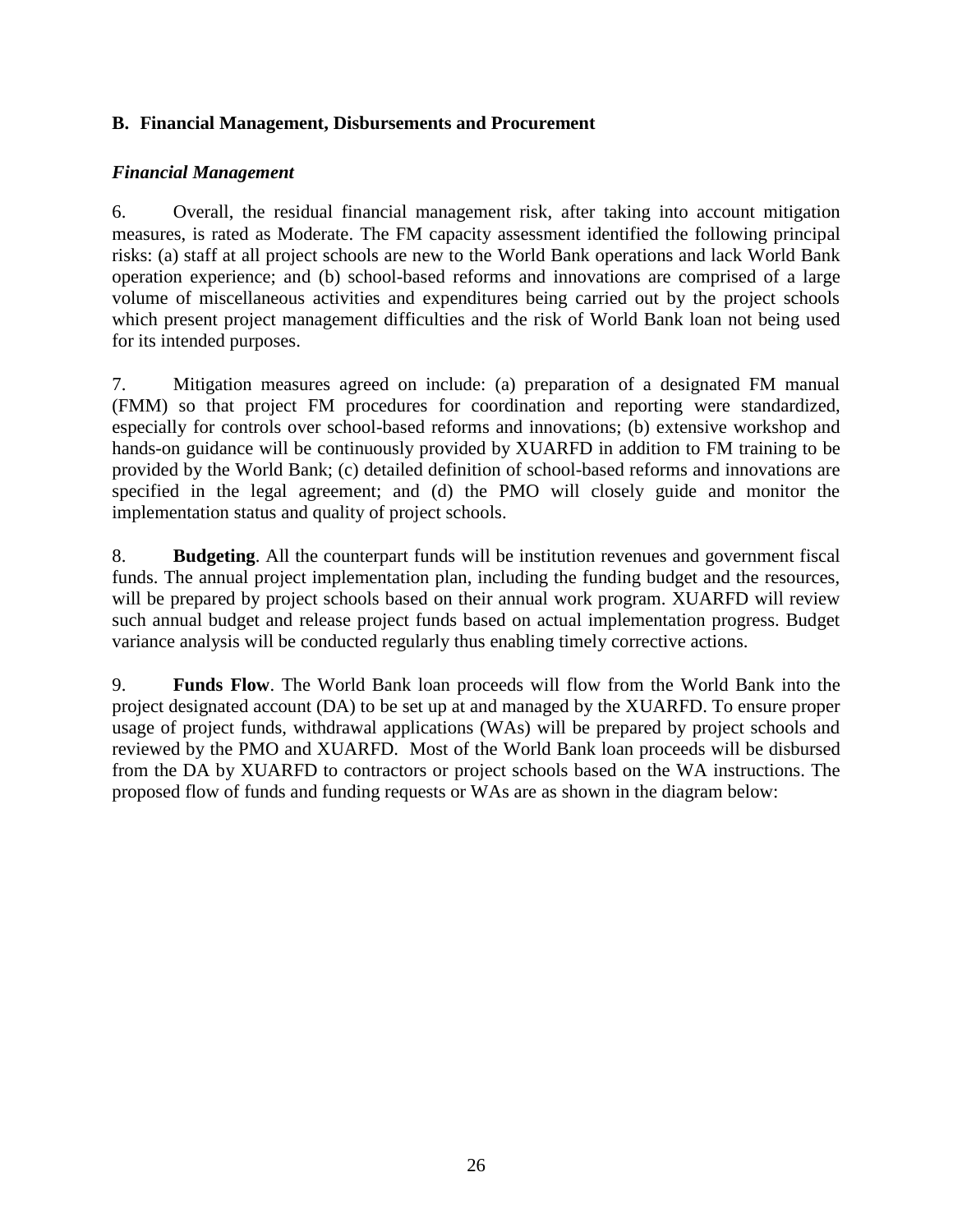

10. The World Bank loan agreement will be signed between the World Bank and the People's Republic of China through its Ministry of Finance (MOF). The on-lending agreement will be signed by MOF and XUARFD on behalf of Xinjiang Autonomous Region Government, and then by Xinjiang Autonomous Region Government and project schools. Loan repayment will be borne by project schools.

### **Accounting and Financial Reporting***.*

11. All project schools will establish a separate cost center for the project activities within their existing accounting system, either manual or computerized, in accordance with Circular #13: "Accounting Regulations for the World Bank-financed Projects" issued in January 2000 by MOF.

12. Each project school will manage, monitor and maintain project accounting records in accordance with Circular 13 for its implemented project activities. Original supporting documents for project activities will be retained by the PMO and PIU respectively.

13. The PMO will consolidate project financial statements of each project school and incorporate DA information maintained by XUARFD to prepare consolidated project financial statements. The unaudited semi-annual project financial statements will be prepared and furnished to the World Bank by the PMO as part of the Progress Report no later than 60 days following each semester (the due dates will be August 31 and February 28).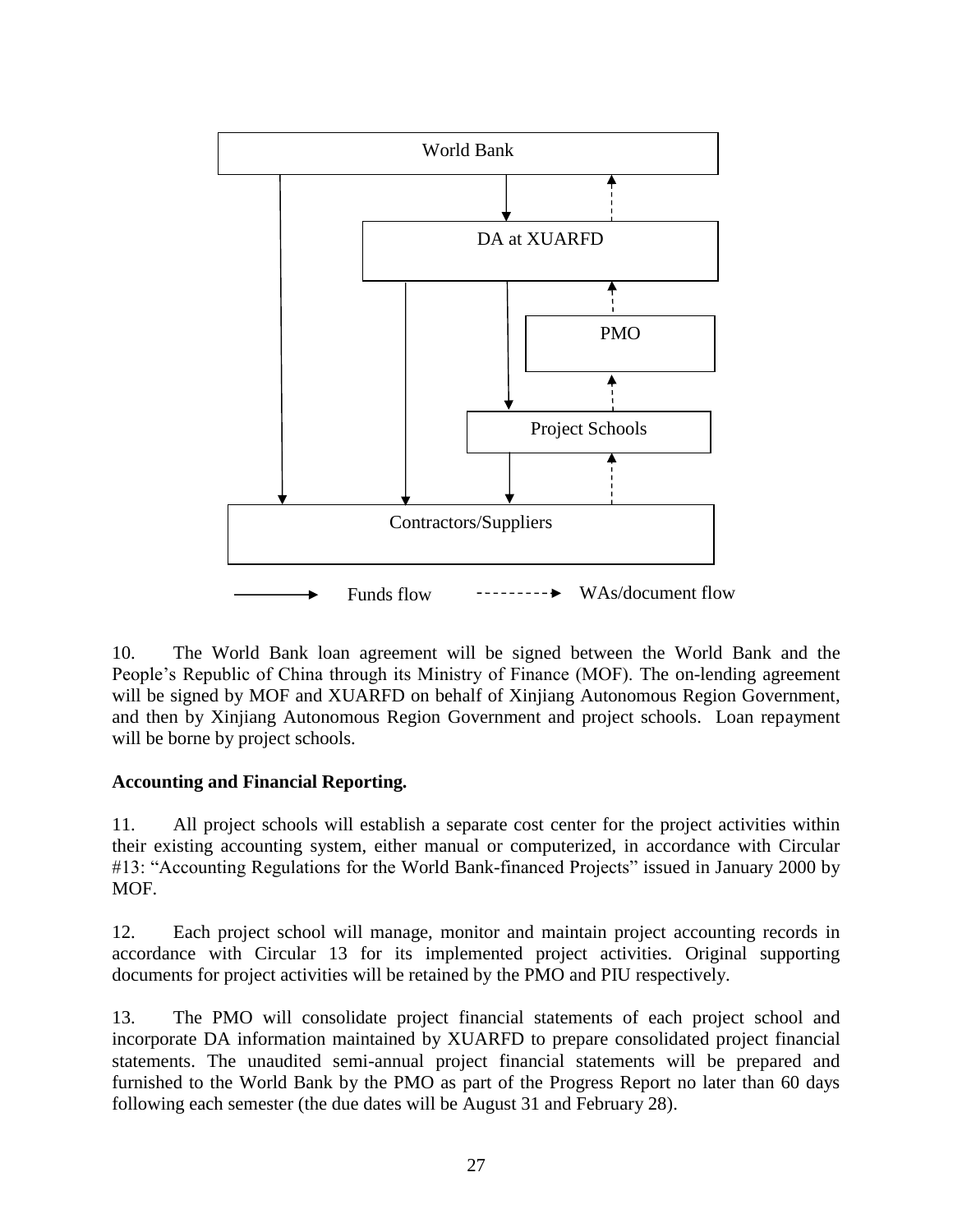14. **Internal Controls.** The related accounting policy, procedures and regulations have been issued by MOF and will be followed by related implementing agencies. Detail internal control procedures including segregation of duties, review, approval, and reporting procedures as well as the safeguard of assets have been established and documented in the project financial management manual.

15. **Audit.** Xinjiang Uygur Autonomous Region Audit Office (XUARAO) will be assigned by China National Audit Office (CNAO) as auditor for the project. The annual audit report will be issued by XUARAO. The World Bank currently accepts audit reports issued by CNAO or provincial/regional audit bureaus/offices for which CNAO is ultimately responsible.

16. The annual audit report of the project financial statements will be due to the World Bank and submitted to the World Bank by the PMO within 6 months after the end of each calendar year. According to the agreement reached with MOF and CNAO, the audit report and audited financial statements will be made publicly available in both World Bank and XUARAO's official websites. This requirement is stipulated in the loan agreement.

## **Disbursements**

17. Four disbursement methods: advance, reimbursement, direct payment, and special commitment are all available for the project. The primary World Bank disbursement method will be advances to the DA. Withdrawal Applications (WAs) will be prepared to request World Bank disbursements and to document the use of World Bank financing. WAs will include supporting documents in the form of Statement of Expenditures (SOEs) and Summary Sheets (SS) and source documents identified in the Disbursement Letter issued by the World Bank. The Funds Flow description above provides additional disbursement information.

18. The World Bank loan would disburse against eligible expenditures (taxes inclusive) as in the table below:

|                                                                                             |                                   | <b>IBRD</b> Loan                                                                                                     |
|---------------------------------------------------------------------------------------------|-----------------------------------|----------------------------------------------------------------------------------------------------------------------|
| Category                                                                                    | <b>Allocated</b><br><b>Amount</b> | <b>Percentage of Expenditures</b><br>to be financed                                                                  |
| $(1)$ Works, Goods, and non-<br>consulting services                                         | 38,630,000                        | 100\%                                                                                                                |
| (2) Consultants' services, Trainings,<br>and Incremental Operating Costs<br>for the Project | 11,245,000                        | 100\%                                                                                                                |
| (3) Front-end Fee                                                                           | 125,000                           | Amount payable pursuant to<br>Section 2.03 of Loan<br>Agreement in accordance with<br>Section 2.07(b) of the General |

#### **Table 3.1 Loan Disbursement**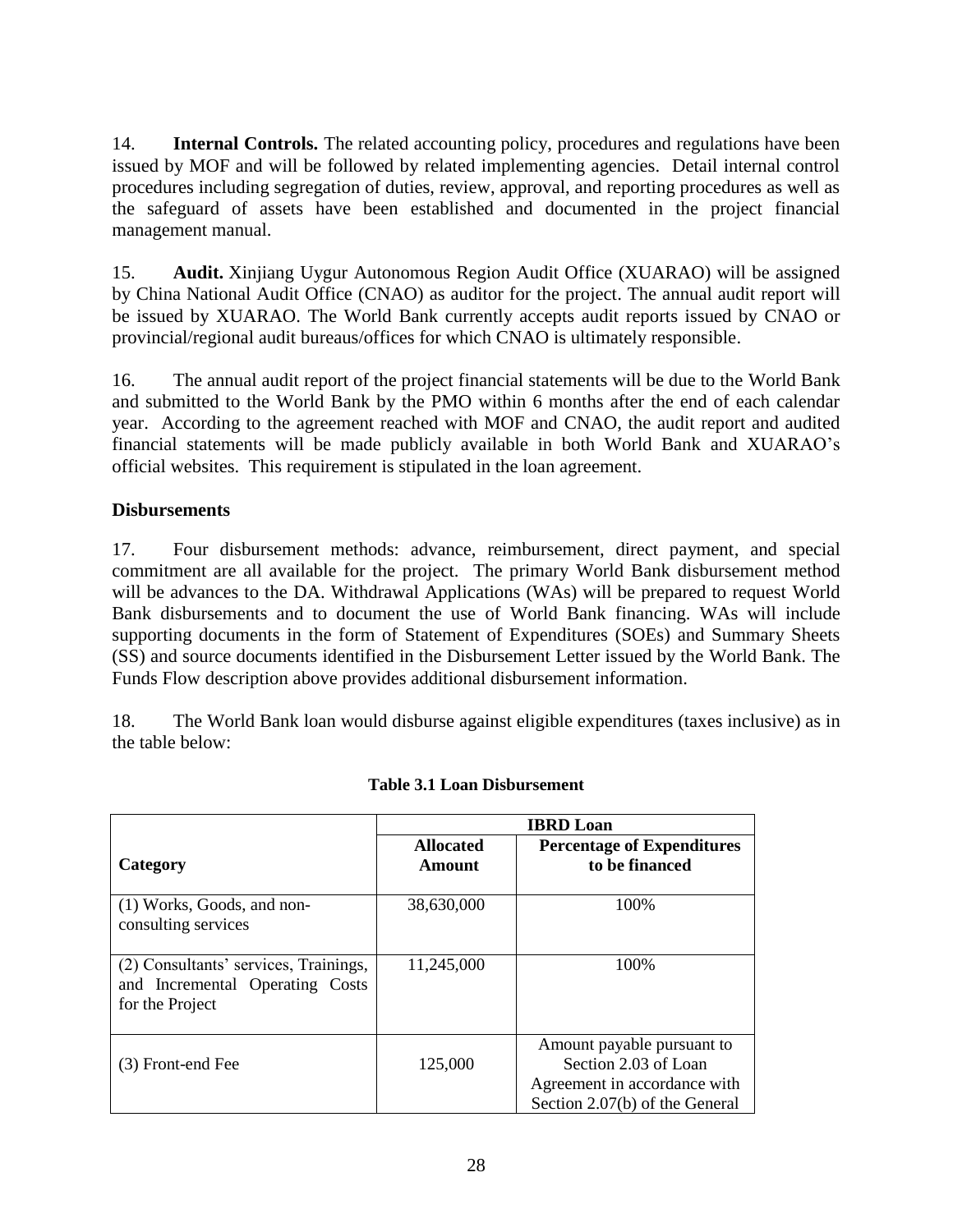|                         |            | $\cdots$<br>Conditions |
|-------------------------|------------|------------------------|
| <b>AMOUNT</b><br>TOTAL. | 50,000,000 | 00%                    |

19. Retroactive financing will be available for this project in the amount of US\$2.15 million, 4.3 percent of the loan, for payments made under the project prior to the date of signing of the Loan Agreement (LA) but on or after January 1, 2015, for Eligible Expenditures.

## **C. Procurement**

20. **Capacity Assessment.** The PMO, which will conduct major procurement activities is familiar with the World Bank Procurement Guidelines and procedures through its past experience in implementing World Bank-financed projects and other bilateral projects. Five project schools, with guidance from the PMO, will conduct their works procurement separately because they all have works procurement experience which was obtained from previous competitive bidding process for school building construction. The principal risk identified in the procurement capacity and risk assessment was the inadequate experience of PMO staff in the area of selection and employment of consultants, and works procurement directly under World Bank-financed projects. Mitigation measures include the following: (a) Procurement management arrangements acceptable to the World Bank have been prepared by PMO as a chapter of the Project Implementation Plan to standardize project procurement procedures and to provide guidance to project staff with responsibility for procurement; (b) training of procurement staff of PMO and project schools during project preparation and periodically during project implementation in accordance with the project training plan will be conducted; and (c) a procurement agent with experience in World Bank procurement procedures has been recruited by PMO to assist with the planning and implementation of procurement activities. The overall procurement risk is considered 'moderate'.

21. **Applicable Guidelines**. Procurement will be carried out in accordance with the "Guidelines: Procurement of Goods, Works and Non-Consulting Services under IBRD Loans and IDA Credits & Grants by World Bank Borrowers" dated January 2011 and revised July 2014; the "Guidelines: Selection and Employment of Consultants by World Bank Borrowers" dated January 2011 and revised July 2014; and the provisions stipulated in the Loan Agreement. National Competitive Bidding (NCB) shall be carried out in accordance with the Law on Tendering and Bidding of the People's Republic of China promulgated by Order of the President of the People's Republic of China on August 30, 1999 subject to the modifications stipulated in the Loan Agreement in order to ensure consistency with World Bank Procurement Guidelines.

## **Procurement Arrangements and Procurement Plan**

22. **Procurement of Works and Supply and Installation of Plant and Equipment.** Works procured under this project will include: teaching buildings, experimental laboratories, campus roads, etc. Procurement of these works will be done using the World Bank's Standard Bidding Documents (SBD) for all ICB and National Model Bidding Documents (MBD) issued by MOF in 2012 and any updates as agreed to by the World Bank.

23. **Procurement of Goods and Non Consulting Services**. Goods procured under this project will include: campus network, teaching equipment, practical devises, and office/computer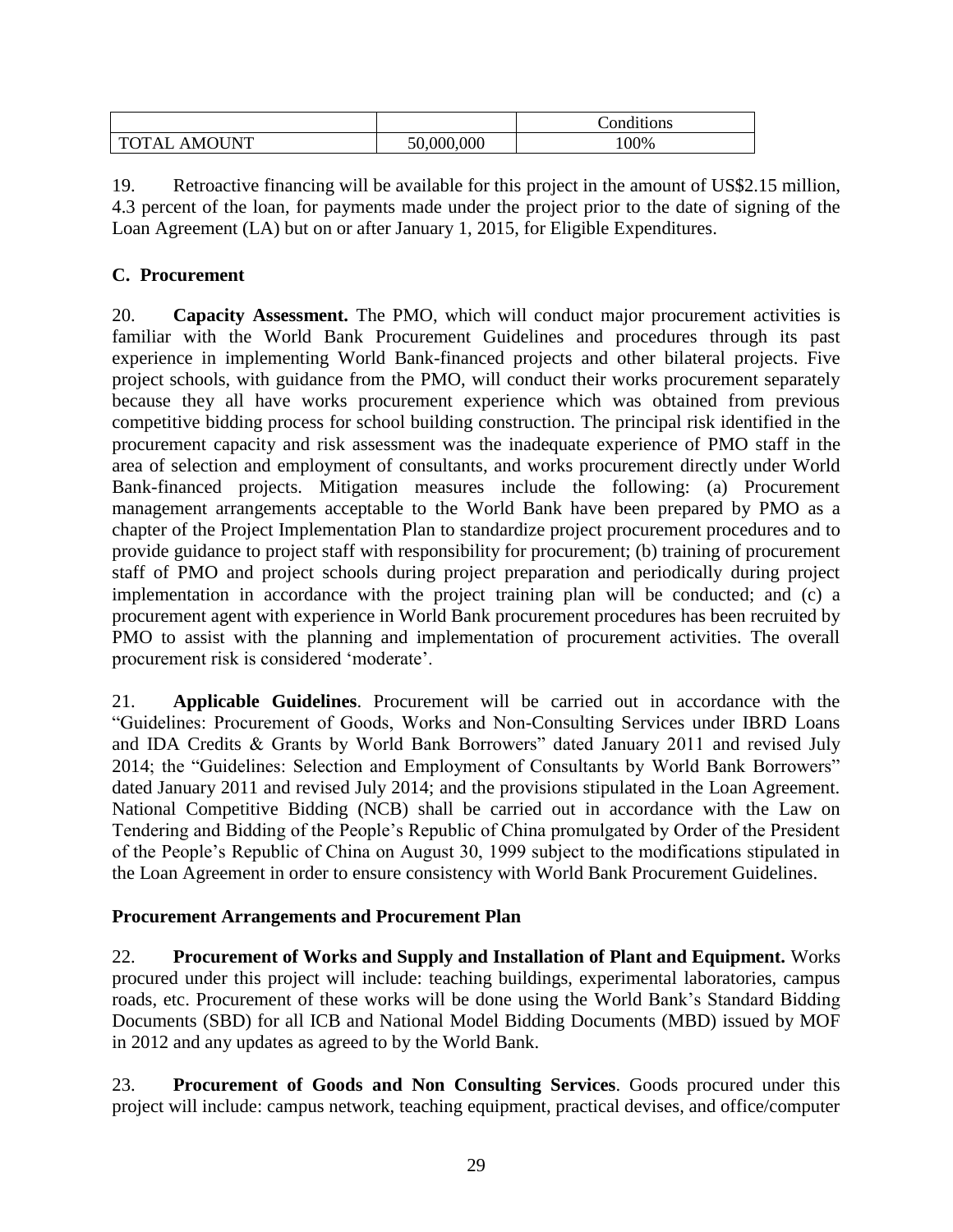equipment, etc. The procurement will be carried out using the World Bank's Standard Bidding Documents for all ICB and National MBD issued in 2012 and any updates as agreed to by the Bank for all NCB. Non-consulting service procurement would be used for procuring organizers of training or workshops and for the purpose of public awareness activities regarding school development and improvement of enrollment, etc.

24. **Selection of Consultants**.Consulting services will be required under this project and cover a variety of tasks at both the province and project school levels, for improving of quality of teaching; curriculum development and teacher training activities; capacity building on school management and school operation, improving of performance evaluation system in project school, etc. The World Bank's standard request for proposals (SRFP) will be used for the competitive selection of consulting firms. Individual consultants will be selected using the procedures in Section V of the Consultant Guidelines.

25. **Training and Workshops***.* Training including study tours and workshops will be required under the project. Detailed programs will be developed by the PPMO and project schools during project implementation and included in the project annual work plan, and submitted to the World Bank for review. Actual expenditures incurred in accordance with the approved detailed programs will be used as the basis for reimbursement.

26. **Procurement Plan.** A consolidated Procurement Plan (PP) for the first 18 months of project implementation was prepared by the PMO. The PP was reviewed by the World Bank during appraisal and comments provided to the PMO. The procurement plan was finalized and agreed with the World Bank during project negotiations. The plan will be available in the project files and on the World Bank's external website. The PP will be updated annually or as required to reflect implementation needs and improvements in institutional capacity.

27. **Frequency of Procurement Supervision.** Regular procurement supervision would be carried out at least once a year. Procurement post reviews will be carried out by the World Bank or by its consultants or independent external auditors every 12 months. The procurement post review sampling ratio will be one out of ten contracts.

28. **Thresholds for Procurement Methods and Prior Review.** The PP sets forth those contracts which are subject to prior review by the World Bank. The procurement method and prior-review thresholds for the initial period of project implementation are indicated in Table 3.2 below.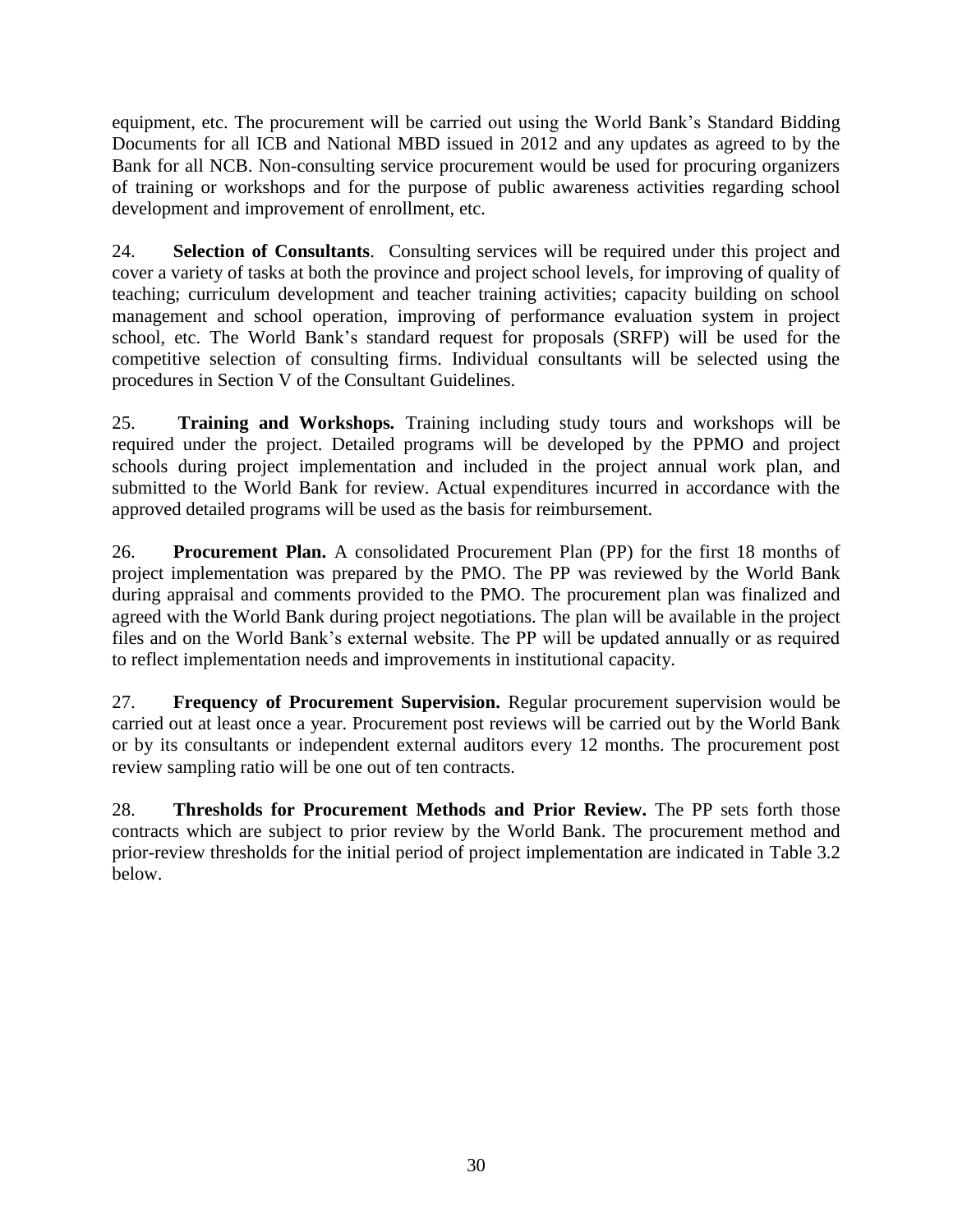| <b>Expenditure Category</b>                   | <b>Contract Value</b><br>Threshold(US\$<br>thousands) | <b>Procurement Method</b>               | <b>Prior Review Threshold (US\$)</b><br>thousands) |  |
|-----------------------------------------------|-------------------------------------------------------|-----------------------------------------|----------------------------------------------------|--|
| <b>Goods and Non-</b>                         | ≥3,000                                                | <b>ICB</b>                              | All                                                |  |
| <b>Consulting Services</b>                    | $<$ 3,000                                             | <b>NCB</b>                              | First NCB Contract by each PIA                     |  |
|                                               | <100                                                  | Shopping                                | <b>First Contract</b>                              |  |
|                                               | --                                                    | <b>Direct Contracting</b>               | All                                                |  |
| <b>Works and Supply and</b>                   | $\geq 40,000$                                         | <b>ICB</b>                              | A11                                                |  |
| <b>Installation of Plant</b><br>and Equipment | $<$ 40,000                                            | <b>NCB</b>                              | First NCB Contract by each PIA<br>and              |  |
|                                               |                                                       |                                         | all contracts valued $\geq 15,000$                 |  |
|                                               | $<$ 200                                               | Shopping                                | <b>First Contract</b>                              |  |
| <b>Consultants Services</b>                   | $\geq 300$                                            | QCBS/QBS                                | First Contract and all Contracts $\geq$<br>1,000   |  |
|                                               | <300                                                  | CQS                                     | <b>First Contract</b>                              |  |
|                                               |                                                       | Single-Source Selection<br>(firm)       | $\geq 100$                                         |  |
|                                               |                                                       | <b>Individual Consultant</b>            | Only in exceptional cases<br>e.g. long term TA     |  |
|                                               |                                                       | Single-Source Selection<br>(individual) | $\geqslant 50$                                     |  |

#### **Table 3.2: Thresholds for Procurement Methods and Prior Review**

#### **Environmental and Social (including safeguards)**

29. The Project triggered OP4.01, Environmental Assessment and OP 4.10, Indigenous Peoples, because the proposed project will finance the construction of new school buildings for additional training space and skills training, and the project beneficiaries are predominantly from ethnic minorities.

30. All planned civil works will be built on existing land within the campus of the five project schools. The project will have very limited adverse impacts during the construction and operation phase. The negative environmental impacts include ambient air, water, noise, solid wastes, and worker safety. These negative impacts will be limited, short-term, temporary and site-specific. During the operational stage, main environmental impacts are expected from domestic waste management.

31. The XUARED engaged an accredited environmental assessment consultant to conduct the Environmental Assessment for the project. The project is classified as Category B by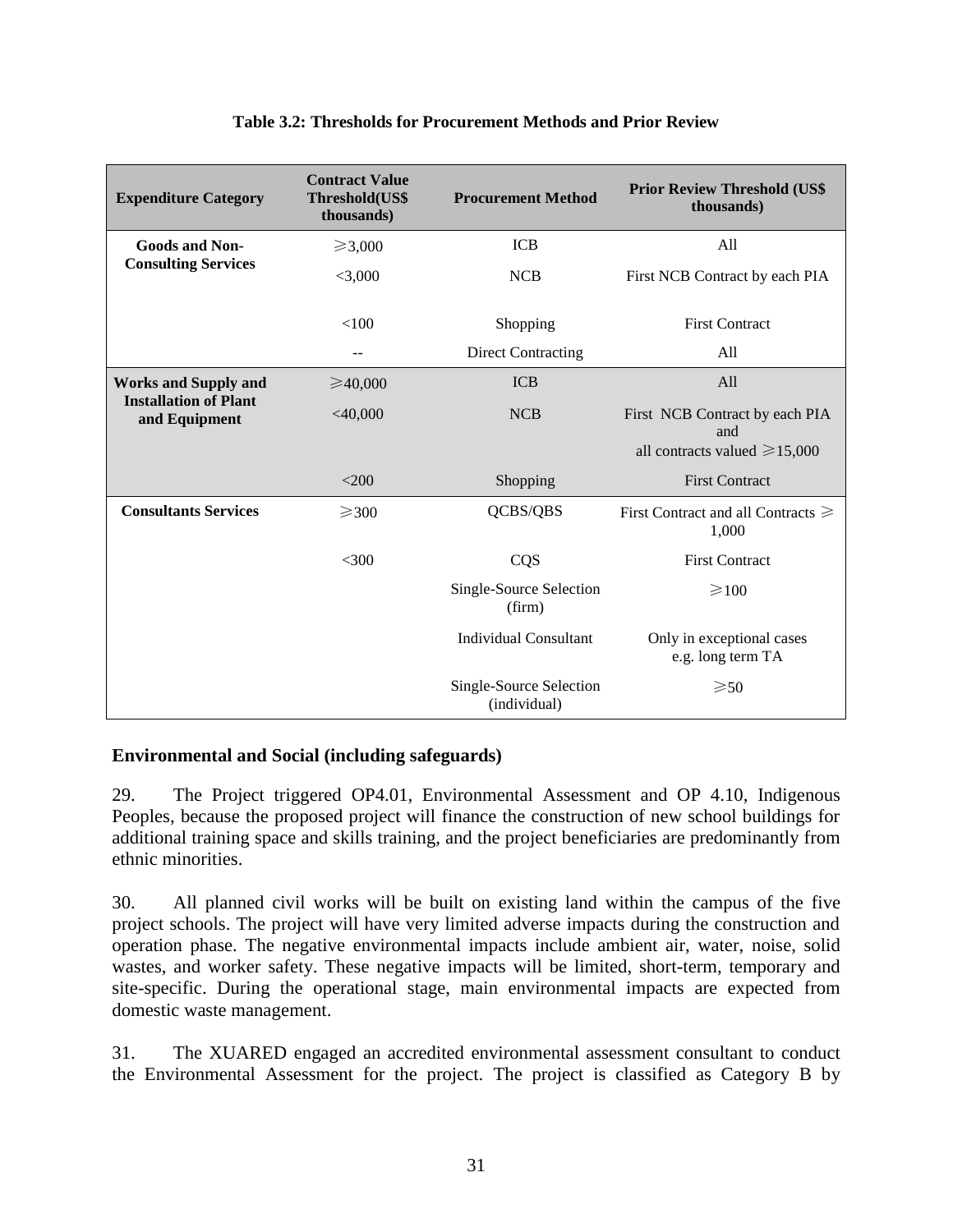considering the type, location, sensitivity, and scale of the proposed project, and the potential environmental and social impacts.

32. The EMP was selected as the environmental instrument due to the nature of the project. The EMP was prepared based on national norms, practice proven in other World Bank financed projects and the practice recommended in Environmental Health and Safety (EHS) Guidelines. It specifies each aspect of environmental management during the whole project cycle, including but not limited to, site preparation, construction dust management, air pollution control, noise impact control, water pollution control, waste management, and public and workers' health and safety. It also includes the institutional arrangement, the training and capacity building, reporting and supervision arrangements for the implementation phase of the project. Proper implementation of the mitigation measures required by the project will minimize the impacts to an acceptable level, or eliminate them entirely. The EMP was reviewed by the World Bank safeguards team and found to be satisfactory. The EMP will be included in the bidding documents and the corresponding contracts.

33. **Consultation and disclosure.** Public consultation and information disclosure were carried out during project preparation. Public opinions were incorporated into the project design and EMP. Prior to project appraisal, the full draft EMP has been disclosed locally on January 5, 2015 and at the World Bank InfoShop on January 12, 2015. The updated EMP including both Chinese and English versions were re-disclosed on March 11, 2015.

34. **Involuntary Resettlement.** The proposed project will not trigger the World Bank's Involuntary Resettlement (OP/BP 4.12) Safeguard Policy, since all proposed school buildings will be built within the current campuses with no land acquisition and resettlement required. This was confirmed through a screening conducted by the task team.

35. **Indigenous Peoples.** Given that the project's beneficiaries are predominantly from ethnic minorities, the World Bank's safeguard policy on Indigenous Peoples (OP4.10) is triggered. There are 47 officially recognized ethnic groups covering 13 million people or about 60 percent of the total population in Xinjiang. In the five project schools, on average 44 percent of students belong to ethnic minorities, ranging from 30 percent to 98 percent. To ensure broad support by the minority students and faculty in the project schools, and project benefits being equally shared by different ethnic groups, a SA including social economic surveys and group meetings was conducted in the project schools. Views and suggestions of minority students and faculty were collected. As a result, an EMDP was developed.

36. The key social benefits include the increase of minority and female enrollment in five project schools and improvements in their education quality through curriculum improvement, close cooperation between enterprises and schools, and enhancement of faculty teams particularly those involved in delivering language programs to minority students. The key suggestion was to improve the quality and effectiveness of current One-year Mandarin Language Preparatory Program, which the project schools have been providing to all new minority students to facilitate their entrance into the technical study. Agreed measures including the provision of more teaching facilities, learning materials, and Mandarin teachers were incorporated in the project design with detailed budgets, responsible agency and key monitoring indicators. They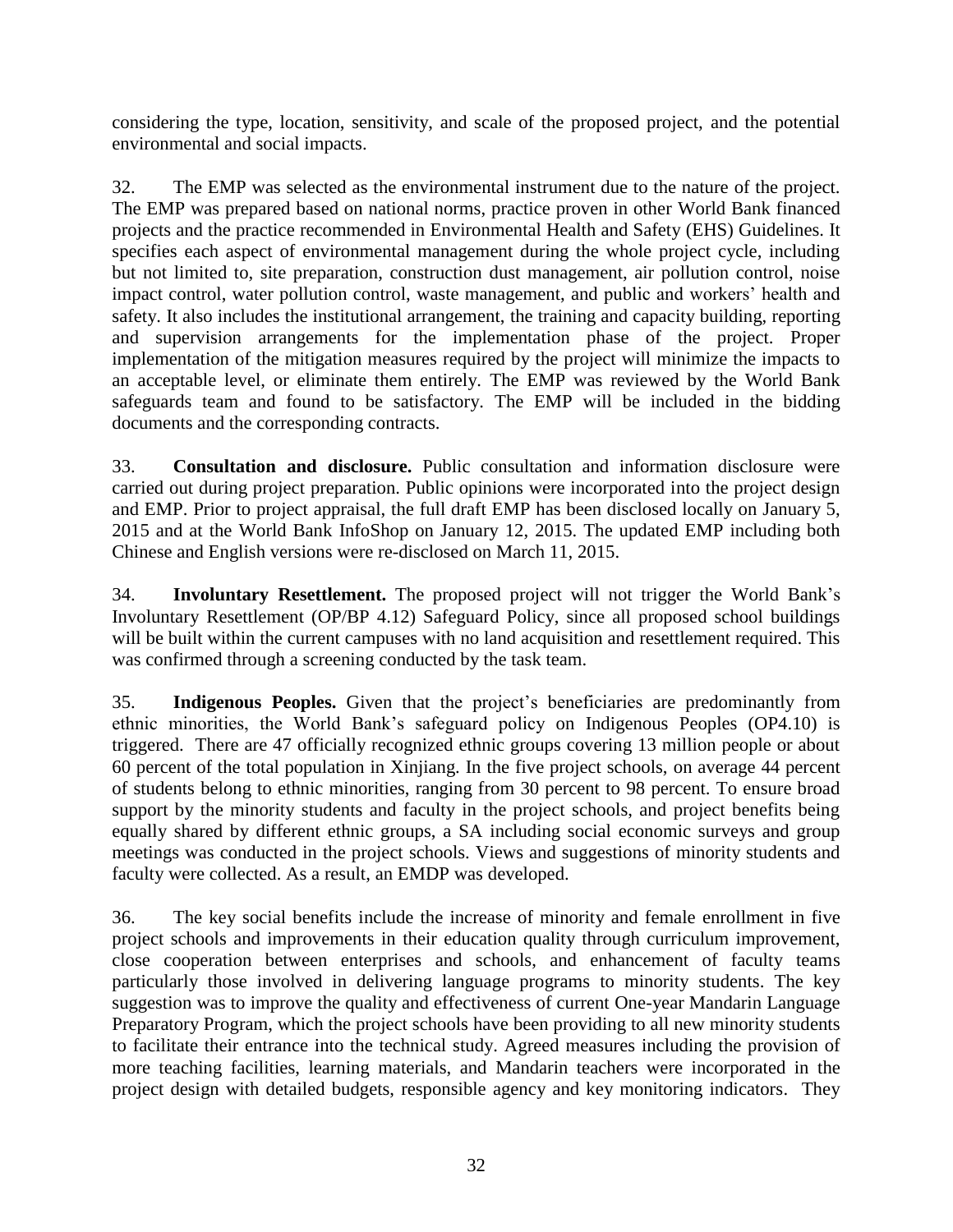are also included in the EMDP. The PIUs will lead the implementation of the EMDP under the oversight of the Project Leading Group. In addition to the overall monitoring and evaluation function under component 2, an experienced external monitoring agency will be contracted to conduct independent M&E over the course of the project implementation. The monitoring results will be reported twice a year and, if needed, remedial actions will be designed. The EMDP has been disclosed locally in project schools and through the province websites; and through the InfoShop on January 12, 2015. The updated EMDP were re-disclosed at the InfoShop on March 11, 2015.

37. **Gender Impacts.** The gender impacts were analyzed based on the social assessment conducted during the project preparation. Among the five project schools, female students account for 47 percent of total students. Due to traditional customs and different job requirements, there is considerable variation among schools in terms of female enrollment, ranging from 30 percent for Xinjiang Institute of Engineering to 70 percent for the College of Xinjiang Uygur Medicine. Gender equality is important for the project and efforts will be made to recruit girls for post-secondary education TVET programs more proactively than in the past. Gender and ethnic group disaggregated enrollment, employment rate, skill test and starting salary indicators have been included in the project monitoring framework.

## **Monitoring & Evaluation**

38. The objectives of M&E activities are to: (a) monitor the progress of project implementation and provide timely feedback to the project management and the World Bank, and project schools; (b) assess and summarize the achievement (outputs, outcome and impact); and (c) draw lessons in project design and implementation that can guide future replication efforts in other regions.

39. Three types of M&E activities need to be carried out systematically during and at the end of the intervention as outlined in the box below. The monitoring and evaluation activities are part of the project design, the component 2.

| <b>Activity</b> | <b>Timing</b>                       | <b>Key Questions Concerned</b>                                                                 |
|-----------------|-------------------------------------|------------------------------------------------------------------------------------------------|
| Regular/routine | Ongoing during the                  | If activities have been implemented as planned?                                                |
| Monitoring      | implementation                      | If expected deliverables/outputs achieved?                                                     |
|                 |                                     | Reasons for achieving or not achieving                                                         |
|                 | Mid-Term Review At the mid-point of | If expected intermediate outcomes have been achieved?                                          |
| (MTR)           | the                                 | If expected final outcomes move forward in the right                                           |
|                 | implementation/year                 | direction (trend)?                                                                             |
|                 | 3                                   | Reasons for achieving or not achieving                                                         |
|                 |                                     | Overall Evaluation At the start and end of If expected final outcomes/PDOs have been achieved? |
|                 | the project                         | Reasons for achieving or not achieving?                                                        |
|                 |                                     | Lessons learned and experiences                                                                |

### **Table 3.3 M&E Activities**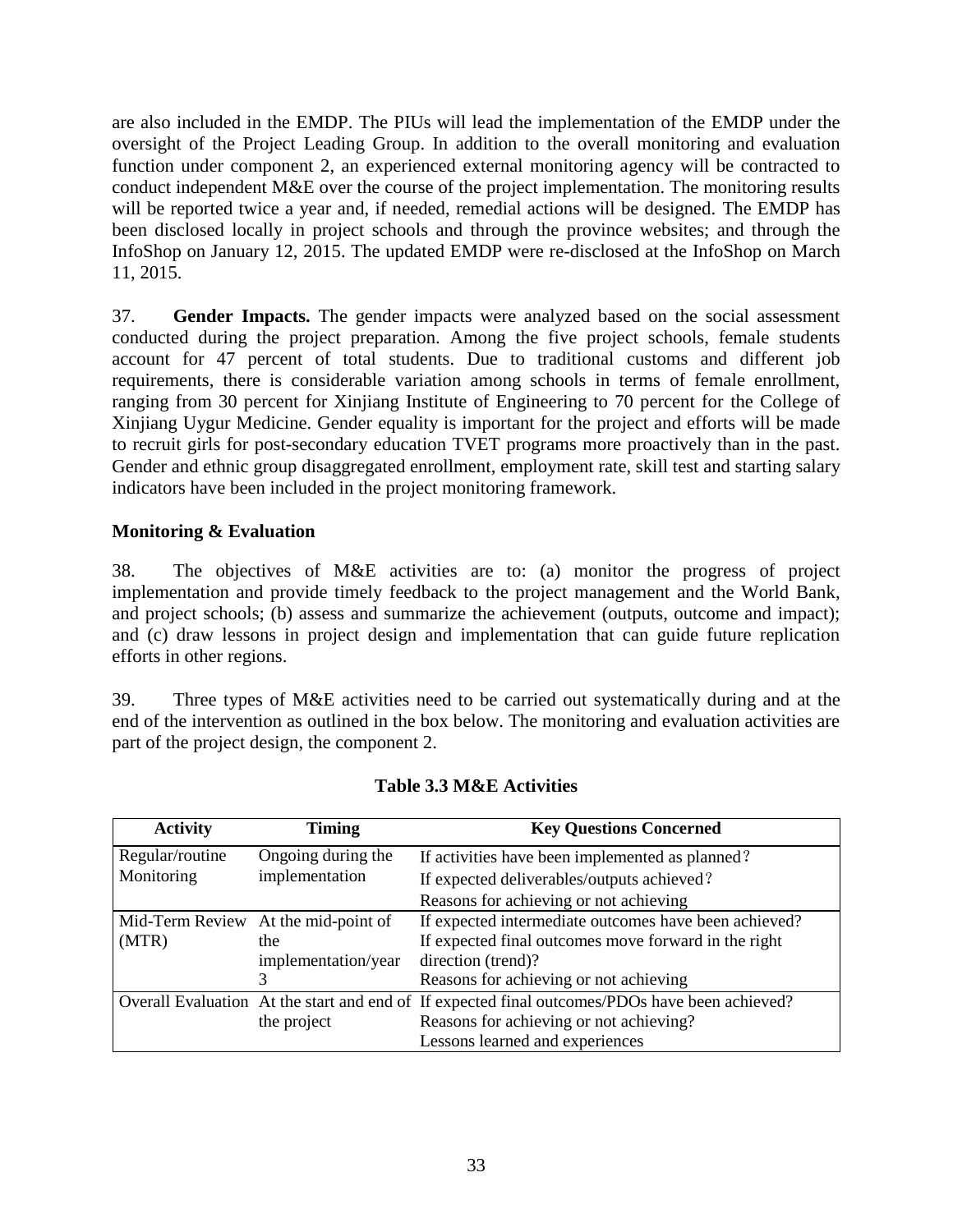### **Arrangements for results and evaluation**

### *Regular/routine Monitoring*

40. To the extent possible, arrangements for the results monitoring will be integrated into the existing school data collection and utilization system.

41. Regular/routine monitoring is concerned with the extent to which an individual activity has been implemented in a timely fashion and expected outputs have been achieved as against a set of targets. It also is a mechanism to collect and monitor in a systematic fashion changes in project's outcome indicators over time. Systematic tracking and reporting of the achievement of the project's outputs and outcomes will provide information on the progress of the implementation and help make adjustments as needed.

42. A set of indicators capturing project's results was developed and agreed to by the project's schools and the World Bank team. It will regularly track the results for intermediate outcome indicators pertaining to each reform area during the implementation. Schools will be using the existing school administrative system and project management mechanism.

43. Key outcome indicators such as: employment, starting salary, and students obtaining both skills certificate and diploma at graduation will be monitored annually through the student tracer studies and the school administrative system. Graduates from the schools or reformed departments will be surveyed. In addition to collecting key outcome data, the tracer studies will seek information on graduate satisfaction with the training received and their recommendation for improvements, if any.

44. An independent consultant/consulting firm will be engaged to help design a standard survey instrument and methodology including sampling to ensure the consistency, quality and comparability of the result data across schools.

45. The progress and results of the provincial level activities will be tracked and analyzed by the PMO.

46. The project's results will be tracked and reported at two levels: (a) school level results; and (b) aggregate results at the provincial level. On an annual basis, both types of results will be reported to the World Bank, via the PMO, as part of the Project Progress Report.

## *Mid-Term Review (MTR)*

47. The MTR will be conducted during the third year of the project implementation. The MTR will analyze the early results/effectiveness brought by project activities. More specifically, it will look at the extent to which the schools' performance has been improved with respect to the reform and innovation areas. It will assess the improvements at the student level following the school level reforms.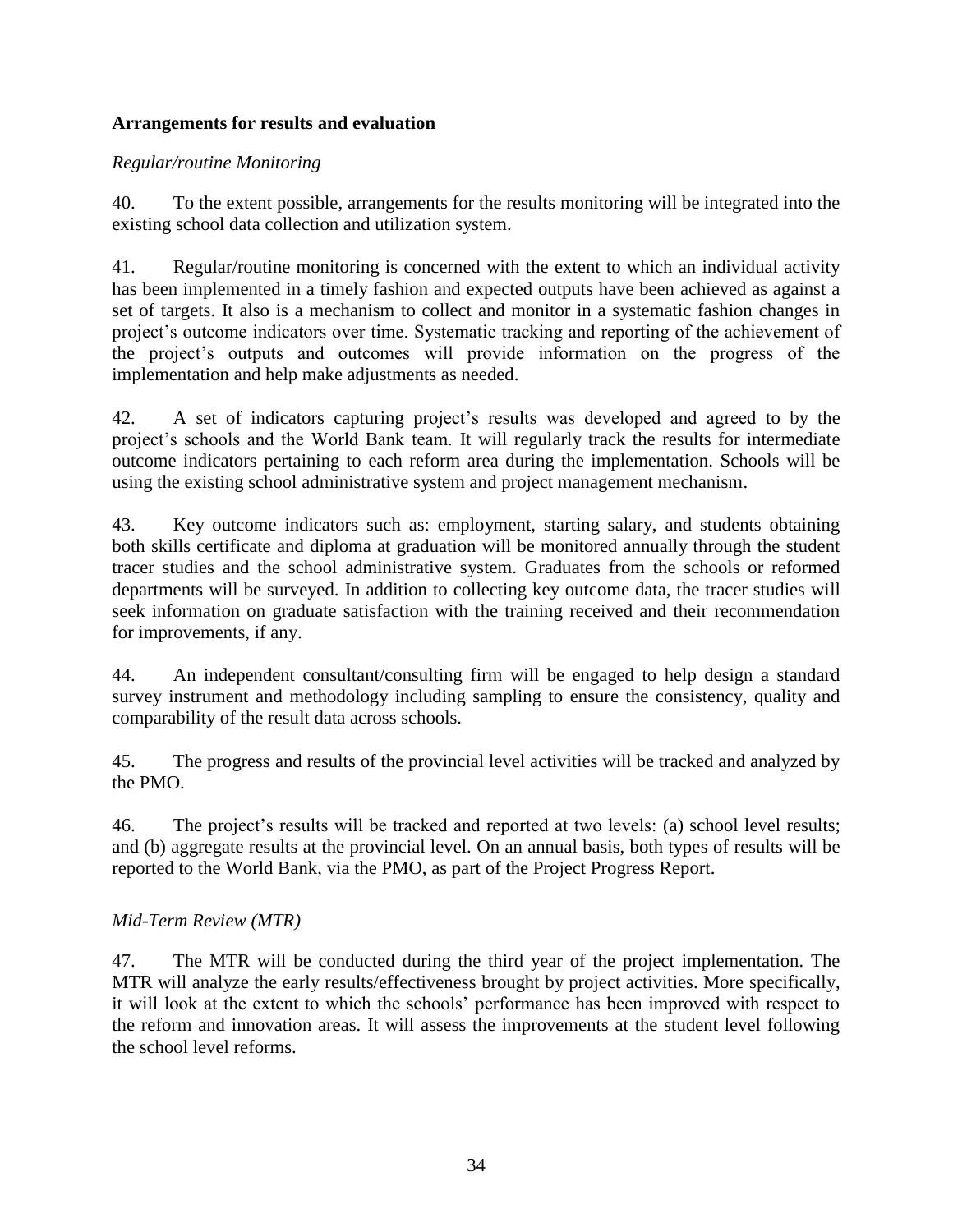48. At the MTR, data collected at both output and outcome levels will be analyzed at both the school and provincial levels. In addition, the MTR will summarize some lessons learned and experiences accumulated during the implementation. The results of the analysis will be fed into project implementation and help the project refine the next stage of activities as needed.

49. The provincial PMO will lead the MTR for the entire project. An independent consultant/consulting firm will be hired to carry out the MTR, including data aggregation, analysis at the project level, and producing a review report to the World Bank four weeks prior to the MTR commencement.

## *Evaluation*

50. An assessment will be conducted for the project. The assessment will evaluate the program's effects and the extent to which its final development objectives have been attained. It will also identify lessons on types and modalities of interventions that work effectively and efficiently in contributing to the project achievement. It will also help highlight conditions or factors that can enhance or hinder the effectiveness and efficiency of the various intervention strategies at both institutional and policy levels.

51. Because the project schools have been pre-selected by the government, it is impossible to employ an experimental design for the assessment. Within the available resources, the project proposes a pre-and post-design evaluation. The analysis will look at performance trends over the project implementation period and compare among three data points on the key outcome indicators: project entry, mid-term and conclusion. The analysis will control for external variables (e.g., school demographics, academic achievement, and local labor market fluctuation, social and economic status). Analysis of student level outcome data in relation to different school reform activities and modalities of various interventions will be conducted. These analyses will provide information on the magnitude of change that has occurred and time-related trends.

52. In addition, the evaluation will collect qualitative data from various stakeholders to enrich information and analysis, including (but not limited to): (i) interview of a sample of stakeholders (graduates, industry expert served for industrial advisory committees, school principals/key administrative personnel and Project leaders and PMO staff); and (ii) desk review on a variety of forms such as research articles, policy notes and other knowledge products (press releases and newspaper and popular publications, reports on school and provincial websites). In addition, workshops for education policy makers and school administrators will be conducted during the project period.

53. The assessment is planned as part of project component 2. The PMO will provide overall coordination and leadership for the evaluation. An independent consultant/consulting firm will be sought to design and implement the evaluation.

54. To strengthen schools' capacity for data collection, documentation and utilization, the World Bank will, through the PMO, provide technical assistance on M&E capacity building for project staff during the preparation period and will continue to do so during the project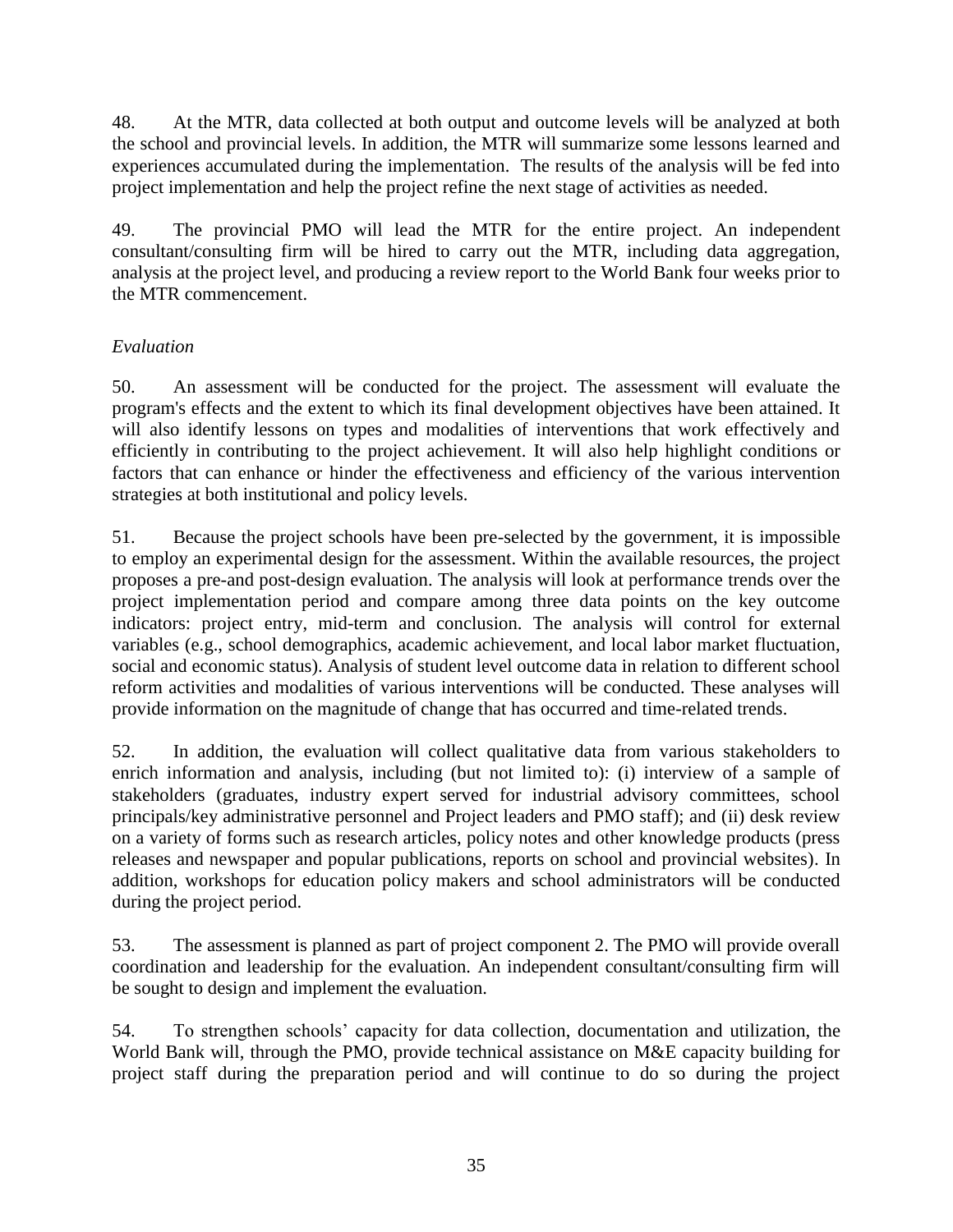implementation on a needs basis to ensure that the monitoring and evaluation function has been established and integrated into the school reform process.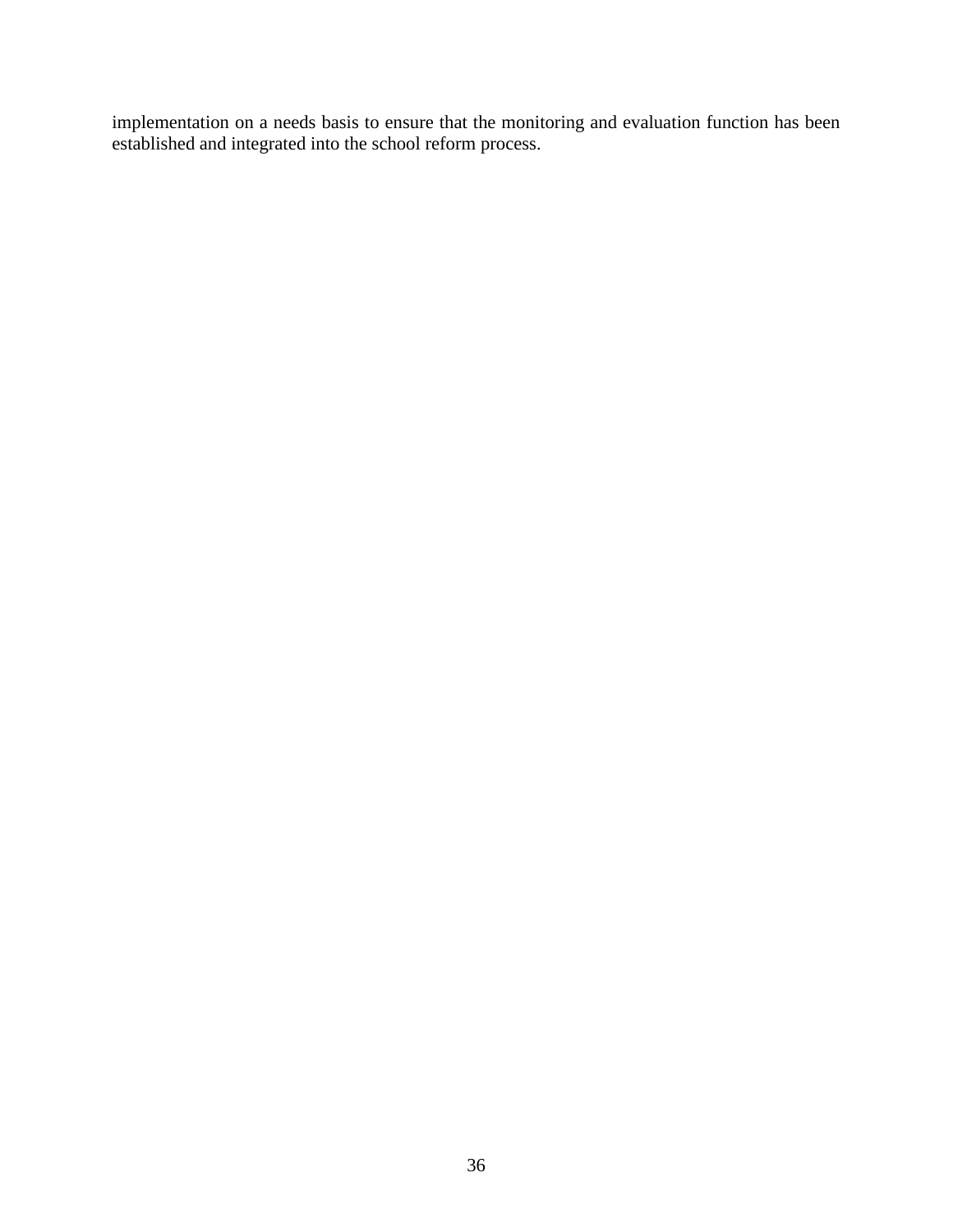### **Annex 4: Implementation Support Plan**

### CHINA: Xinjiang Technical and Vocational Education and Training Project

#### **Strategy and Approach for Implementation Support**

1. The project implementation plan has been developed based on the risk ratings for the project as detailed in the SORT. The World Bank will support the implementation of the project by using a variety of strategies including policy dialogues, regular supervision missions, designing and implementing capacity building in procurement, financial management, monitoring and evaluation, and safeguards. Further, the World Bank will bring in technical consultants as needed on the development of competency based training programs and the development of new pedagogy.

#### **Implementation Support Plan**

2. *Procurement*: During the project implementation period, the World Bank team will ensure that procurement is conducted in accordance to the World Bank guidelines and procedures by: (a) providing training to procurement staff in the PMO and school PIUs as needed; (b) reviewing procurement documents and providing timely feedback on procurement issues; (c) providing detailed guidance on the World Bank's procurement guidelines; and (d) monitoring progress against the procurement plan.

3. *Financial management*: The supervision strategy for this project is based on its FM risk rating, which will be evaluated on regular basis by the financial management staff. The FM staff will use periodic site visits, desk reviews, and correspondence with borrowers to provide technical support to and work closely with borrowers to resolve problems as they arise, and to monitor the continuing adequacy of the FM arrangements including accounting, auditing, budgeting, financial reporting, internal control and funds flow. Financial management staff will also follow up on action plans agreed during project appraisal and negotiations, as well as on observations derived from reviews of audit reports, management letters and Interim Unaudited Financial Reports (IFR).

4. *Monitoring and evaluation*: The World Bank team will organize training of the provincial departments, PMO, and school PIUs on monitoring and evaluation as needed. Further, through regular interaction with project entities, the World Bank team will emphasize project reports and annual plans to be done in accordance with the results framework.

5. *Environmental and social safeguards*: The World Bank team will supervise the implementation of the agreed EMP and EMDP on a regular basis.

6. *Technical support during implementation*: Key areas of technical support for the project include, but are not limited to, development of competency based standards and curriculum, implementation and evaluation of the new curriculum, outreach to potential training providers for teachers and school managers, review of technical specifications for the procurement of equipment, development and institutionalization of graduate tracer study and employer surveys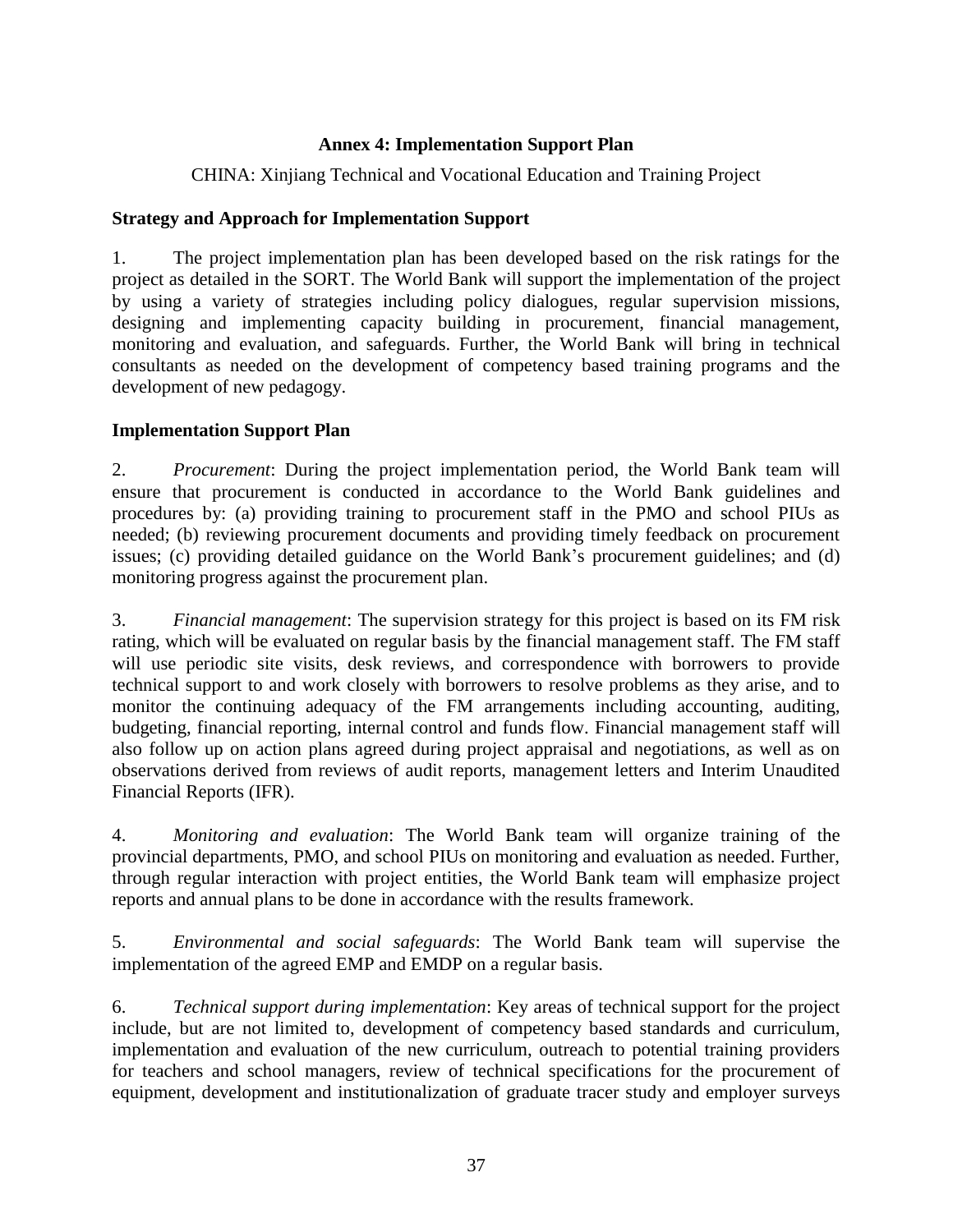in schools. The World Bank team will organize training in these areas at strategic times of project implementation.

7. *Focus of Implementation and Skills Mix*. Most of the World Bank team members are based in the China country office in Beijing. Formal supervision and field visits will be carried out semi-annually and need-based visits by small groups to review technical aspects. Estimated inputs from different specialists during different stages of project implementation are summarized below.

| <b>Time</b>  | <b>Focus</b>                 | <b>Skills Needed</b> | <b>Resource</b> | <b>Partner Role</b> |
|--------------|------------------------------|----------------------|-----------------|---------------------|
|              |                              |                      | <b>Estimate</b> |                     |
| First twelve | Team Leadership              | <b>TTL</b>           | 6 SWs           |                     |
| months       | Procurement                  | Procurement          | 4 SWs           |                     |
|              | management                   |                      |                 |                     |
|              | Financial management         | Financial            | 2 SWs           |                     |
|              |                              | management           |                 |                     |
|              |                              |                      |                 |                     |
|              | Monitoring and               | M&E                  | 1 SWs           |                     |
|              | evaluation                   |                      |                 |                     |
|              | <b>Education Specialist</b>  | Curriculum           | 4 SWs           |                     |
|              |                              | development          |                 |                     |
|              |                              | Training             |                 |                     |
|              | Civil Engineer/Architect     | Civil Works          | 2 SWs           |                     |
|              | Environmental specialist     |                      |                 |                     |
|              | Social specialist            | Safeguards           | 1 SWs           |                     |
|              |                              | Minorities           | 1 SWs           |                     |
|              |                              |                      |                 |                     |
| 12-48 months | Team Leadership              | <b>TTL</b>           | <b>18 SWs</b>   |                     |
|              | Procurement                  | Procurement          | 4 SWs           |                     |
|              | management                   |                      |                 |                     |
|              | Financial management         | Financial            | 3 SWs           |                     |
|              |                              | management           |                 |                     |
|              | Civil Engineer/Architect     | Civil Works          | 3 SWs           |                     |
|              | Environmental specialist     |                      |                 |                     |
|              | Social specialist            | Safeguards           | 3 SWs           |                     |
|              | Equipment specialists        | <b>Minorities</b>    | 3 SWs           |                     |
|              | <b>Education Specialists</b> | Laboratories -       | 3 SWs           |                     |
|              |                              | workshops            |                 |                     |
|              | Monitoring & Evaluation      | Standards,           | 12 SWs          |                     |
|              |                              | Curriculum,          |                 |                     |
|              |                              | M&E                  | 3 SWs           |                     |
| Other        |                              |                      |                 |                     |

#### **Table 4.1: Focus of Implementation Support**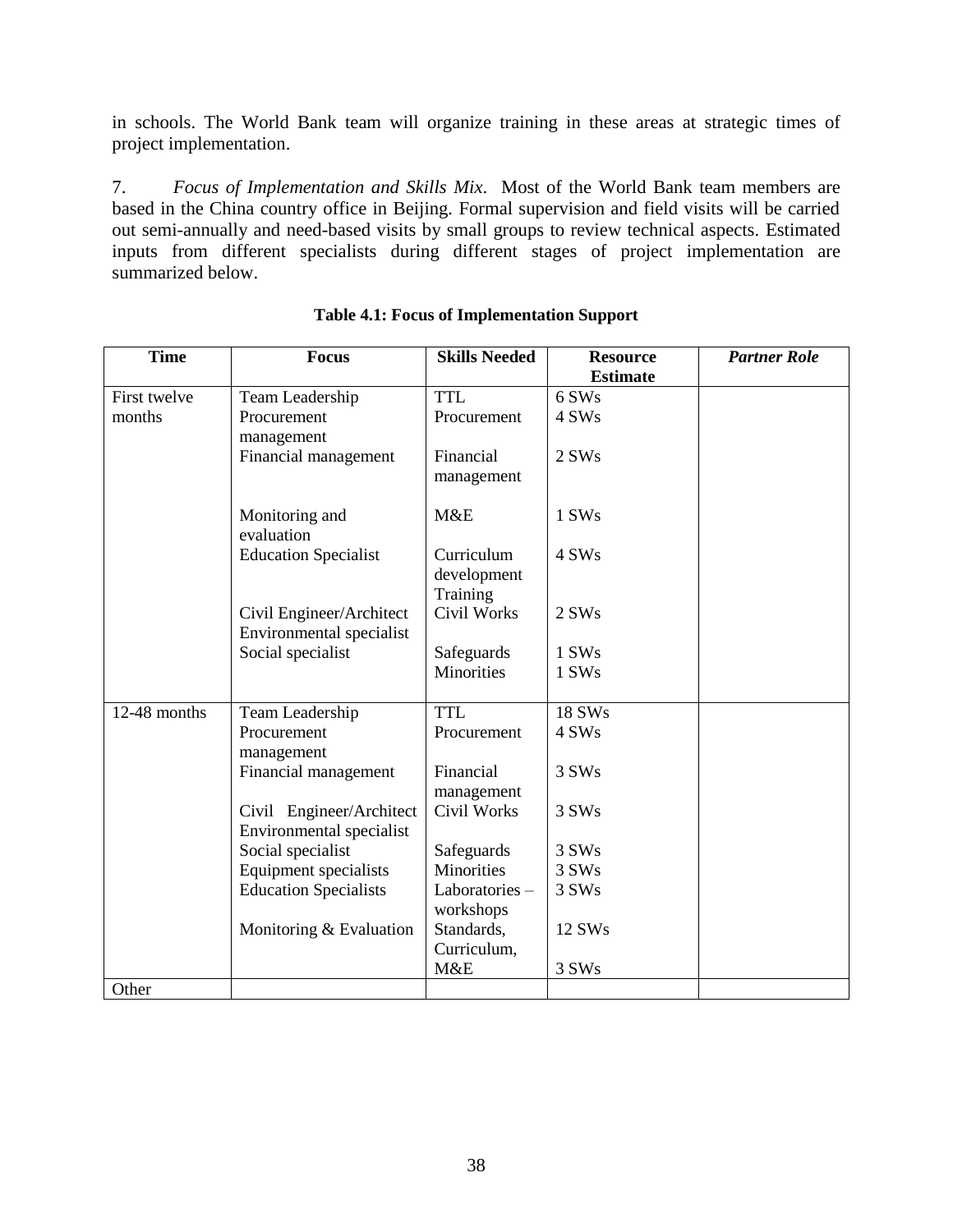## **Table 4.2: Skills Mix Required**

| <b>Skills Needed</b>   | <b>Number of Staff Weeks</b> | <b>Number of Trips</b> | <b>Comments</b> |
|------------------------|------------------------------|------------------------|-----------------|
| Procurement            | 4                            | Once a year            |                 |
| Financial management   | $\overline{2}$               | Once a year            |                 |
| Curriculum             | 8                            | Various                |                 |
| development specialist |                              |                        |                 |
| Monitoring and         | 2                            | Once a year            |                 |
| evaluation             |                              |                        |                 |
| Engineer/Architect     |                              | Once a year            |                 |
| Social assessment      |                              | Once a year            |                 |
| Environmental          |                              | Once a year            |                 |
| specialist             |                              |                        |                 |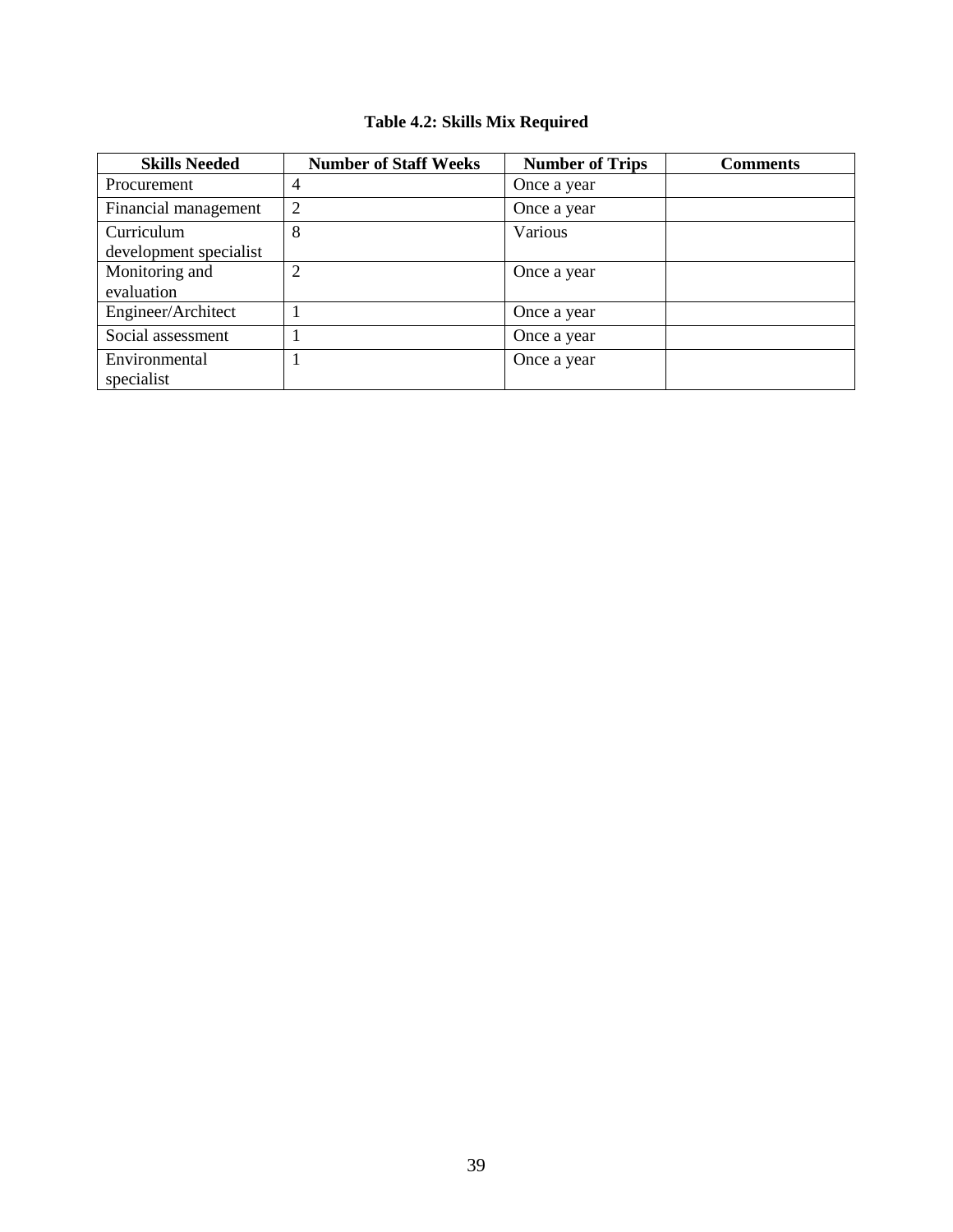#### **Annex 5. Economic and Financial Analysis**

CHINA**:** Xinjiang Technical and Vocational Education and Training Project

### **A. The Xinjiang Context**

1. Xinjiang is the province with the largest geographical area in China. It has a population of 21.8 million and abundant natural resources. In the past ten years, Xinjiang has witnessed rapid economic development with an annual GDP growth rate of up to 16.6 percent. However, it is still an underdeveloped region lagging behind other provinces. Income per capita in 2012 was CNY 33,796, 12 percent lower than the national average. Xinjiang aspires to have sustained high growth rates and higher quality of development led by innovations. The government of Xinjiang has identified its development strategy to strengthen industries with local advantages such as mining and natural resources, agriculture and textile industries, and foster new emerging industries such as new energy and high-technology industries. The government also recognized that a skilled labor force is critical for the strategy.

#### *Mismatch between workforce development and labor demand*

2. Human capital accumulation in Xinjiang is lagging behind other provinces in China. The average school education received by new entrant labor force in Xinjiang is 2.4 years less than national average. The share of new entrant labor force with a senior secondary education and above in Xinjiang is 30 percent. The share is less than half of the national average which is 67 percent. The shortage of skilled labor was revealed by a 2011 labor market survey in Xinjiang. The survey found that 71.8 percent of enterprises consider it hard to find workers (Wang et. al. 2011). Another study of the coal-related industries in Xinjiang finds that the majority of the coal plants experience difficulties in recruitment in general, and more than 30 percent of the enterprises face difficulties in hiring professional technicians (Xinjiang Uygur Autonomous Region People's Government 2009). The Xinjiang government plans to focus on strengthening human capital accumulation in the next ten years. According to the Xinjiang Medium- and Long-Term Education Reform and Development Plan, the average schooling for the new entrant labor force will increase from ten years in 2009 to thirteen years in 2020 and the share of the new entrant labor force with senior secondary education and above will increase from 30 percent in 2009 to 78 percent in 2020. To achieve these targets, vocational education, as well as general education, needs to be significantly enhanced.

#### *Despite its rapid expansion in the past decade, further improvement in TVET in Xinjiang is needed to address its weaknesses*

3. Total enrollment in the secondary vocational schools doubled from 136,000 in 2003 to 268,000 in 2012. However, TVET teachers have lower qualification standards than those in general education and they have heavier teaching loads. In terms of public investment, both vocational high schools and vocational colleges have lower expenditures per student than general senior high schools and universities. A World Bank (2012) study of Xinjiang's TVET system found that the overall institution of Xinjiang's TVET as a whole is already at the "established" level. The weak policy actions include the absence of a partnership mechanism for workforce development stakeholders, inadequate involvement of private training institutions resulting in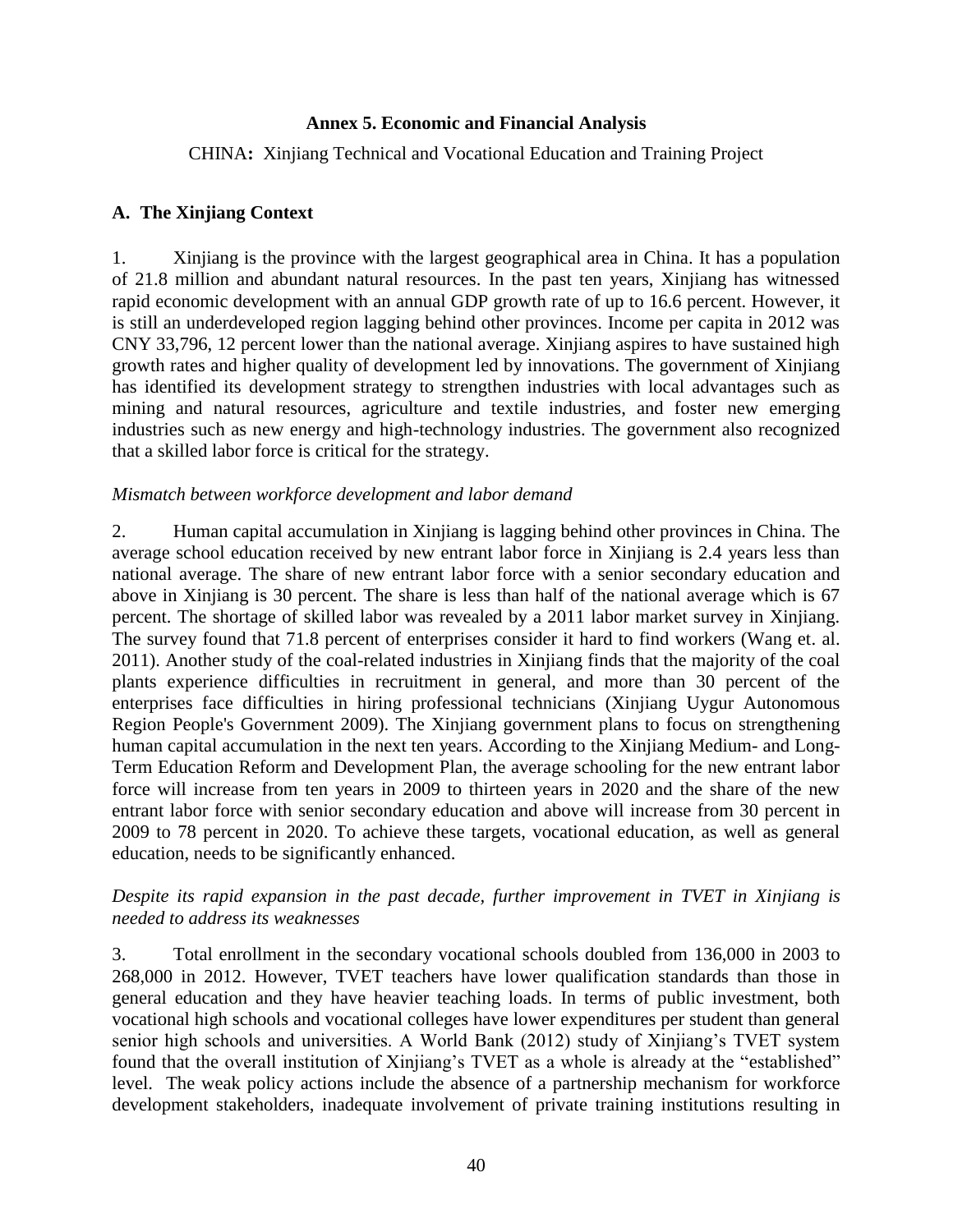less diversified trainings, insufficient incentive mechanism for enterprises, weak management of training institutions resulting in lack of articulation across levels and programs. Standards and procedures on adjusting and closing up training program and future skill assessment need improvement. The Xinjiang government proposed a lending cooperation with the World Bank to address these issues and provide advisory services to guide TVET reforms in Xinjiang.

4. The proposed project will contribute to building a flexible and more responsive TVET system through school level reforms and provincial level policy making and governance improvement. School level reforms will improve the quality, relevance and efficiency of TVET provision in five selected project schools and their respective partner schools through a set of innovations centering around school-industry linkage and competence-based teaching and learning. Provincial level activities will promote project management through knowledge sharing and monitoring and evaluation, and enhance governance through policy making and publicpublic partnership. The students benefit from the project will contribute to the social and economic development in Xinjiang as qualified workers.

### **B. The Development Impact of the Proposed Project**

## *More and higher-quality skilled labor in Xinjiang*

5. The most direct impact of the Xinjiang TVET project is to provide more skilled labor. This TVET project will help enhance the capacity of project schools to provide better vocational education for more students. School survey finds that four out of the five project schools plan to expand their capacity after project implementation, by an average of 20 percent. School-based reforms and innovations include strengthening the linkage between schools and industry, updating or developing curriculum, building up high quality teaching teams, improving external support to other schools, enterprises and communities, and upgrading facilities and equipment. For instance, in the area of curriculum reform, the project will help the schools develop and update modular and competence-based curricula that reflect the needs for skills from employers. In the area of teacher training, the project will provide administrators and instructors relevant training opportunities, such as enterprise experience, school-based programs, domestic and oversea study tours that help boost administrative and teaching capacities. As a result, better trained instructors, more relevant curricula and more efficient management plus updated facility and equipment will turn out better teaching and learning evidenced by higher skill test pass rate and higher employment rate. Ultimately there will be more and higher-quality skilled labor force in Xinjiang.

6. Another key component of the project is provincial level policy research and development. The project will engage the XUARED to promote evidence-based policy research. The project will support knowledge sharing and monitoring and evaluation to summarize and disseminate best experiences. The project will support public-public partnership by setting regulations at provincial level and partnering with few secondary TVET schools in project colleges. The outcome will be better governance and more balanced development of TVET schools in Xinjiang.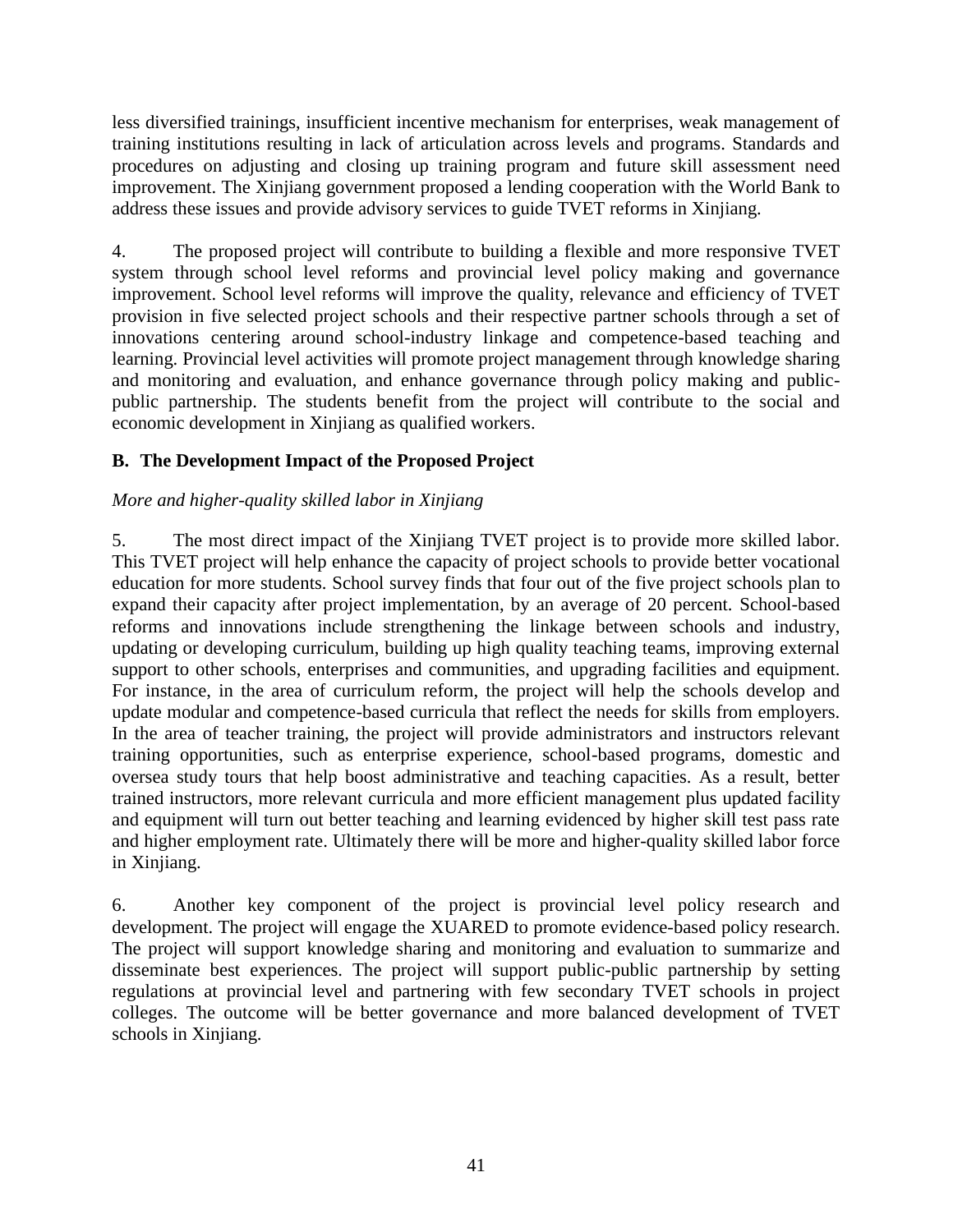### *Stronger linkages between TVET and Industries*

7. The World Bank can leverage its rich international and domestic experience to help TVET schools in Xinjiang strengthen their links to enterprises. The project in Xinjiang will establish and institutionalize school-industry collaboration mechanisms, such as the schoolindustry advisory committee at the school level and sector-specific advisory committee at the sector level. Some forms of such mechanisms already exist now in Xinjiang, but they remain to be strengthened. For example, the survey of project schools suggests that they are actively seeking to collaborate with local enterprises in the construction of curriculum, the diversification of teaching models and internship placement. However, the connections to industry remain to be strengthened in several dimensions. According to our project school survey, only a relatively small proportion of teachers have participated in training at the factories. Such interaction between school managers, teachers and employers could be enhanced to improve the relevance of education.

8. The project will create an opportunity for the XUARED, public TVET schools and industries to work together on the development of innovative curriculum modules that meet labor market demand. For instance, currently industrial involvement in overall standards and curriculum development remains to be strengthened. A channel through which TVET could be more connected to the market is to offer industry-ordered training. The project will help the schools to take advantage of such training models to improve their own capacity by engaging multiple stakeholders.

### *Poverty reduction and shared prosperity*

9. The primary beneficiaries of the project will be the students, especially those who are from poor households in rural areas. A substantial proportion of project school students are from disadvantaged socioeconomic groups.

10. As shown in Table 5.1, more than 70 percent of project school students are from rural areas. About 60 percent of the students are from poor households and eligible for subsidies from the government. On average 43 percent of the total number of students are from minority ethnic groups. In particular, almost all, or 98 percent of the students at College of Xinjiang Uygur Medicine are from minority ethnic groups.

11. College of Xinjiang Uygur Medicine specializes in the training of talents in Uyghur medicine. Uygur medicine is well received by people in China as well as central and west Asia. Modern Uygur medicine has combined traditional medicine and modern science and technology and shaped its unique theory system and pharmaceutical utilizing methods. Uygur medical hospitals nowadays adopt the western medical sciences, medicines and pharmaceutical technology to purify and produce traditional medicine.

12. The project has beneficial impacts on the ethnic minority groups, especially Uygur people for the following reasons.

13. First, Uygur medicine plays an important role in the health care industry in Xinjiang. The project will enhance the quality and relevance of Uygur medical education through school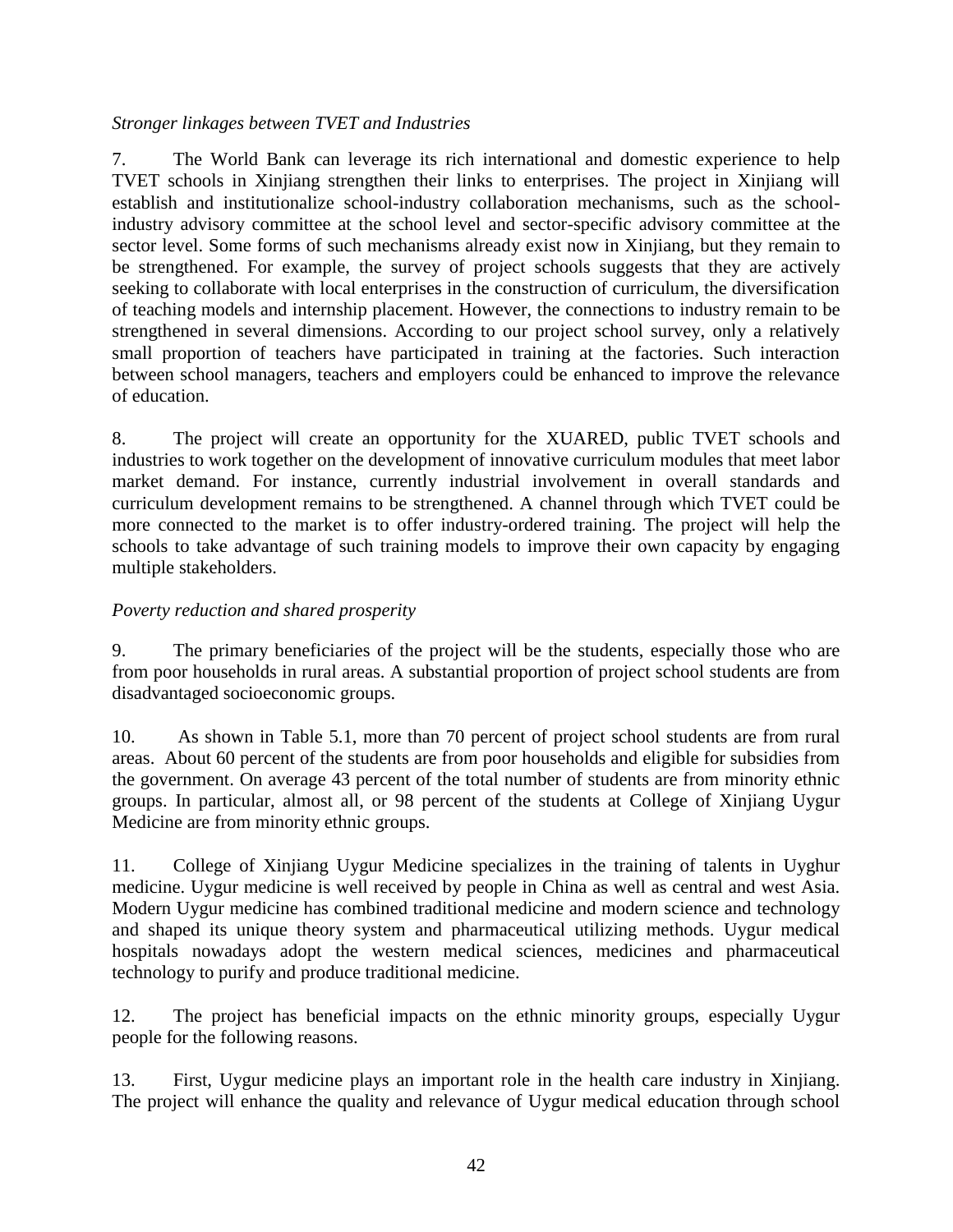level reforms. Potentially it will have an important impact on the improvement of the quality of healthcare in Xinjiang.

14. Second, a key characteristic of Uygur medicine is that it is relatively low-cost, high efficacy, its emphasis on the use of natural medicine. By helping the College enhance its capacity and quality of education, the project will help expand inclusive access to low-cost healthcare for low income households in Xinjiang, especially herdsmen who are living in remote poor areas of Xinjiang. Traditionally these ethnic minority groups have difficulty with access to health care, due to both lack of transportation means and lack of affordable medical care.

15. Third, another positive impact of the project is that students from low-income Uygur families will benefit from higher quality training and enjoy better employment prospects after graduation.

| <b>School</b>                                                      | <b>Share of</b><br>rural<br>students $(\% )$ | <b>Share of students</b><br>from low-income<br>households $(\% )$ | <b>Share of minority</b><br>ethnic groups $(\% )$ |
|--------------------------------------------------------------------|----------------------------------------------|-------------------------------------------------------------------|---------------------------------------------------|
| Xinjiang Agricultural Vocational<br><b>Technical College</b>       | 85.0                                         | 65.9                                                              | 45.0                                              |
| Xinjiang Institute of Light Industry<br>Technology                 | 85.0                                         | 52.7                                                              | 30.0                                              |
| Xinjiang Institute of Engineering                                  | 49.9                                         | 52.9                                                              | 31.0                                              |
| Urumqi Vocational University<br>College of Xinjiang Uygur Medicine | 67.1<br>83.8                                 | 64.6<br>79.1                                                      | 46.0<br>98.0                                      |
| Project School Average                                             | 71.0                                         | 60.0                                                              | 43.0                                              |

**Table 5.1 Proportions of students from rural areas, poor households and ethnic minority groups**

Source: Project School Survey, January 2014.

16. Many of the TVET students covered by the proposed project come from low-income households. Column 3 in Table 5.1 shows that significant shares of project school students are from low-income households. For instance, at Xinjiang Institute of Light Industry Technology, 57.3 percent of the tertiary school students and more than 35 percent of senior secondary school students are from poor households. Their education is subsidized by both the government of Xinjiang and the central government. At College of Xinjiang Uygur Medicine this share is as high as 79 percent, which suggests that the TVET project will most likely help meet the education needs from students in poverty.

17. Both regular full time students from low income families and those enrolled in short term training will benefit from the project. For example, Xinjiang Institute of Light Industry Technology reports that they plan to increase the enrollment of poor students by 20 percent to reach 75 percent of total number of students. Xinjiang Institute of Engineering expects to accept 10 percent more, or about 1,600 poor students. It also plans to enroll 15 percent more, about 1,500 students in the short term training programs.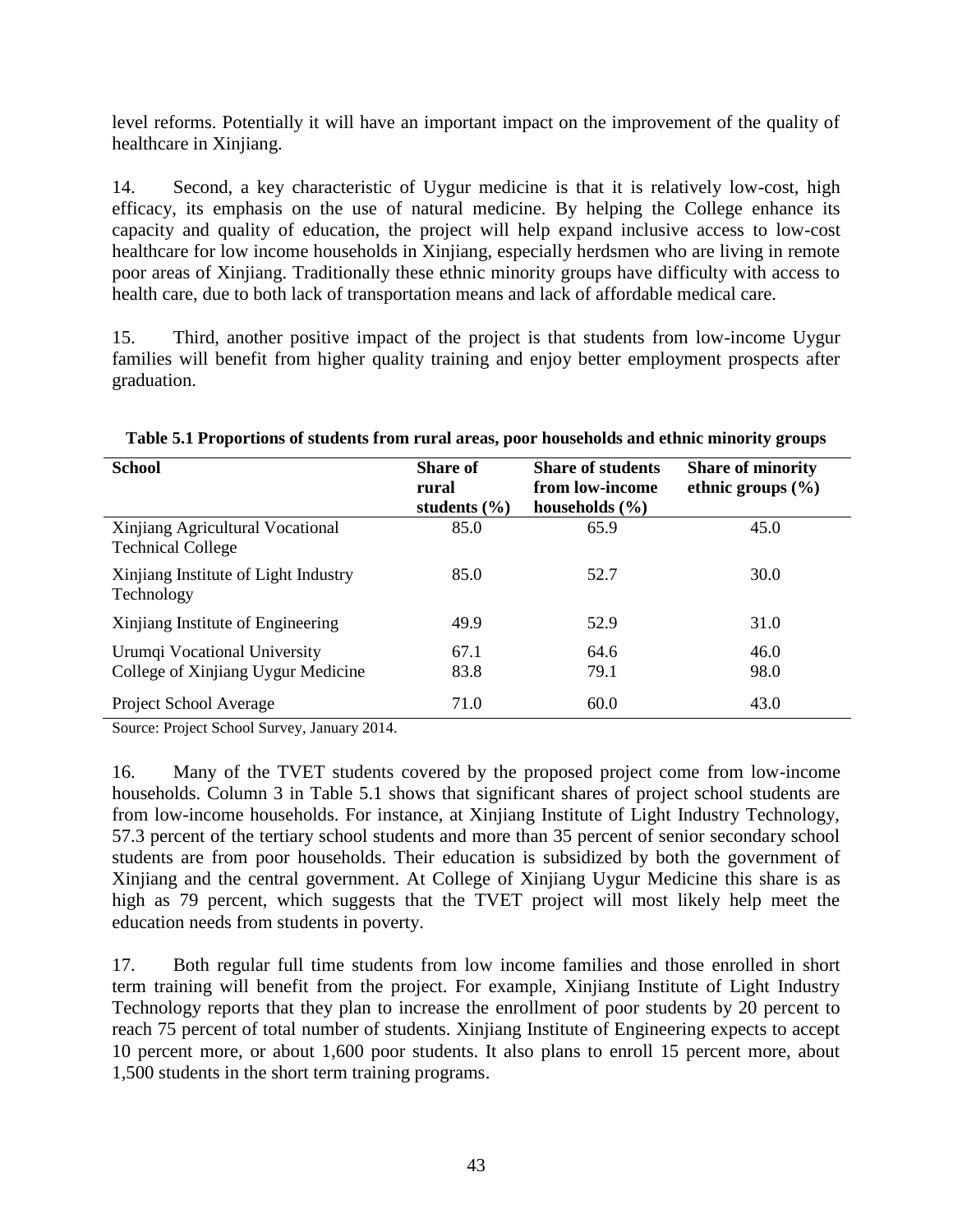18. The main benefits for these students from poor households and rural areas are better employment prospects after graduation and higher wage incomes. Table 5.2 gives a summary of school-reported employment rates for recent graduates.

| <b>Name of Institute</b>                           | <b>Employment rate within six months of</b><br>graduation (percent) |
|----------------------------------------------------|---------------------------------------------------------------------|
| Xinjiang Agricultural Vocational Technical College | 98.0                                                                |
| Xinjiang Institute of Light Industry Technology    | 98.4                                                                |
| Xinjiang Institute of Engineering                  | 96.0                                                                |
| Urumqi Vocational University                       | 97.2                                                                |
| College of Xinjiang Uygur Medicine                 | 81.6                                                                |

**Table 5.2 Estimated average entry level wages and employment rates for recent graduates**

Source: Project School Survey January 2014.

19. There is considerable inequality in the access to quality education in Xinjiang and other regions in China across rural and urban areas. A study by Qian and Smyth (2008) finds that urban-rural disparity in education is the main contributor to China's overall inequality in education. Such disparity in education opportunities will exacerbate income inequality for future generations and may lead to challenges for social stability. The TVET project in Xinjiang will help promote more equalized access to education. It will also help promote shared prosperity and mitigate income inequality for the future generation through providing the required skills for students from lower income households.

20. The project will also have an indirect development impact through spillover effects. The lessons learned from the project schools can be shared with other TVET schools in Xinjiang and elsewhere in underdeveloped areas in China. Therefore, the impact on development and poverty reduction will reach beyond project schools. All five project schools are tertiary vocational institutes. They have formed partnership with five respective secondary vocational schools through a public-public partnership program named "Hand in Hand". Lessons learned at the project schools will therefore be shared with their partners in Xinjiang and with other schools elsewhere in China.

## **C. Cost benefit analysis**

21. Project interventions are cost-effective. The innovations include improving the quality and relevance of TVET programs in project schools and strengthening provincial capacity in coordination, policy development and monitoring and evaluation. The improved programs provide more efficient training and empower the graduates' competitiveness in the labor market. In addition, the project increases the project schools' capability in student admission. The benefit in this analysis focuses on the tangible benefits due to the project. The model measures the incremental increase in graduates and their improved productivity, as reflected in their entrylevel wages.

22. In calculating the project benefits, it is necessary to control for factors that would have increased the demand for graduates independent of the project such as the natural growth in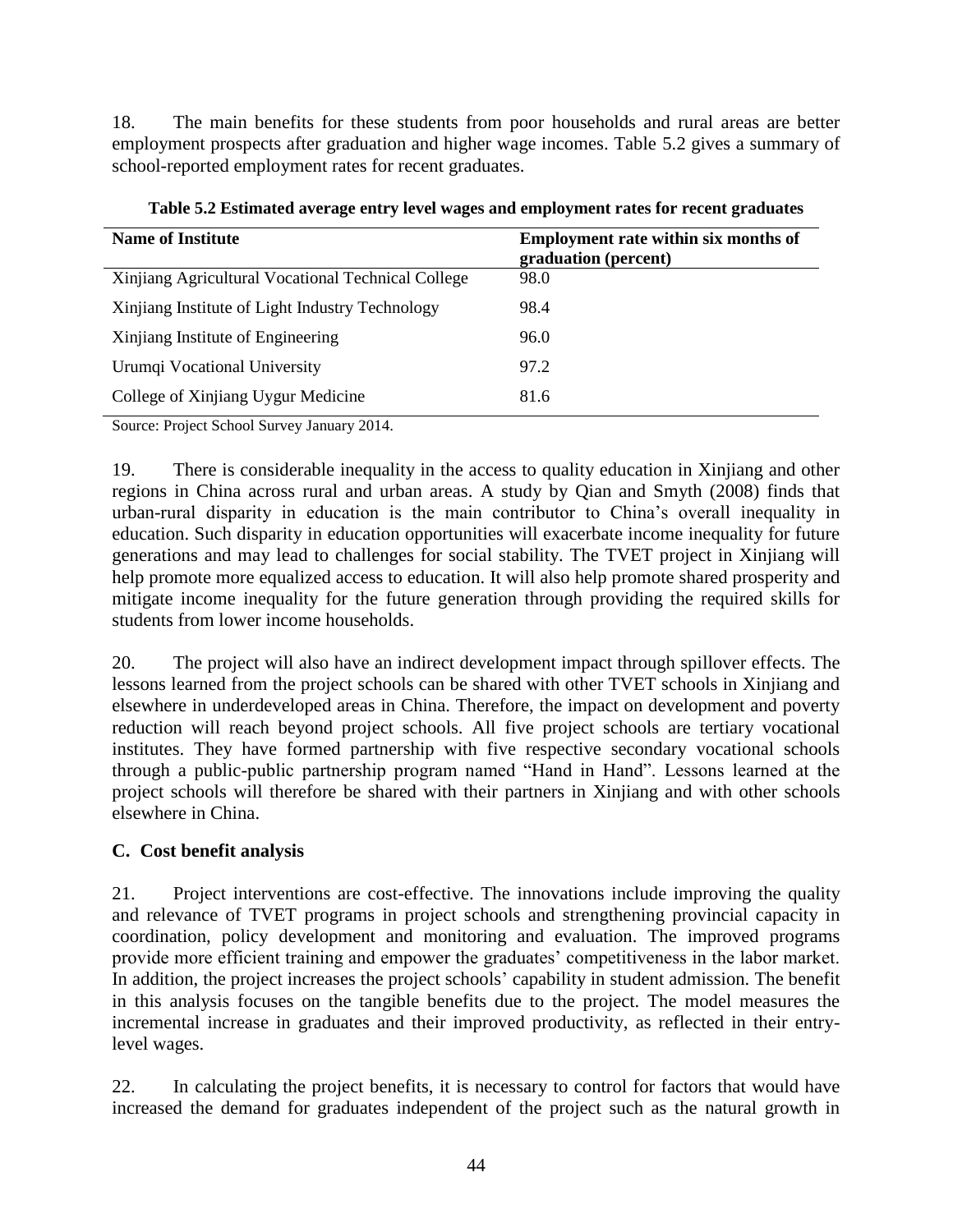graduates. In the analysis, the projections for 2013 to 2017 were reduced to account for the increase in graduates that would have happened in the absence of the program. The net increment of graduates due to the project was calculated by subtracting the schools planned expansion in enrollment (see Table 5.3).

|                                                              | <b>Estimated starting salary</b><br>for graduates (CNY) | Planned annual increase in<br>enrollment from 2013 to 2017 |
|--------------------------------------------------------------|---------------------------------------------------------|------------------------------------------------------------|
| Xinjiang Agricultural<br><b>Vocational Technical College</b> | 2100                                                    | 200                                                        |
| Xinjiang Institute of Light<br><b>Industry Technology</b>    | 2900                                                    | 150                                                        |
| Xinjiang Institute of<br>Engineering                         | 3000                                                    | 500                                                        |
| Urumqi Vocational University                                 | 2550                                                    | 200                                                        |
| College of Xinjiang Uygur<br>Medicine                        | 2750                                                    | <b>200</b>                                                 |

**Table 5.3 Historical Enrollment Data of the Project Schools.**

Source: Project school survey September 2013.

23. *Key model assumptions about the project for the cost-benefit analysis include***:** (a) the analysis compares the benefits expected as a result of the project with assumptions of what would happen with the innovation brought by the project. The direct "net benefit" is measured as the difference between the entry-level wages of graduates in the non-project site schools with high-quality soft and hard environment aimed by the project and the current entry-level wages of the project site graduates. The net increment of graduates due to the project was considered. The project costs comprise investment in reforms and innovations by the World Bank, students' opportunity costs measured as the average wage earned by a non-project senior high level worker, and administrative costs related to the project; (b) The project is at least partially implemented in 2016 and the project cycle is six-year with annual spending being 10%, 20%, 30%, 20%, 10% and 10%; (c) TVET program duration is three years. Ten cohorts of students will benefit from the project. The first cohort of students will commence training in 2016 and will graduate in 2018, joining the workforce in 2019. Similarly, the tenth cohort will commence in 2025 and graduate in 2027. Assuming that students graduate at age 22 and retire at age 60, the first cohort' work life cycle would end in 2057; and (d) Exchange rate decreases by 2 percent each year.

24. *Sensitivity analysis***.** In order to understand the implications of the risks for the project, the cost benefit model considers a "worst-case" scenario under the following assumptions: (a) the starting wage of project-site graduates after the project is 10 percent less than that of the graduates of schools with comparable soft and hard environment; (b) the opportunity costs to a student were increased by 10 percent assuming a higher forgone wage rate; and (c) administrative expenses of the project schools is doubled from the schools' current estimation.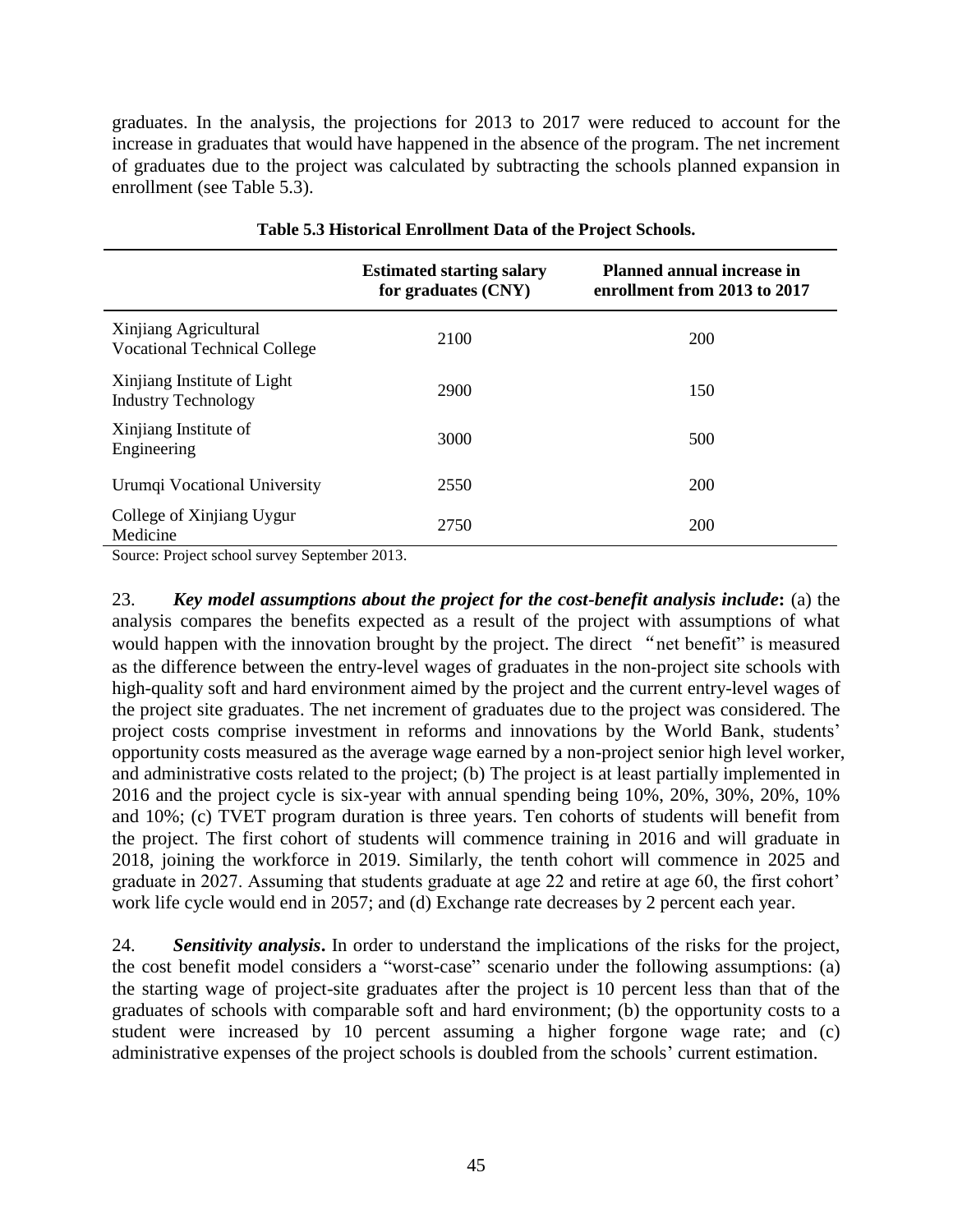25. *The IRR* is estimated to between 9.03 and 13.35 percent. Based on the above key assumptions, the IRR is estimated by modeling the summation of cash equal to zero. The value depicts a realistic yet conservative outcome due to the model's strict assumptions. The results strongly support investment in the project.

|                 | <b>Internal Rate of Return under different assumptions</b>        | <b>Percent</b> |
|-----------------|-------------------------------------------------------------------|----------------|
| <b>Baseline</b> |                                                                   | 13             |
| Scenario 1      | Expected starting wage decreases by 10 percent                    | 9              |
| Scenario 2      | Wage for students not taking the training increases by 10 percent | 13             |
| Scenario 3      | Administrative cost is doubled                                    | 13             |

**Table 5.4 Cost Benefit Analysis**

#### D. **Financial Analysis**

26. Xinjiang Government will repay the World Bank loan through project schools and the XUARED from: (a) institution revenue; and (b) government fiscal allocation to the schools. Financial analysis of the project focuses on the financial capacity and sustainability of both project schools and XUARED. The five schools have signed repayment agreements with XUARED and XUARFD during the preparation stage. Each school's repayment is presented in Table 5.5.

**Table 5.5 Project Schools' Repayment Plan**

| <b>Schools</b>                                          |       | <b>Debt Repayment</b><br>(US\$ millions) |          | <b>Equivalent to</b><br><b>CYN</b> (millions) | Yearly<br>Average<br>$(CYN)$ of<br>repayment | <b>Planned Fund</b><br>Sources for the<br><b>Repayment</b> |
|---------------------------------------------------------|-------|------------------------------------------|----------|-----------------------------------------------|----------------------------------------------|------------------------------------------------------------|
|                                                         | Total | Principal                                | Interest | Total                                         |                                              |                                                            |
| Xinjiang Institution of<br>Light Industry<br>Technology | 13.8  | 10.0                                     | 3.8      | 85.7                                          | 3.4                                          | <b>Institution Revenue</b>                                 |
| Xinjiang Institution of<br>Engineering                  | 13.8  | 10.0                                     | 3.8      | 85.7                                          | 3.4                                          | <b>Institution Revenue</b>                                 |
| Urumqi Vocational<br>University                         | 13.8  | 10.0                                     | 3.8      | 85.7                                          | 3.4                                          | <b>Fiscal Allocation</b>                                   |
| Xinjiang Agri. & Tech.<br>College                       | 13.8  | 10.0                                     | 3.8      | 85.7                                          | 3.4                                          | Fiscal Allocation and<br><b>Institution Revenue</b>        |
| College of Xinjiang<br><b>Uygur Medicine</b>            | 13.8  | 10.0                                     | 3.8      | 85.7                                          | 3.4                                          | <b>Institution Revenue</b>                                 |

*Source:* Project schools.

*Note:* The table is calculated under the USD/CYN exchange rate to be 1/6.2. The repayment period is 25 years from 2020 to 2045.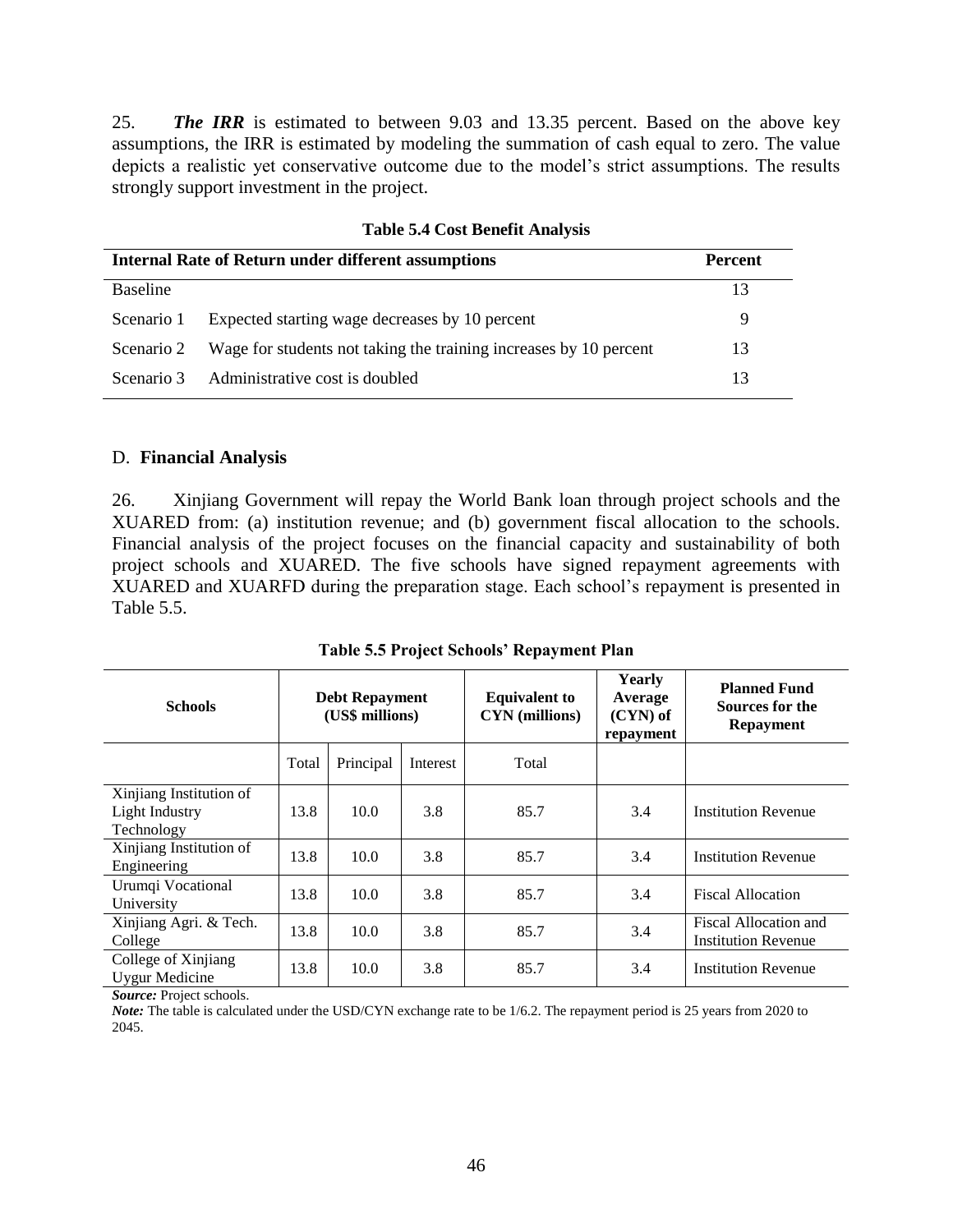27. The financial analysis is conducted along the following dimensions: (i) revenue and expenditure status; (ii) counterpart fund requirements and availability; and (iii) financial sustainability and indebtedness. XUARED and project schools are considered separately.

## **E. Revenue and Expenditure Status**

28. *Revenue.* Most of XUARED funds are from provincial government's fiscal allocation. Other funding sources include subsidies from the central government, revenues from schools and affiliated units, operating revenues and other revenues such as fiscal allocations from other government agencies. In the past four years (2011-2014), the share of fiscal allocation in the total revenues declined slightly from 93 percent to 91 percent. In contrast, TVET has been taking up an increasing share of total fiscal allocations, which was up from 18 percent in 2011 to 22 percent in 2014. Furthermore, investment in TVET will continue to increase as enrollment in TVET expands in line with the implementation of Xinjiang's development strategies. XUARED and XUARFD have confirmed their willingness to provide and guarantee adequate counterpart financing to ensure that all activities will be adequately financed.

|                            |        |        |        | (Unit: million CYN) |  |  |  |
|----------------------------|--------|--------|--------|---------------------|--|--|--|
| <b>Items</b>               | 2011   | 2012   | 2013   | 2014                |  |  |  |
| <b>Fiscal Allocation</b>   | 1917.6 | 1800.2 | 1773.4 | 1273.1              |  |  |  |
| Subsidy from central govt. | 43.3   | 16.6   | 12.0   | 5.0                 |  |  |  |
| School Revenue             | 58.8   | 48.0   | 52.3   | 36.1                |  |  |  |
| <b>Operating Revenue</b>   | 8.0    | 8.6    | 6.6    | 8.2                 |  |  |  |
| Other Revenue              | 39.5   | 57.9   | 25.1   | 24.0                |  |  |  |

**Table 5.6 Financial Revenue of the XUARED**

### 29. The revenue of the schools mainly includes:

- *Fiscal Allocation from the provincial government.* Firstly, the allocation mainly comes through a per-student allocation to each school. Enrollment in the five schools will expand during the implementation period of this project. In addition, the standard amount of the per-student allocation has been increasing in recent years and will be increased in the next years. In 2014, the XUARED announced that the standard allocation would rise to 12,000 CYN per student per year by 2018. Therefore, under this new policy the fiscal allocation for each of the project schools will increase. For example, the Xinjiang Institution of Light Industry Technology will receive an additional 19 million CYN per year. Secondly, the government also allocates some earmarked fund for TVET schools. For example, Xinjiang Agri. & Tech. College and College of Xinjiang Uygur Medicine received earmarked fund allocation six times in the past four years. The fund was on average 27 million CYN each time.
- *Institution Revenue*. This is mainly composed of tuition fees, boarding fees and vocational skill test fees. School fees were a stable revenue source and steadily increased with the expansion of the enrollment from 2011 to 2014. Project schools have made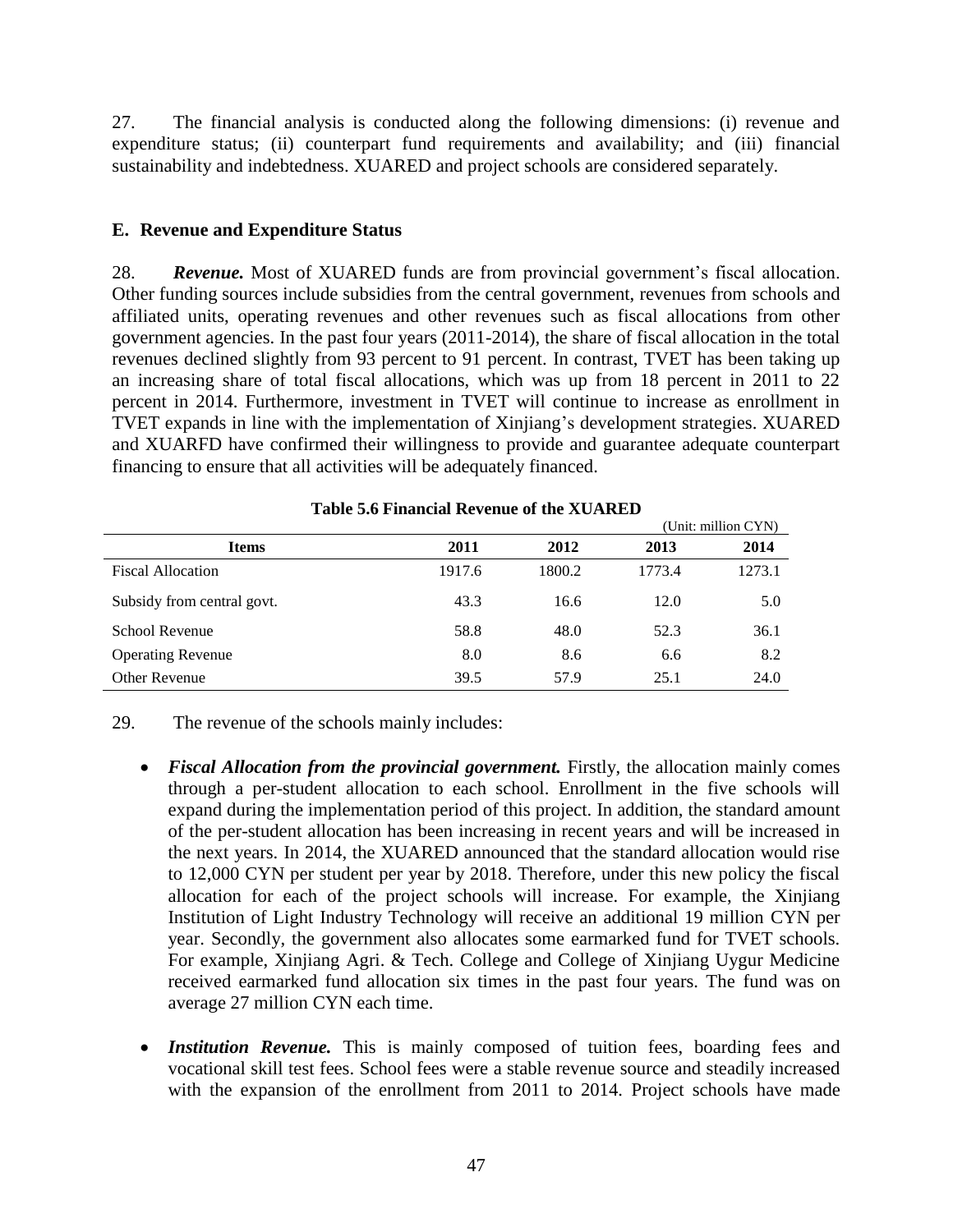detailed estimations on the expansion of the enrollment from 2015 to 2020 which serve as the basis to predict the institution revenue in the period.

 *Other Revenues.* This includes subsidies from other industry associations, earmarked funds for specific purposes, revenues from affiliated units, and other revenue.

|                                                   |           |       | (Unit: million CYN) |       |  |
|---------------------------------------------------|-----------|-------|---------------------|-------|--|
| <b>Items</b>                                      | 2011      | 2012  | 2013                | 2014  |  |
| Xinjiang Institution of Light Industry Technology |           |       |                     |       |  |
| <b>Fiscal Allocation</b>                          | 10.6      | 45.1  | 56.7                | 103.9 |  |
| <b>Institution Revenue</b>                        | 44.4      | 44.0  | 49.5                | 34.7  |  |
| <b>Other Revenue</b>                              | <b>NA</b> | 25.1  | 75.5                | 60.0  |  |
| <b>Total Revenue</b>                              | <b>NA</b> | 114.2 | 181.6               | 198.6 |  |
| <b>Xinjiang Institution of Engineering</b>        |           |       |                     |       |  |
| <b>Fiscal Allocation</b>                          | 98.4      | 114.5 | 189.3               | 191.1 |  |
| <b>Institution Revenue</b>                        | 40.7      | 40.6  | 65.7                | 65.5  |  |
| Other Revenue                                     | 56.4      | 53.7  | 9.2                 | 8.8   |  |
| <b>Total Revenue</b>                              | 195.5     | 208.8 | 264.2               | 265.5 |  |
| <b>Urumqi Vocational University</b>               |           |       |                     |       |  |
| <b>Fiscal Allocation</b>                          | 94.0      | 111.8 | 167.9               | 157.9 |  |
| <b>Institution Revenue</b>                        | 56.4      | 54.7  | 54.1                | 53.7  |  |
| Other Revenue                                     | 13.0      | 2.7   | 13.7                | 5.8   |  |
| <b>Total Revenue</b>                              | 163.4     | 169.2 | 235.7               | 217.3 |  |
| Xinjiang Agri. & Tech. College                    |           |       |                     |       |  |
| <b>Fiscal Allocation</b>                          | 40.0      | 32.5  | 121.1               | 92.1  |  |
| <b>Institution Revenue</b>                        | 26.2      | 43.0  | 48.0                | 59.1  |  |
| <b>Other Revenue</b>                              | 60.6      | 43.7  | 33.5                | 18.4  |  |
| <b>Total Revenue</b>                              | 126.8     | 119.2 | 202.6               | 169.6 |  |
| <b>College of Xinjiang Uygur Medicine</b>         |           |       |                     |       |  |
| <b>Fiscal Allocation</b>                          | 68.8      | 65.9  | 57.0                | 64.7  |  |
| <b>Institution Revenue</b>                        | 8.0       | 7.3   | 10.2                | 12.6  |  |
| <b>Other Revenue</b>                              | 1.2       | 3.0   | 1.0                 | 1.2   |  |
| <b>Total Revenue</b>                              | 78.0      | 76.2  | 68.2                | 78.5  |  |

**Table 5.7: Financial Revenues of the Project Schools**

*Source:* Project schools

 *Expenditures.* XUARED's main expenditure items mainly include staff salaries, daily operations, program-related expenditures, administrative charges, and subsidies to affiliated units. The program-related expenditure takes up a majority share of total expenditures, at about 86 percent as of 2014, which was used to support programs for primary, secondary and TVET schools.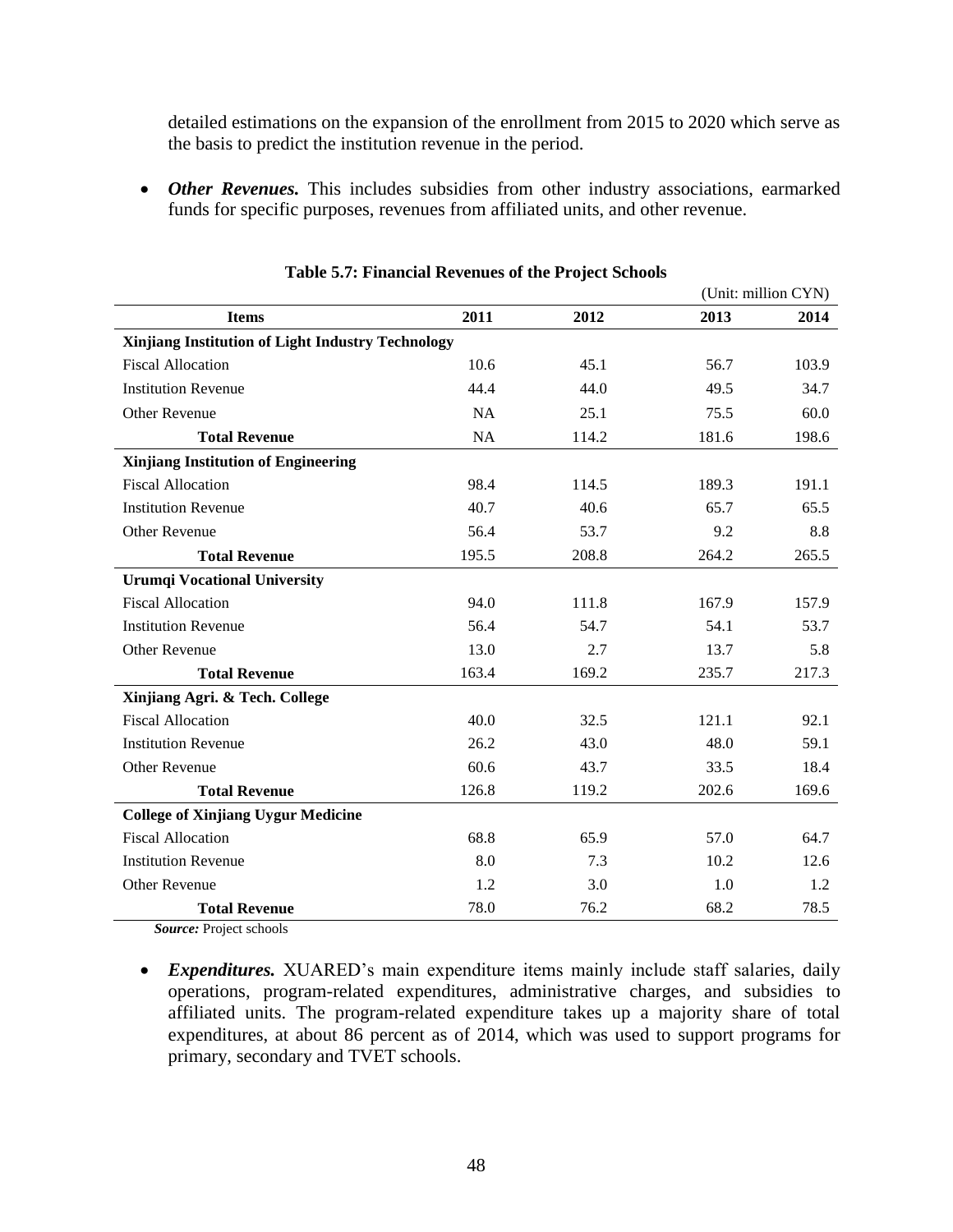|                                         |        |        |        | (Unit: million CYN) |
|-----------------------------------------|--------|--------|--------|---------------------|
|                                         | 2011   | 2012   | 2013   | 2014                |
| <b>Staff Salary and Daily Operation</b> | 1475.4 | 1846.2 | 66.8   | 59.6                |
| Program Expenditure                     | 47.9   | 136.6  | 2173.4 | 1330.6              |
| <b>Administrative Charges</b>           | 9.7    | 3.3    | 3.9    | 4.4                 |
| Operation                               | 8.3    | 7.3    | 6.6    | 8.2                 |
| Subsidy to Affiliated Units             | 1.5    | 0.8    | 1.5    | 2.3                 |

**Table 5.8 Financial Expenditure of XUARED**

30. The schools' main expenditure includes recurrent expenditure and program-specific expenditure. The recurrent expenditure is composed of: (i) staff salaries, (ii) administration costs, and (iii) financial aid for students from low-income households. The program-specific expenditure is composed of: (i) infrastructure programs, (ii) earmarked for special purpose, (iii) other capital; and (iv) other expenditures.

|                                                   |       |       | (Unit: million CYN) |       |  |
|---------------------------------------------------|-------|-------|---------------------|-------|--|
| <b>Items</b>                                      | 2011  | 2012  | 2013                | 2014  |  |
| Xinjiang Institution of Light Industry Technology |       |       |                     |       |  |
| <b>Recurrent Expenditure</b>                      | 53.8  | 94.6  | 104.2               | 130.6 |  |
| Program Expenditure                               | 1.9   | 1.6   | 54.6                | 59.6  |  |
| <b>Total</b>                                      | 55.7  | 96.2  | 158.8               | 190.2 |  |
| <b>Xinjiang Institution of Engineering</b>        |       |       |                     |       |  |
| <b>Recurrent Expenditure</b>                      | 43.0  | 39.8  | 67.9                | 94.5  |  |
| Program Expenditure                               | 102.3 | 156.7 | 183.7               | 191.9 |  |
| <b>Total</b>                                      | 145.2 | 196.5 | 251.6               | 286.4 |  |
| <b>Urumqi Vocational University</b>               |       |       |                     |       |  |
| Recurrent Expenditure                             | 133.9 | 151.1 | 175.2               | 173.8 |  |
| Program Expenditure                               | 4.5   | 30.2  | 29.2                | 75.0  |  |
| <b>Total</b>                                      | 138.4 | 181.3 | 204.5               | 248.8 |  |
| Xinjiang Agri. & Tech. College                    |       |       |                     |       |  |
| Recurrent Expenditure                             | 95.6  | 117.1 | 150.8               | 155.5 |  |
| Program t Expenditure                             | 22.4  | 17.2  | 17.3                | 11.2  |  |
| <b>Total</b>                                      | 118.0 | 134.2 | 168.1               | 166.7 |  |
| <b>College of Xinjiang Uygur Medicine</b>         |       |       |                     |       |  |
| Recurrent c Expenditure                           | 43.4  | 40.4  | 46.7                | 54.1  |  |
| Program t Expenditure                             | 7.4   | 17.4  | 27.4                | 26.8  |  |
| <b>Total</b>                                      | 50.8  | 57.7  | 74.2                | 81.0  |  |

### **Table 5.9 Financial Expenditures of the Project Schools**

*Source:* Project schools.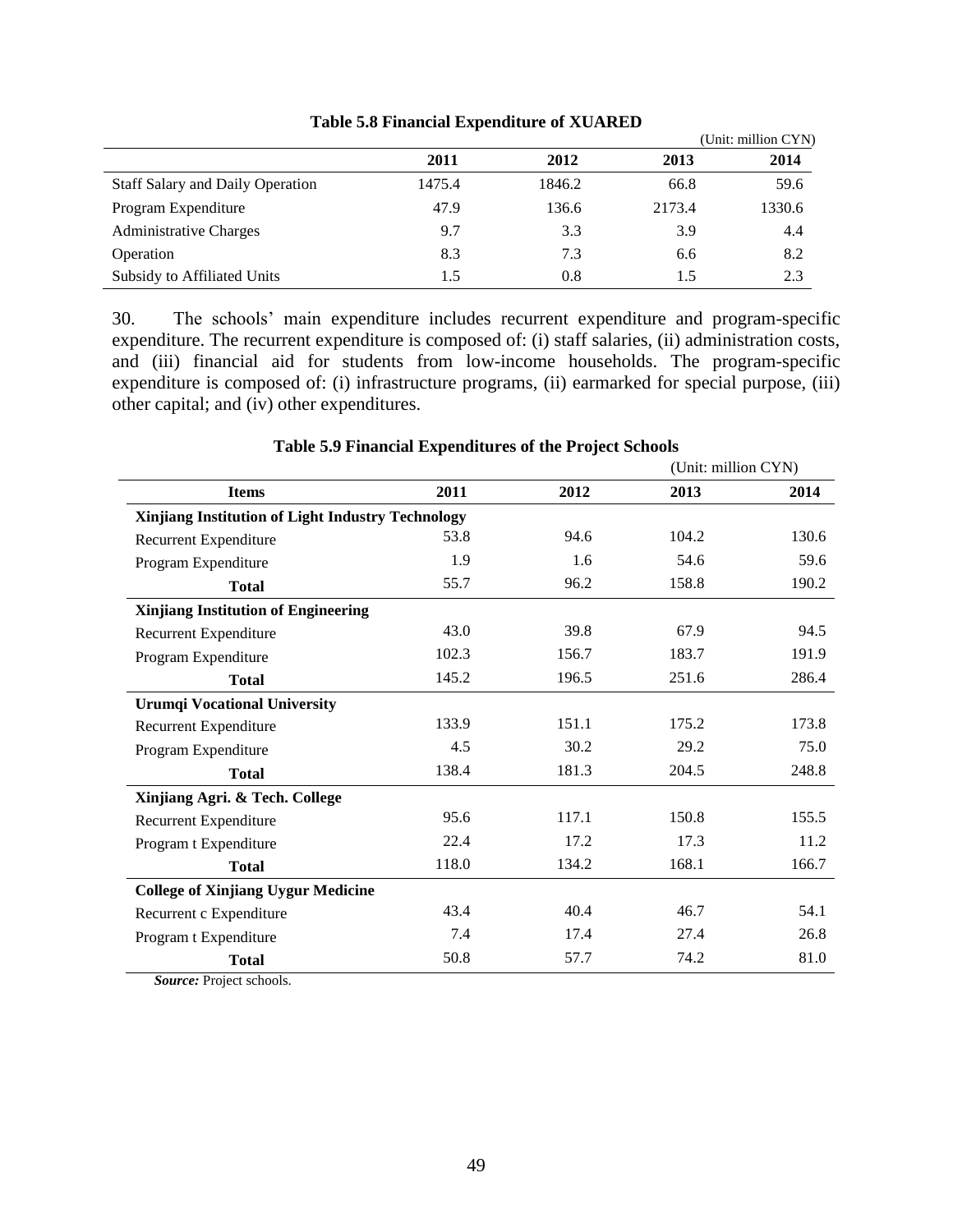### **F. Counterpart Fund Requirements and Availability**

31. Counterpart funds will be used for project implementation, and to cover the commitment fee, interest during implementation, and physical and price contingencies, the costs of which will be shared by the five project schools. An exception is the College of Xinjiang Uygur Medicine which will provide a slightly lower amount - US\$ 8.9 million in counterpart funds compared to the other four schools which will provide US\$ 10.9 million. Project schools will raise these counterpart funds from institution revenues, fiscal allocation, special fund, and the balance of their school accounts (see the details in Table 5.10). The project schools have confirmed that they will list the counterpart fund requirements on an annual basis in the schools' budget plans from 2016 to 2019.

|                                                             |                                                       |            |                        |                              |                   | (Unit: million CYN)                     |  |
|-------------------------------------------------------------|-------------------------------------------------------|------------|------------------------|------------------------------|-------------------|-----------------------------------------|--|
|                                                             | <b>Total Counterpart</b><br><b>Funds Requirements</b> |            |                        | <b>Raising Sources (CYN)</b> |                   |                                         |  |
|                                                             | <b>USD</b>                                            | <b>CYN</b> | Institution<br>Revenue | Fiscal<br>Allocation         | Earmarked<br>Fund | School<br>Account<br>Balance by<br>2014 |  |
| Xinjiang Institution of Light<br><b>Industry Technology</b> | 10.9                                                  | 67.8       | 67.8                   | 0.0                          | 0.0               | 0.0                                     |  |
| Xinjiang Institution of<br>Engineering                      | 10.9                                                  | 67.8       | 67.8                   | 0.0                          | 0.0               | 0.0                                     |  |
| Urumqi Vocational University                                | 10.9                                                  | 67.8       | 0.0                    | 43.0                         | 24.8              | 0.0                                     |  |
| Xinjiang Agri. & Tech. College                              | 10.9                                                  | 67.8       | 37.8                   | 0.0                          | 15.0              | 15.0                                    |  |
| College of Xinjiang Uygur<br>Medicine                       | 8.9                                                   | 55.4       | 29.1                   | 7.8                          | 0.0               | 18.5                                    |  |

#### **Table 5.10 Counterpart Fund Requirement and Arrangement**

 *Source:* Project schools.

#### 32. Annual counterpart fund requirements are shown in Table 5.11.

#### **Table 5.11 Annual Counterpart Funds Requirement during the Implementation**

|                                                      |      |      |      |      |      | (Unit: million CYN) |              |
|------------------------------------------------------|------|------|------|------|------|---------------------|--------------|
| <b>Schools</b>                                       | 2015 | 2016 | 2017 | 2018 | 2019 | 2020                | <b>Total</b> |
| Xinjiang Institution of Light Industry<br>Technology | 4.1  | 15.0 | 23.3 | 18.9 | 5.1  | 1.6                 | 67.8         |
| Xinjiang Institution of Engineering                  | 4.5  | 14.1 | 16.3 | 18.2 | 9.9  | 4.8                 | 67.8         |
| Urumqi Vocational University                         | 26.8 | 6.1  | 6.8  | 15.1 | 11.6 | 1.5                 | 67.8         |
| Xinjiang Agri. & Tech. College                       | 18.5 | 29.4 | 9.0  | 4.9  | 5.1  | 0.9                 | 67.8         |
| College of Xinjiang Uygur Medicine                   | 15.1 | 31.8 | 3.7  | 1.8  | 2.0  | 1.1                 | 55.4         |
| $\sim$                                               |      |      |      |      |      |                     |              |

*Source:* Project schools.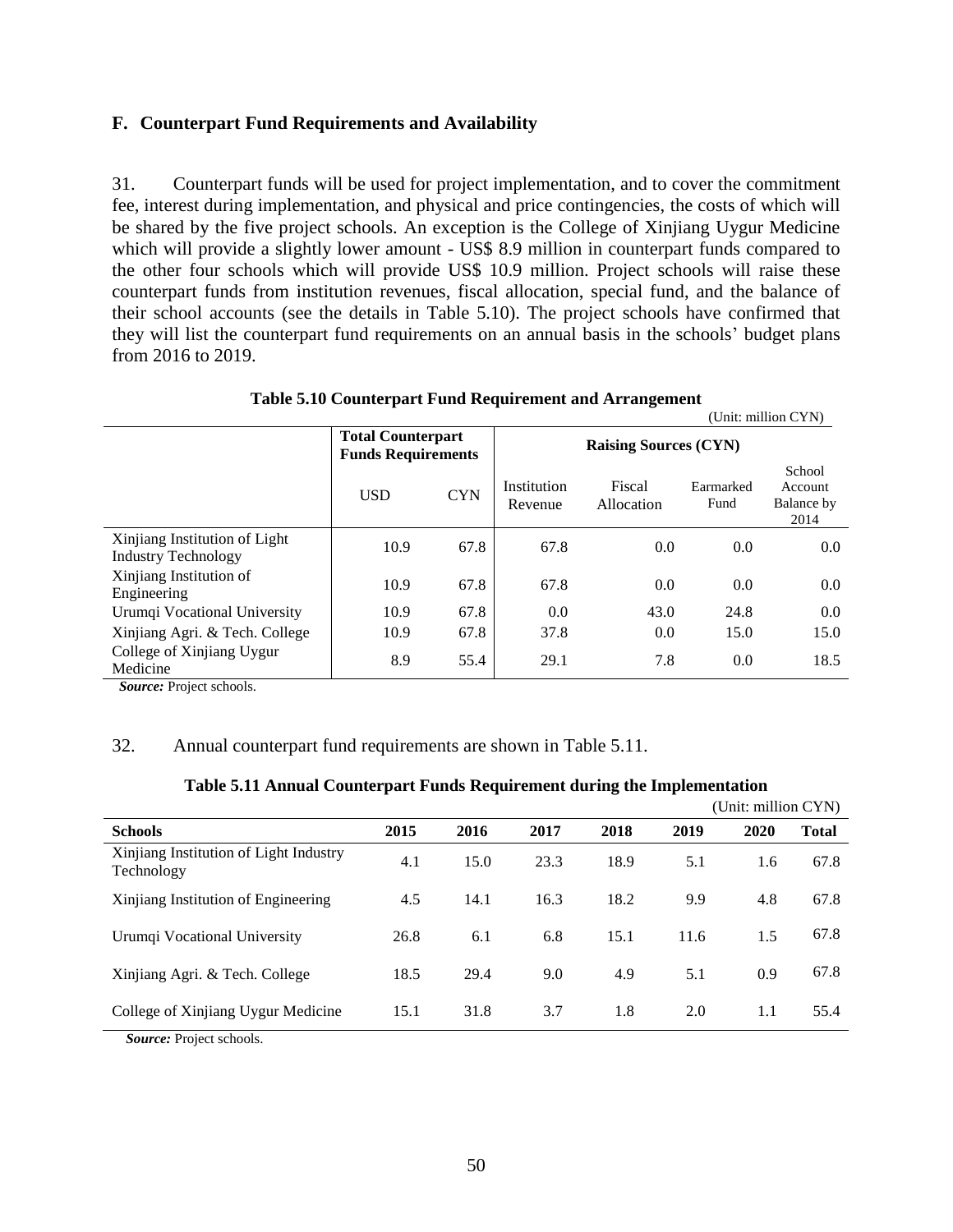33. Projections for the period 2015-2020 indicate that counterpart fund requirements of the project schools would require on average 29.01% of total discretionary funds during the project implementation period (see details in Table 5.12-5.17).

#### *Xinjiang Institution of Light Industry Technology*

34. The institution revenue from 2015 to 2020 is estimated to increase by about 10 percent per year based on the enrollment expansion plan of the school. This is considered to be a conservative estimate. The school has committed to ensure that 35 percent of the institution revenue each year will be allocated to an earmarked fund for the project.

35. Projections indicate that counterpart fund requirements for the project would require only 27.97% of the total discretionary funds during the project implementation period and therefore the school's financing plan is considered adequate.

#### **Table 5.12 Analysis of Counterpart Fund Availability- Xinjiang Institution of Light Industry Technology**  $(U_{\text{min}})$  million  $CVM$

|                                                                    |          |       |       |       |       |         | UIIII: IIIIIIIIIIIII U I IN |
|--------------------------------------------------------------------|----------|-------|-------|-------|-------|---------|-----------------------------|
| <b>Xinjiang Institution of Light Industry</b><br><b>Technology</b> | 2015     | 2016  | 2017  | 2018  | 2019  | 2020    | $2015 -$<br>2020            |
| <b>Total Revenue</b>                                               | 153.4    | 168.7 | 185.6 | 204.2 | 224.6 | 247     | 1183.5                      |
| including: Institution revenue                                     | 50       | 55    | 60.5  | 66.6  | 73.2  | 80.5    | 385.8                       |
| <b>Discretionary Fund Sources for the</b><br><b>Project</b>        | 17.5     | 32.7  | 38.9  | 38.9  | 45.6  | 68.8    | 242.4                       |
| Earmarked Fund from institution revenue<br>of this year            | 17.5     | 19.3  | 21.2  | 23.3  | 25.6  | 28.2    | 135.1                       |
| Earmarked fund balance from last year                              | $\Omega$ | 13.4  | 17.7  | 15.6  | 20    | 40.6    | 107.3                       |
| <b>Counterpart Fund Requirement</b>                                | 4.1      | 14.8  | 23.3  | 18.9  | 5.1   | 1.6     | 67.8                        |
| In Total Revenue                                                   | 2.7%     | 8.9%  | 12.5% | 9.3%  | 2.3%  | $0.6\%$ | 5.7%                        |
| In Discretionary Fund Sources                                      | 23.4%    | 45.8% | 59.8% | 48.5% | 11.1% | 2.3%    | 27.97%                      |

 *Source:* The World Bank task team.

#### *Xinjiang Institution of Engineering*

36. The institution revenue from 2015 to 2020 is estimated to increase by about 12 percent per year based on the enrollment expansion plan of the school. This is considered to be a conservative estimate. The school has committed to ensure that 35 percent of the institution revenue each year will be allocated to an earmarked fund for the project.

37. Projections indicate that counterpart fund requirements for the project would require only 13.10 percent of the total discretionary funds during the project implementation period and therefore the school's financing plan is considered adequate.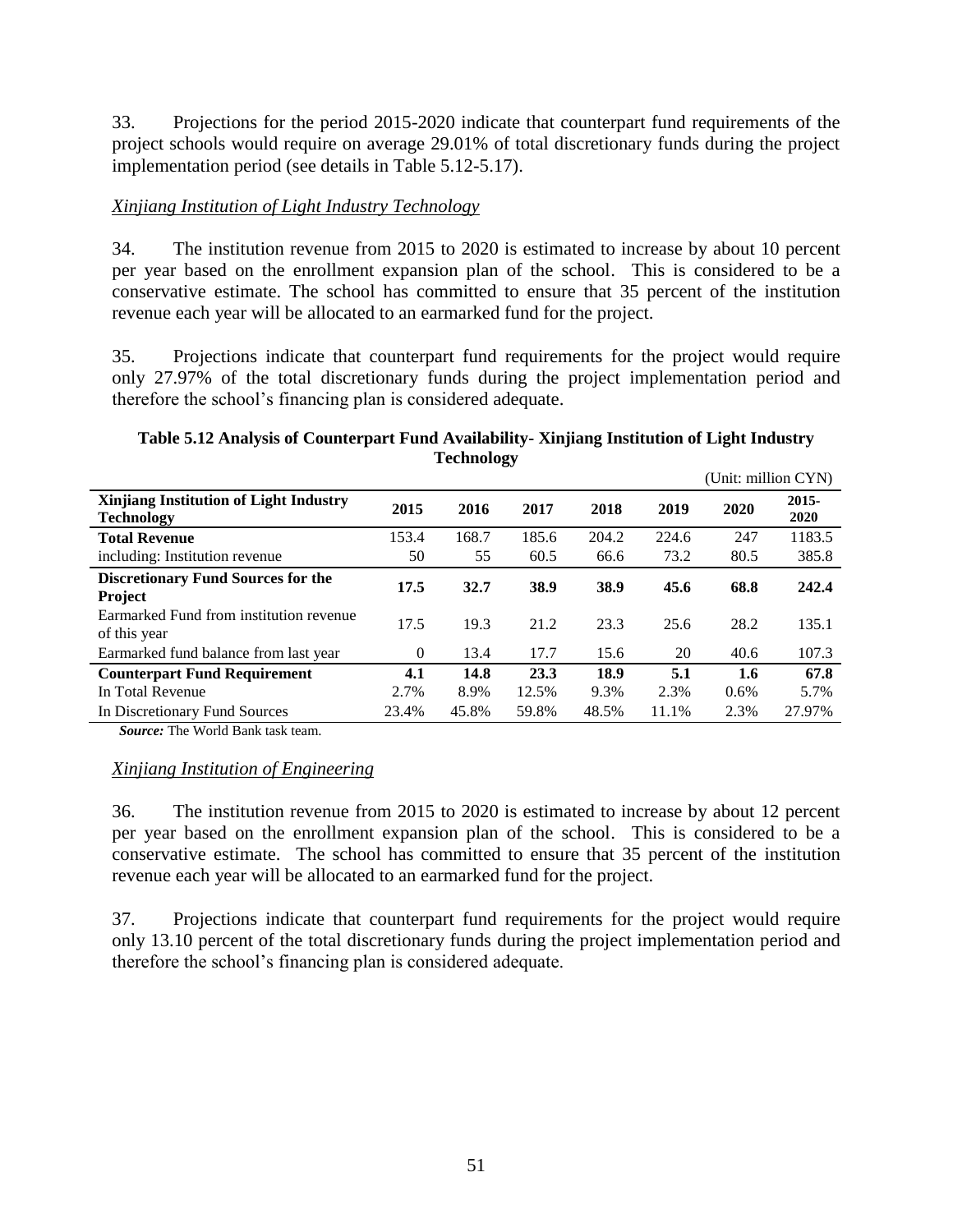| <b>Xinjiang Institution of Engineering</b>              | 2015     | 2016  | 2017  | 2018  | 2019  | 2020  | $2015 -$<br>2020 |
|---------------------------------------------------------|----------|-------|-------|-------|-------|-------|------------------|
| <b>Total Revenue</b>                                    | 73.5     | 82.2  | 92.1  | 110.5 | 132.6 | 159.1 | 650              |
| including: Institution revenue                          | 2.1      | 2.4   | 2.7   | 3     | 3.4   | 3.8   | 17.4             |
| <b>Discretionary Fund Sources for the</b><br>Project    | 25.7     | 50    | 68.1  | 90.5  | 118.7 | 164.5 | 517.5            |
| Earmarked Fund from institution revenue<br>of this year | 25.7     | 28.8  | 32.2  | 38.7  | 46.4  | 55.7  | 227.5            |
| Earmarked fund balance from last year                   | $\Omega$ | 21.2  | 35.9  | 51.8  | 72.3  | 108.8 | 290              |
| <b>Counterpart Fund Requirement</b>                     | 4.5      | 14.1  | 16.3  | 18.2  | 9.9   | 4.8   | 67.8             |
| In Total Revenue                                        | 6.1%     | 17.1% | 17.7% | 16.5% | 7.5%  | 3.0%  | 10.4%            |
| In Discretionary Fund Sources                           | 17.5%    | 28.2% | 23.9% | 20.2% | 8.3%  | 2.9%  | 13.1%            |

**Table 5.13 Analysis of Counterpart Fund Availability-Xinjiang Institution of Engineering** (Unit: million CYN)

 *Source:* The World Bank task team.

#### *Urumqi Vocational University*

38. Urumqi vocational university is affiliated to Urumqi City. Urumqi Government has committed to fully finance the school's counterpart fund. Urumqi Finance Department will allocate counterpart fund per the school's budget proposal each year. The school also proposed using its per-student fiscal allocation to complement these funds during project implementation. The counterpart fund availability is estimated under both scenarios. In 2014, the standard of perstudent fiscal allocation has increased yearly from 5,095 CYN to 6,800 CYN. This increase is a signal of local government's strong support in vocational education and brings the school 16 million CYN per year additional revenue. The school revenue is estimated to increase 1.9 percent per year which is the average increase of the revenue from 2011 to 2014. The total school revenue as the sum of the two components is then estimated as shown in Table 5.14. The discretionary part of the per-student fund allocation is estimated to be 10 percent of the allocation.

39. An earmarked 24.8 million fund has been applied by the school to Urumqi Finance Department and been approved. The fund would be used as the counterpart fund in 2015. Projections indicate that counterpart fund requirements of the project would require only 44.26 percent of the total discretionary funds during the project period even when the per-student fiscal allocation is used. The school's financing plan is considered adequate.

|                                                                        |       |       |       |       |       |       | (Unit: million CYN) |
|------------------------------------------------------------------------|-------|-------|-------|-------|-------|-------|---------------------|
| Urumqi Vocational University                                           | 2015  | 2016  | 2017  | 2018  | 2019  | 2020  | $2015 -$<br>2020    |
| <b>Total Revenue</b>                                                   | 233.7 | 250.8 | 268   | 285.1 | 302.4 | 319.6 | 1659.6              |
| including: Per Student Allocation                                      | 173.9 | 189.9 | 205.9 | 221.9 | 237.9 | 253.9 | 1283.4              |
| <b>Discretionary Fund Sources for the</b><br><b>Project-Scenario 1</b> | 26.8  | 6.1   | 6.8   | 15.1  | 11.6  | 1.4   | 67.8                |
| Earmarked Fund allocated by Urumqi<br>Government for the project       | 24.8  | 6.1   | 6.8   | 15.1  | 11.6  | 1.4   | 65.8                |

**Table 5.14 Analysis of Counterpart Fund Availability- Urumqi Vocational University**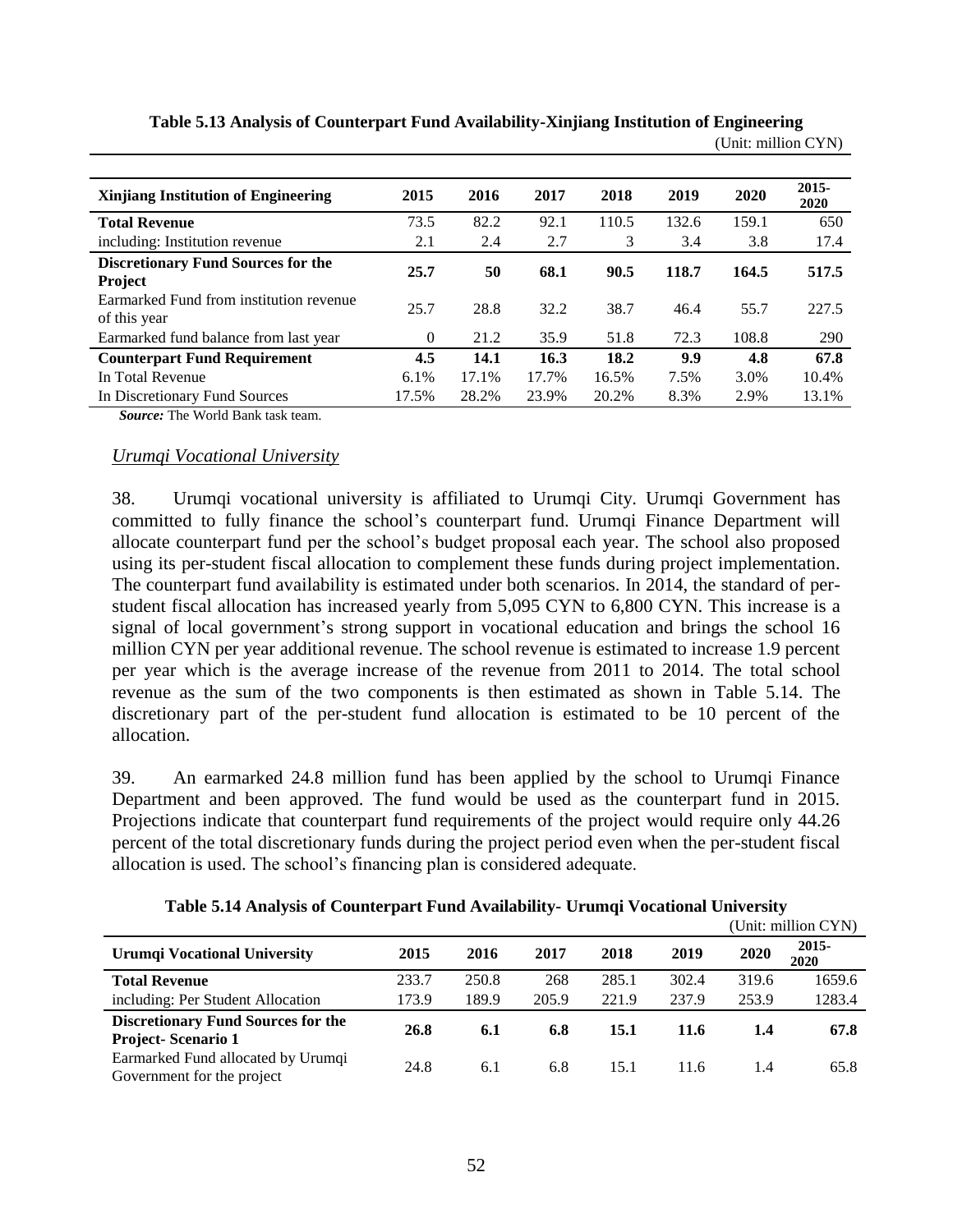| Fund from per-student allocation of<br>this year                 | 2              | $\theta$ | $\mathbf{0}$ | $\Omega$ | $\Omega$     | $\Omega$ | 2              |
|------------------------------------------------------------------|----------------|----------|--------------|----------|--------------|----------|----------------|
| Earmarked Fund balance from last year                            | $\overline{0}$ | $\theta$ | $\theta$     | $\Omega$ | $\theta$     | $\Omega$ | $\overline{0}$ |
| <b>Discretionary Fund Sources for the</b><br>Project-Scenario 2  | 42.2           | 19       | 20.6         | 22.2     | 23.8         | 25.4     | 153.2          |
| Earmarked Fund allocated by Urumqi<br>Government for the project | 24.8           | $\theta$ | $\mathbf{0}$ | $\Omega$ | $\mathbf{0}$ | $\theta$ | 24.8           |
| Fund from per-student fund allocation<br>of this year            | 17.4           | 19       | 20.6         | 22.2     | 23.8         | 25.4     | 128.4          |
| Earmarked Fund balance from last year                            | 15.4           | 12.9     | 13.8         | 7.1      | 12.2         | 23.9     | 85.3           |
| <b>Counterpart Fund Requirement</b>                              | 26.8           | 6.1      | 6.8          | 15.1     | 11.6         | 1.4      | 67.8           |
| In Total Revenue                                                 | 11.5%          | 2.4%     | 2.5%         | 5.3%     | 3.8%         | 0.5%     | 4.09%          |
| In Discretionary Fund Sources-                                   | 100%           | 100\%    | 100\%        | 100%     | 100%         | 100%     | 100\%          |
| Scenario 1                                                       |                |          |              |          |              |          |                |
| In Discretionary Fund Sources-<br>Scenario 2                     | 63.6%          | 32.2%    | 33%          | 67.9%    | 48.6%        | 5.7%     | 44.26%         |

 *Source:* The World Bank task team.

#### *Xinjiang Agri. & Tech. College*

40. The institution revenue from 2015 to 2020 is estimated to increase by about 12 percent per year based on the enrollment expansion plan of the school. This is considered to be a conservative estimate. Twenty percent of the institution revenue will be earmarked for the project each year. Another 30 million CYN has been mobilized as the counterpart fund for the project in 2015.

41. Projections indicate that counterpart fund requirements of the total discretionary funds in this school would require only 31.86 percent during the project implementation period and therefore the school's financing plan is considered adequate.

|                                                             |          |          |          |          |              | (Unit: million CYN) |                  |
|-------------------------------------------------------------|----------|----------|----------|----------|--------------|---------------------|------------------|
| Xinjiang Agri. & Tech. College                              | 2015     | 2016     | 2017     | 2018     | 2019         | 2020                | $2015 -$<br>2020 |
| <b>Total Revenue</b>                                        | 100.5    | 110.5    | 121.6    | 133.7    | 147.1        | 161.8               | 775.2            |
| including: Institution revenue                              | 57.2     | 63       | 69.3     | 76.2     | 83.8         | 92.2                | 441.7            |
| <b>Discretionary Fund Sources for the</b><br><b>Project</b> | 41.4     | 35.6     | 20       | 26.3     | 38.1         | 51.4                | 212.8            |
| Fund from institution revenue of this year                  | 11.4     | 12.6     | 13.9     | 15.2     | 16.8         | 18.4                | 88.3             |
| Earmarked Fund from Xinjiang<br><b>Education Department</b> | 30       | $\Omega$ | $\Omega$ | $\theta$ | $\mathbf{0}$ | $\theta$            | 30               |
| Earmarked Fund balance from last year                       | $\theta$ | 23       | 6.2      | 11.1     | 21.4         | 33                  | 94.7             |
| <b>Counterpart Fund Requirement</b>                         | 18.5     | 29.4     | 9        | 4.9      | 5.1          | 0.9                 | 67.8             |
| In Total Revenue                                            | 18.4%    | 26.6%    | 7.4%     | 3.7%     | 3.5%         | 0.6%                | 8.75%            |
| In Discretionary Fund Sources                               | 44.5%    | 82.6%    | 44.8%    | 18.7%    | 13.5%        | 1.8%                | 31.86%           |

**Table 5.15 Analysis of Counterpart Fund Availability- Xinjiang Agri. & Tech. College**

 *Source:* The World Bank task team.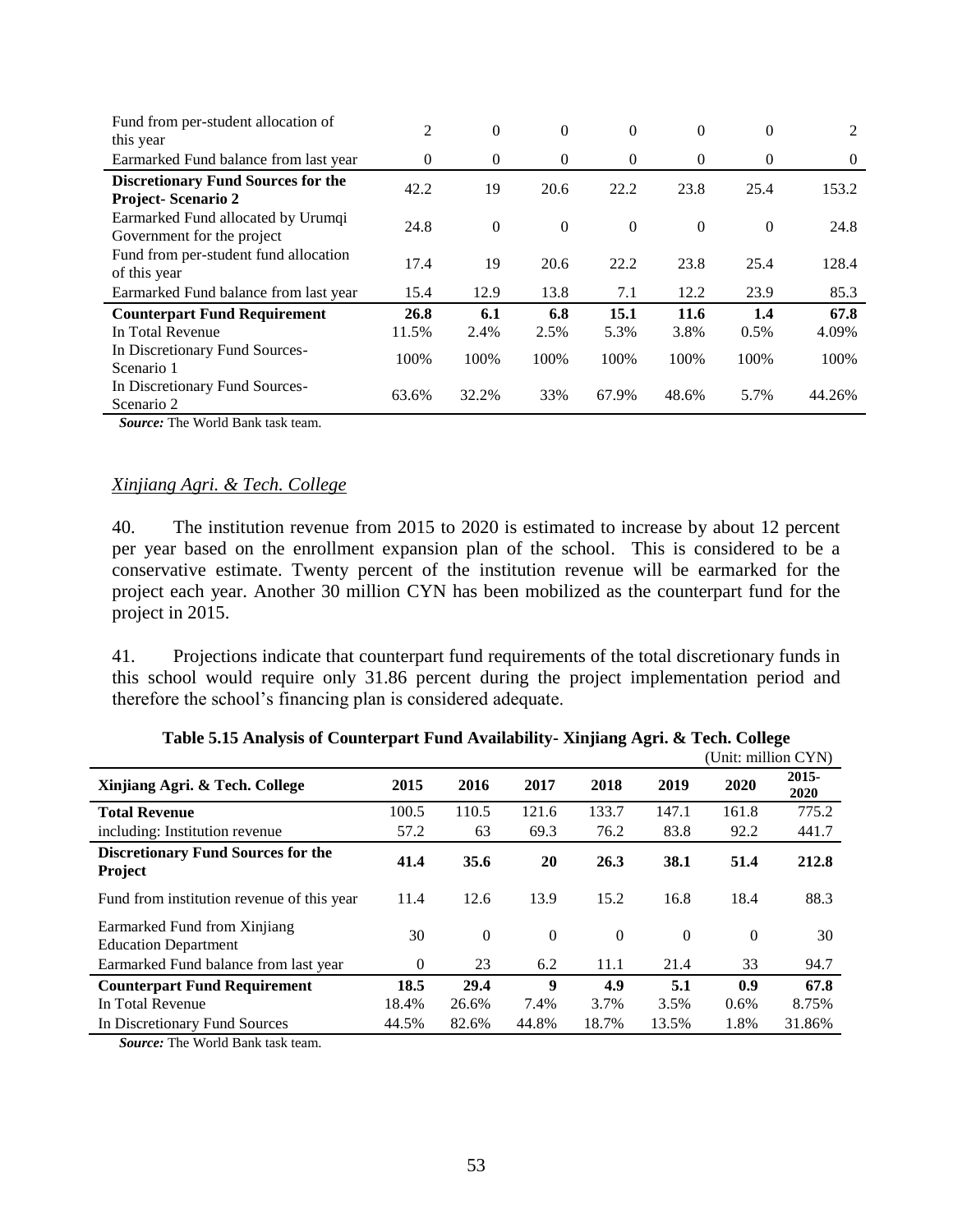#### *College of Xinjiang Uygur Medicine*

42. The institution revenue from 2015 to 2020 is estimated based on the enrollment expansion plan of the school. Thirty-five percent of institution revenue will be earmarked for the project each year. The school also plans to use its balance from 2014 for project counterpart fund. When the counterpart fund allocation pressure is significant in 2016 due to planned civil works, the school will utilize 7.7 million from the fiscal allocation for the project.

43. Projections indicate that counterpart fund requirements of the total discretionary funds in this school would require only 20.92 percent during the project implementation period and therefore the school's financing plan is considered adequate

|                                                      |                |       |          |          |              | , UIIII. IIIIIIIOII U I IV) |                  |
|------------------------------------------------------|----------------|-------|----------|----------|--------------|-----------------------------|------------------|
| <b>College of Xinjiang Uygur Medicine</b>            | 2015           | 2016  | 2017     | 2018     | 2019         | 2020                        | $2015 -$<br>2020 |
| <b>Total Revenue</b>                                 | 82.3           | 85.2  | 91.7     | 96.6     | 99.2         | 102.5                       | 557.5            |
| including: Institution revenue                       | 17.9           | 18.7  | 22       | 25.4     | 25.7         | 26.2                        | 135.9            |
| <b>Total Expenditure</b>                             | 78.2           | 79.6  | 78.4     | 84.6     | 85.7         | 91.9                        | 498.4            |
| <b>Balance</b>                                       | 4.1            | 5.6   | 13.3     | 12       | 13.5         | 10.5                        | 59               |
| <b>Discretionary Fund Sources for the</b><br>Project | 28.9           | 33.7  | 22.9     | 40       | 60.8         | 78.5                        | 264.8            |
| Earmarked fiscal allocation                          | $\overline{0}$ | 7.8   | $\Omega$ | $\Omega$ | $\mathbf{0}$ | $\Omega$                    | 7.8              |
| Fund from institution revenue of this year           | 6.3            | 6.5   | 7.7      | 8.9      | 9            | 9.2                         | 47.6             |
| Earmarked Fund from last year                        | 18.5           | 13.8  | 1.9      | 19.2     | 38.3         | 58.8                        | 150.5            |
| Balance from this year                               | 4.1            | 5.6   | 13.3     | 12       | 13.5         | 10.5                        | 59               |
| <b>Counterpart Fund Requirement</b>                  | 15.1           | 31.8  | 3.7      | 1.8      | 1.9          | 1.1                         | 55.4             |
| In Total Revenue                                     | 18.31%         | 37.3% | 4.1%     | 1.8%     | 1.98%        | 1.1%                        | 9.94%            |
| In Discretionary Fund Sources                        | 52.2%          | 94.3% | 16.3%    | 4.4%     | 3.2%         | 1.4%                        | 20.92%           |

| Table 5.16: Analysis of Counterpart Fund Availability- College of Xinjiang Uygur Medicine |                        |
|-------------------------------------------------------------------------------------------|------------------------|
|                                                                                           | (Unit: million $CYN$ ) |

*Source:* The World Bank task team.

#### **G. Financial Sustainability and Indebtedness**

44. The incremental expenditure due to project implementation and maintenance of continuous activities will have a limited impact on the financial sustainability of the project schools, which was illustrated as a share of total revenue in Table 5.17.

| <b>Schools</b>                                  | 2014 | 2015 | 2016         | 2017 | 2018 |
|-------------------------------------------------|------|------|--------------|------|------|
| Xinjiang Agri & Tech. College                   | 2.4  | 2.3  | 2.3          | 2.3  | 2.2  |
| Xinjiang Institute of Light Industry Technology | 1.8  | 1.6  | $\mathsf{L}$ | 1.4  | 1.4  |
| Xinjiang Institute of Engineering               | 2.2  | 2.2  | 2.2          | 2.2  | 2.1  |
| Urumqi Vocational University                    | 4.7  | 4.7  | 4.7          | 4.7  | 4.7  |
| Xinjiang Uygur Medical College                  | 2.3  | 2.2  | 2.0          | 19   | 1.8  |

<sup>6</sup><br>Incremental costs due to project are defined as the sum of incremental administrative costs and maintenance costs.